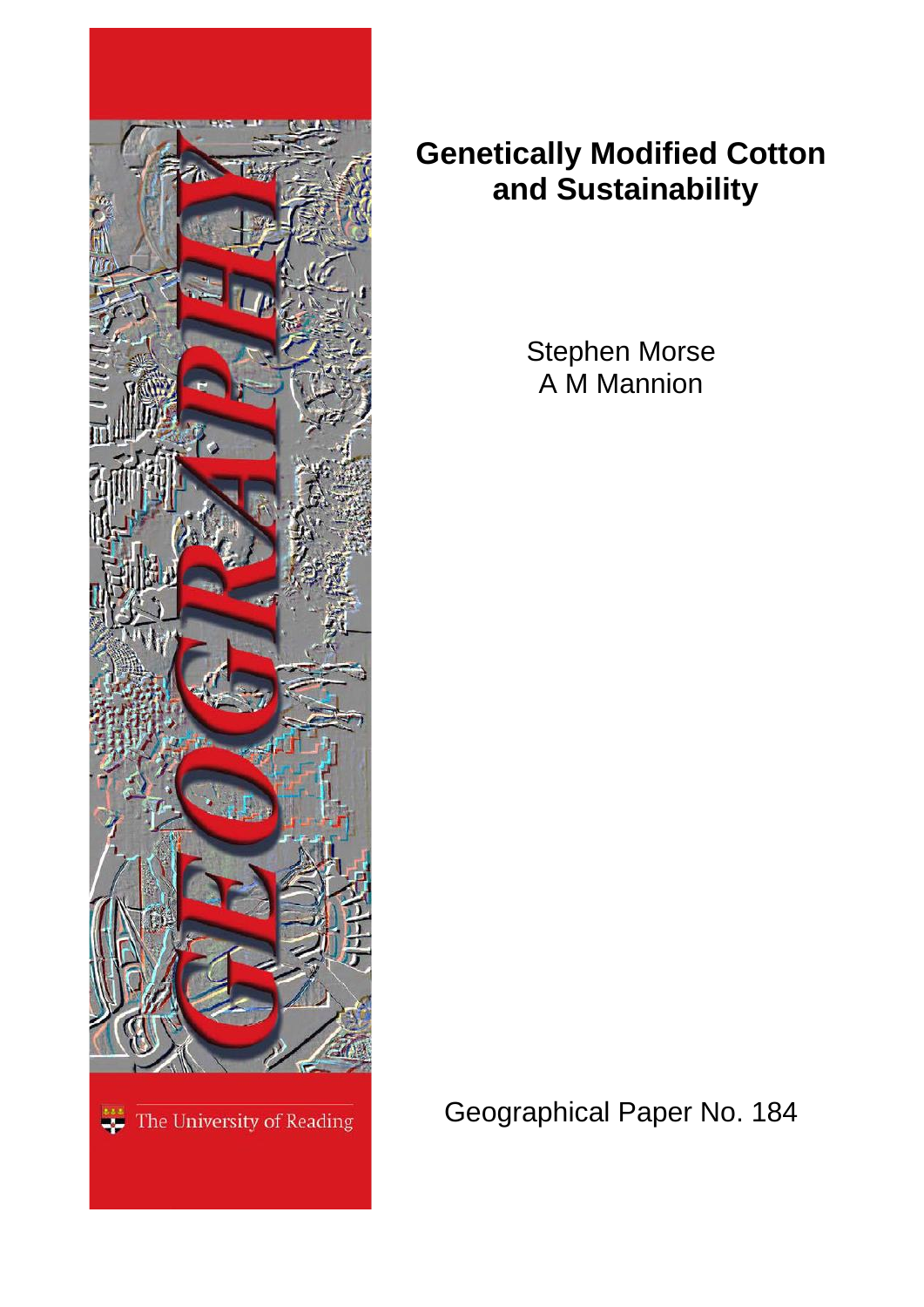# **Genetically Modified Cotton and Sustainability**

Stephen Morse A M Mannion

Geographical Paper No. 184

### 2008

Department of Geography School of Human and Environmental Sciences University of Reading **Whiteknights** Reading, Berkshire RG6 6AB, UK

> Series editor: A M Mannion Email: [a.m.mannion@reading.ac.uk](mailto:a.m.mannion@reading.ac.uk)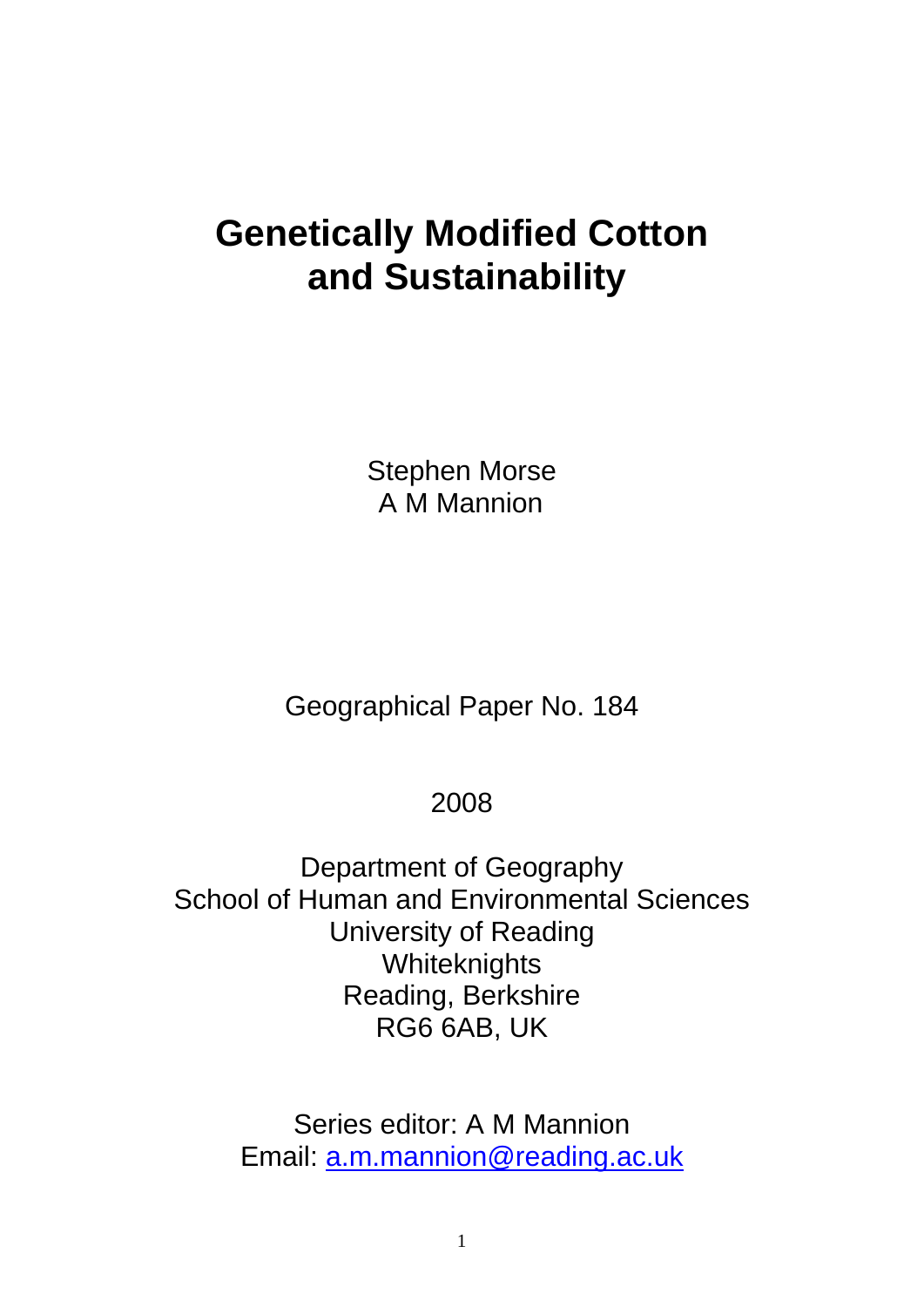#### **INTRODUCTION**

The genetic modification of organisms and the concept of sustainability have attracted much interest by the popular and academic media and in the political arena in the last 30 years. The capacity to modify the basic constituents of life, i.e. the deoxyribonucleic acid (DNA) sequences of the genes, is a powerful tool and, in common with all technologies, it has potential disadvantages as well as advantages. In agriculture, genetic modification (GM) can address crop protection issues, e.g. weed, virus and insect problems, as well as environmental constraints to productivity such as soil salinity, waterlogging and drought. This ability to modify the genetic base of plants so that beneficial characteristics are passed on by the plants" inherent reproductive processes would appear to coincide with the concept of sustainability. After all, a new gene that confers a "natural" resistance to damaging pests or disease would reduce the need for potentially environmentally damaging, expensive and energy-intensive pesticides and increase productivity. Surely this would be better for the farmer, the environment and society? Despite this, GM has generated polarized views as to its value. One major concern is the power of the seed-producing multinational companies who produce GM organisms and whose monopoly via patents etc is thus an element of globalization. Further concerns embrace the role of the state in the regulation of GM crops and the control of GM seed, plus the issue of technology transfer between developed and developing nations and how such exchange should be financed. Would GM exacerbate the gap between those who have and those who have not? Notwithstanding controversy, GM crops, including cotton and specifically insectresistant cotton, have been cultivated for a decade and new developments are taking place at a rapid rate which suggests that GM is now an established and permanent weapon in the armoury of modern agriculture. GM offers a real possibility of increased production on land already under agriculture and thus reduces the need for further land with its natural vegetation cover to be converted to agriculture with implications for carbon storage and global warming.

In contrast, sustainability, or sustainable development, is a universally accepted and welcomed concept given its fundamental principle of "*Development that meets the needs of the present without compromising the ability of future generations to meet their own needs*" as defined by the United Nations (Brundtland) Commission in 1987 (Brundtland, 1987). Current actions to improve the quality of life should not be at the expense of future generations, and neither should there be an increase in inequality within the present generation. Stated in these terms it is difficult to imagine dissention; who would want to damage the inheritance of future generations? Indeed if there is a controversial aspect of sustainability it relates to the mechanisms of achievement and "trade offs" which can occur. It may be argued that the environment cannot be compromised or "traded" in any way, while less stringent approaches accept that a certain degree of environmental degradation is inevitable and a small price to pay for economic growth. However, all parties argue that the underpinning goal is to keep the impact of humans to a minimum. In this context agricultural sustainability is of primary importance to developed and developing nations alike given that agriculture supports all other human endeavour but has a substantial environmental impact given its requirement of land and resources. Some form of trade off is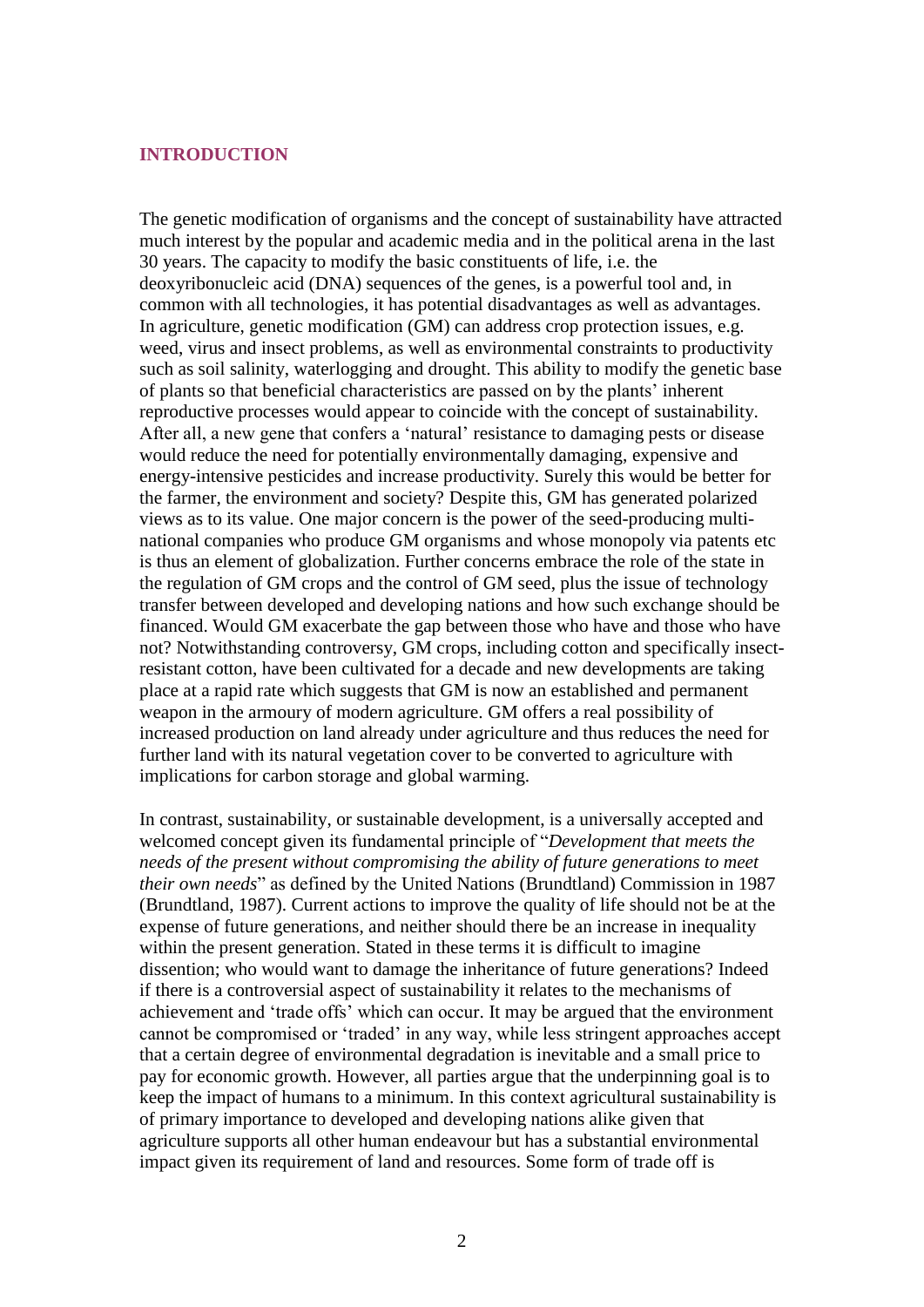characteristic of all technologies which, in turn, are a major aspect of peopleenvironment relationships.

The pro-GM lobby considers GM crops to be an important contribution to sustainable agriculture because they enhance productivity per unit area through reduced risks; conversely the anti-GM lobby considers such crops to be problematic on several counts including:

- The encouragement of agriculture to spread into areas presently unsuitable for it and thus to increase the threat to natural ecosystems. A classic example is the degradation of tropical forest for cultivation of crops such as soybean.
- Potential for contaminating the wider environment through deliberate and inadvertent release of GM organisms. For example, genes may escape from a crop into wild relatives and thus create "super weeds".
- Potential contamination of the food chain which might cause human health problems.

One of the problems in the GM debate is the diversity of characteristics which can be engineered in plants. Some of these, such as traits for enhancing colour, flavour and shelf-life, may be more obviously geared towards agri-business in the developed world. Also included here may be traits that allow for easier factory farming of animals or use of machinery in fields. While no doubt contributing to the success and profitability of agricultural business, supermarkets and/or consumers it is more difficult to pinpoint the benefits for resource-poor subsistence farmers in the global South. Indeed given that the GM companies are primarily in business for profit, not altruism, the richer markets of the world are clearly their main focus. However, several traits which can be genetically modified are, at least in theory, of benefit to subsistence farmers. This is a grey area of the GM debate. This paper will address this question by exploring a specific GM technology, i.e. insect resistance in cotton, and its impact on resource-poor farmers in the Republic of South Africa. Cotton is a crop which is limited by a range of factors, including the ubiquitous constraints of water supply and soil fertility, but is especially vulnerable to insect pest attack. Even if water supply and nutrients are adequate, yields (amount of product harvested per area of land) can be severely reduced by insects which attack the developing cotton bolls. From their perspective farmers have no choice but to limit this damage by the use of insecticides, and for such farmers in the tropics this typically means the use of knapsack sprayers and no protective clothing. Thus not only do farmers have to cope with the economic costs of spraying they also have to live with the damage that such chemicals can cause to their own health and that of their families. Surely anything which reduces such a need for pesticide has to be welcome?

Following the presentation of background information to inform the debate re GM crops and sustainability and the specific case of GM cotton, this paper reviews the evidence for its socio-economic impact based on published work for Bt cotton in South Africa; the first country on the continent of Africa to allow the commercial release of GM crops. Although this case study involved only one form of GM trait and one country, it nevertheless provides valuable insights into the impact of a GM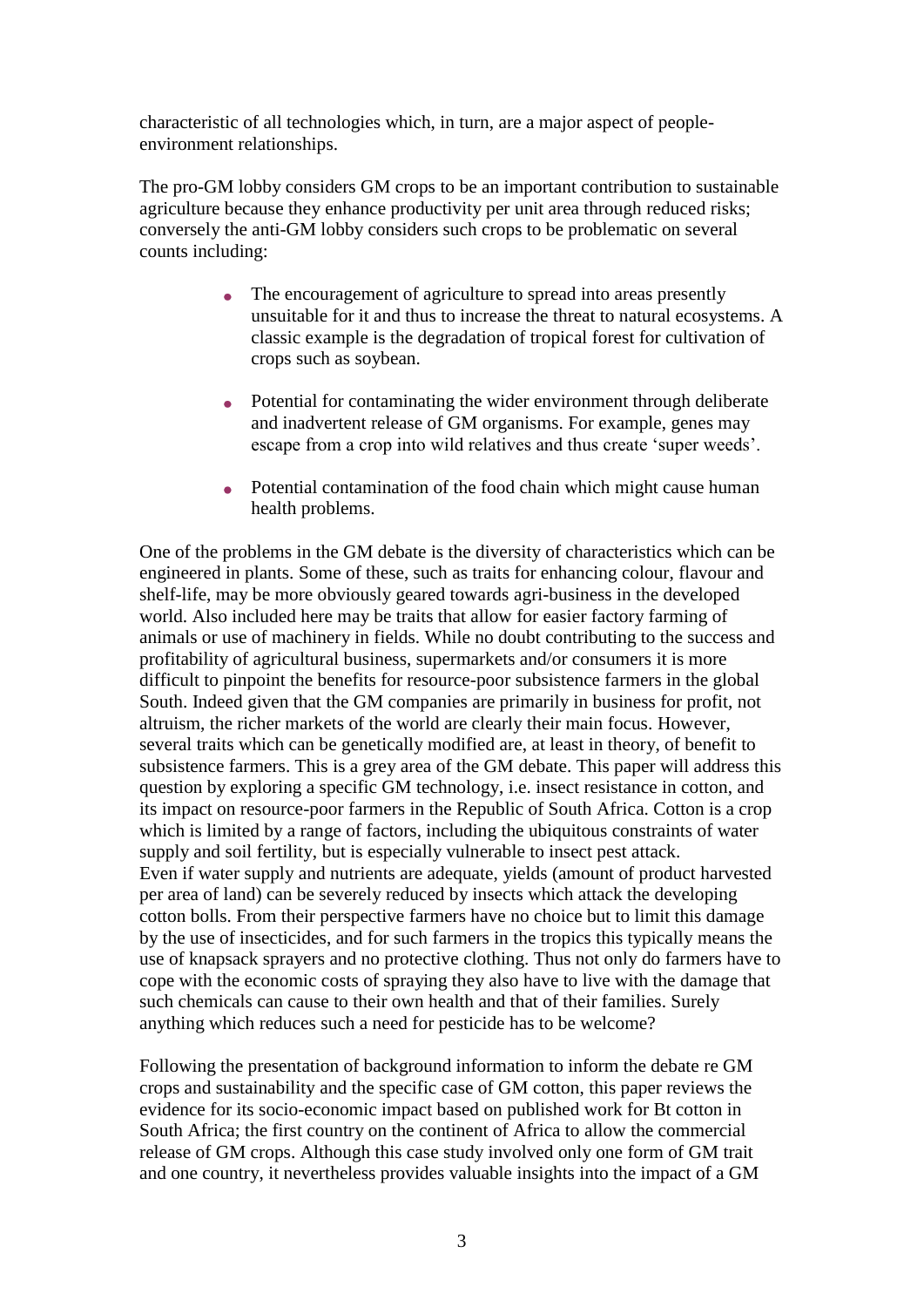crop for resource-limited farmers. Given the paucity of such examples, this practical experience also makes a significant contribution to the GM debate, and provides insights concerning the sustainability of the technology.

#### **BACKGROUND**

The following sections provide definitions and a basic introduction to biotechnology, genetic modification and sustainability. Other sources include Charles (2001), Chrispeels (2003), Curtis (2004), Mannion (2007), Pringle (2003), Pua and Davey (2007), Sanderson (2007), Slater *et al* (2007) and Thomson (2006).

#### **Genetic modification**

Genetic modification, also known as genetic engineering, is one of many aspects of biotechnology which is the manipulation of living organisms for specific tasks. There are many applications of biotechnology including, human health, the remediation of damaged land and mineral resource recovery but it is in agriculture that most advances have been made. The history of biotechnology is as old as the first ancestors of modern humans who developed the ability to manipulate organisms through selection and the use of fire. One of the major developments in people-environment relationships some 10,000 to 12,000 years ago was the domestication of specific plants and animals and the initiation of permanent agriculture. Agriculture is itself a technology and it is a means whereby humans influence the carbon cycle (Mannion, 2006). Today, agriculture sustains a global human population of 6,602,000,000 and it remains a major cause of environmental change given the destruction of ecosystems it replaces and inputs of fertilisers and agrichemicals. Through the millennia, plant and animal selection and breeding have been undertaken to improve crops and farm animals. This involves a form of genetic selection but it takes place at the level of the whole organism i.e. the macro-biological level. As a result the genetic make-up of staple crops such as maize and wheat are far removed from their ancestors.

In the last 30 years such selection has become increasingly precise due to the work of Watson and Crick in the early 1950s on the structure of DNA, the so-called secret of life (Watson and Crick, 1953; see also Watson, 2003). DNA is a long and complex molecule: a polymer which comprises nucleotides within a framework of sugars and phosphates which are linked by esters. Each sugar has attached to it a base, of which there are four, namely cytosine, guanine, adenine and thymine. The bases are known by the shorthand terms A, T, C and G. This four letter alphabet works in groups of three, AAA, ATC, TCG, GGG and so on. The sequence of these bases encodes information which determines the sequence of amino acids within proteins and thus provides the control for all life on the planet; from bacteria and viruses to human beings. Lengths of these 3 bases sequences make up a gene, and it is genes that code for characteristics. As DNA is a molecule, albeit a complex one with a double helix, it can be prised apart and the sequences of bases determined. In effect, the genetic code can be unravelled opening the way for an understanding of the way life works at its most basic level (see Jones and Walker, 2003, for an introduction). In practical terms such capacity will enhance the understanding of diseases such as cancer. For example, it is becoming possible to pinpoint the sequences of bases which confer a heightened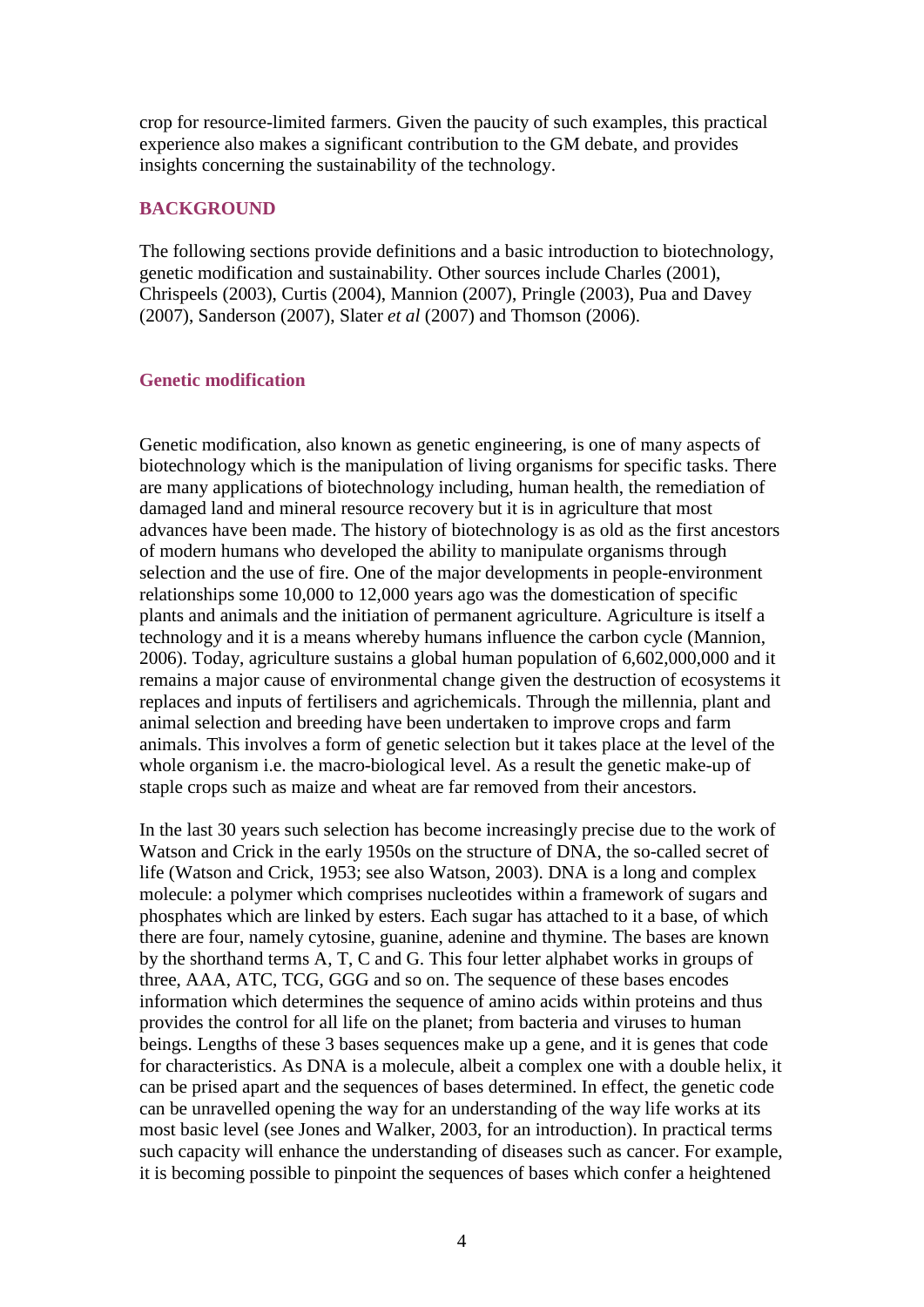susceptibility, and it is also becoming possible to "cut and paste" parts of the DNA molecule (a single gene or a number of genes) from one strand of DNA into another, and in so doing transfer the ability to express physical characteristics. Research has also focussed on the identification of genes and gene components which control certain crop/animal characteristics e.g. drought tolerance, flavour, colour, resistance to pests etc (see further details in Slater *et al*, 2007). Such capacity can enable selection at the molecular level. The identification of 'useful' genes in nonagricultural organisms has also proceeded, including the isolation of fish and bacterial genes which confer specific advantages. Thus existing qualities or traits may be reduced or intensified through genetic manipulation, or foreign genes or their components may be introduced into crop plants from related species or from entirely different species. It is also possible to combine these approaches for crop improvement and it is possible to produce crop plants with more than one GM characteristic. Such crops are described as having stacked genes. Examples include maize, cotton and soybean which are all now available with both engineered herbicide and insect resistance. Crops with three and four stacked genes are also starting to become available as reflected in the following statement by Syngenta (2007a):

#### "*Syngenta is on track to deliver a full suite of stacked traits in corn, glyphosate tolerance and resistance to both leaf and soil insects, building on the quality and breadth of its germplasm from the combination of GARST® , GOLDEN HARVEST® and NK® . These stacks will be introduced over the next three years*".

Examples of crops now available with introduced characteristics include GM maize, soybean, rapeseed (canola) and cotton. In these cases herbicide resistance has been engineered by introducing genes from other organisms which confer the ability to degrade specific herbicides. Two groups of crops are available: *Roundup Ready* crops which can degrade the broad-spectrum herbicide glyphosate and *Liberty Link* crops which can degrade glufosinate. The former group carry the gene coding for a glyphosate-insensitive form of the enzyme 5-enolpyruvylshikimate 3-phosphate (EPSP) synthase which derives from the bacterium *Agrobacterium* sp. strain CP4 (Funke *et al*., 2006). Glyphosate normally works by blocking this important enzyme in plants and thereby killing them. If a crop plant has a form of the enzyme which is insensitive to the herbicide then it will be unaffected while all the weeds will die. The tolerance of the latter group is due to introduced genetic material from another bacterial group, the *Streptomyces* (Block *et al,* 1987 and Thompson *et al,* 1987). The advantage of herbicide resistance is that crops can be sprayed to eliminate weeds without impairment of the crop itself. Thus the competition for light, water and nutrients is considerably reduced. A further example of introduced characteristics is that of the insertion of genes from the bacterium *Bacillus thuringiensis* (Bt) into maize, potato and cotton to enable the production of a crystal protein which has insecticidal properties. The crop plants become resistant to certain insects through the action of a toxin produced by the crystal protein on insect larvae. Not only is productivity increased, which increases the overall efficiency of the agricultural system through improved resource use, but fewer conventional chemical pesticides or biological controls are required. To date GM crops with resistance to European corn borer, south-western corn borer, tobacco budworm, cotton bollworm, pink bollworm and the Colorado potato beetle are available commercially.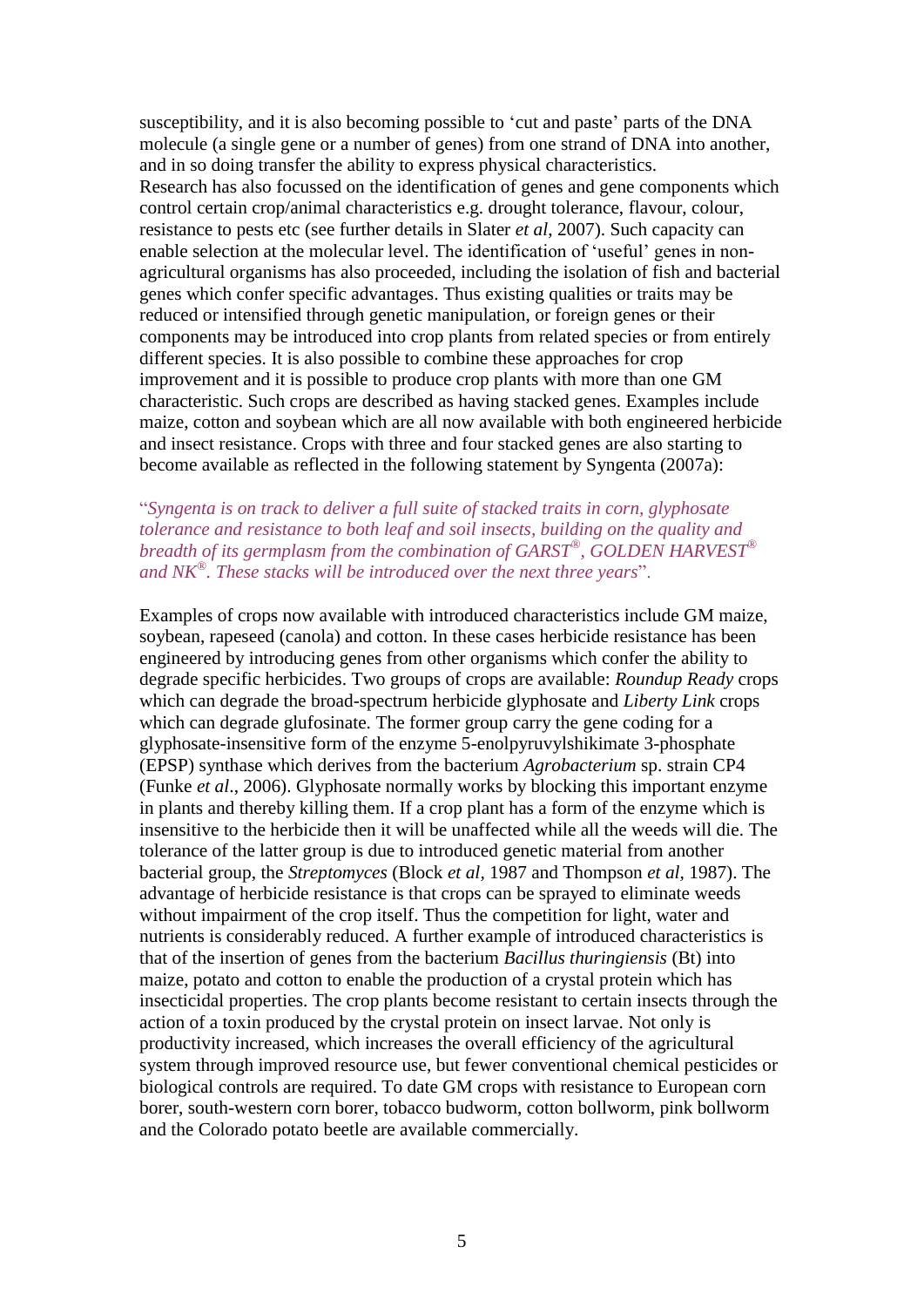An example of a dual approach is that of the development of Golden Rice, a biofortified rice engineered to produce a high level of vitamin A. Without sufficient vitamin A blindness (*vitamin veronicas deficiency*) may occur and many millions of people, especially children, in parts of Africa and Asia are vulnerable to this disease. Golden Rice has been hailed as one solution to this problem, especially where rice is the major dietary component. Its production involves genetic modification of the indigenous rice gene, which codes for beta-carotene (the precursor of vitamin A) in rice leaves, to produce it in the grain (endosperm) i.e. the part of the plant consumed by humans. It also involves the addition of gene components from other species including the daffodil and the soil bacterium *Erwinia uredovora* to further enhance beta-carotene production (see Golden Rice Project, 2007, Potrykus, 2001, and Sakakibara and Saito, 2006, for further details). This is an example of how genetic modification can be used to improve nutrition on a large scale. In the context of nutrition improvement, rice is a particularly good example insofar as it is the staple diet of at least 1.6 billion people. However, the adoption of Golden Rice has been painfully slow due to anti-GM lobbies and the introduction of regulatory hurdles (Enserink, 2008). Nevertheless nutrition is the subject of many GM programmes focussed on a variety of crop attributes which range from productivity improvement to vitamin and micro-nutrient availability (see Sauter *et al.,* 2006).

There are six stages in the process of producing a GM crop plant. As shown below:

- **1.** Gene mapping is used to find and isolate the gene with the required characteristics.
- **2.** Several copies of the isolated gene are made using a process called polymerase reaction (PCR)
- **3.** The genetic material is transferred from the isolated material to the crop plant genes. This transformation can be achieved in three ways: using a soil bacterium into which the required genetic material has been inserted and which 'infects' the host plant, a protoplast (a cell from which the cell wall has been removed) or via a "gene gun" (a means of injecting the genetic material into the host).
- **4.** The transformed genetic material is allowed to grow into a plant under laboratory conditions.
- **5.** The plant is checked experimentally to determine if it demonstrates the desired characteristics.
- **6.** Tissue culture, the growth of plant tissue rather than the whole organism, and cloning can be employed to generate hundreds of seedlings with the desired characteristics. Alternatively, seed from the transformed plants can be produced, though for some species the seeds are sterile.

For additional detail see Heaf (2005), Singh and Jauhar (2006), Monsanto (2007) and Syngenta (2007b).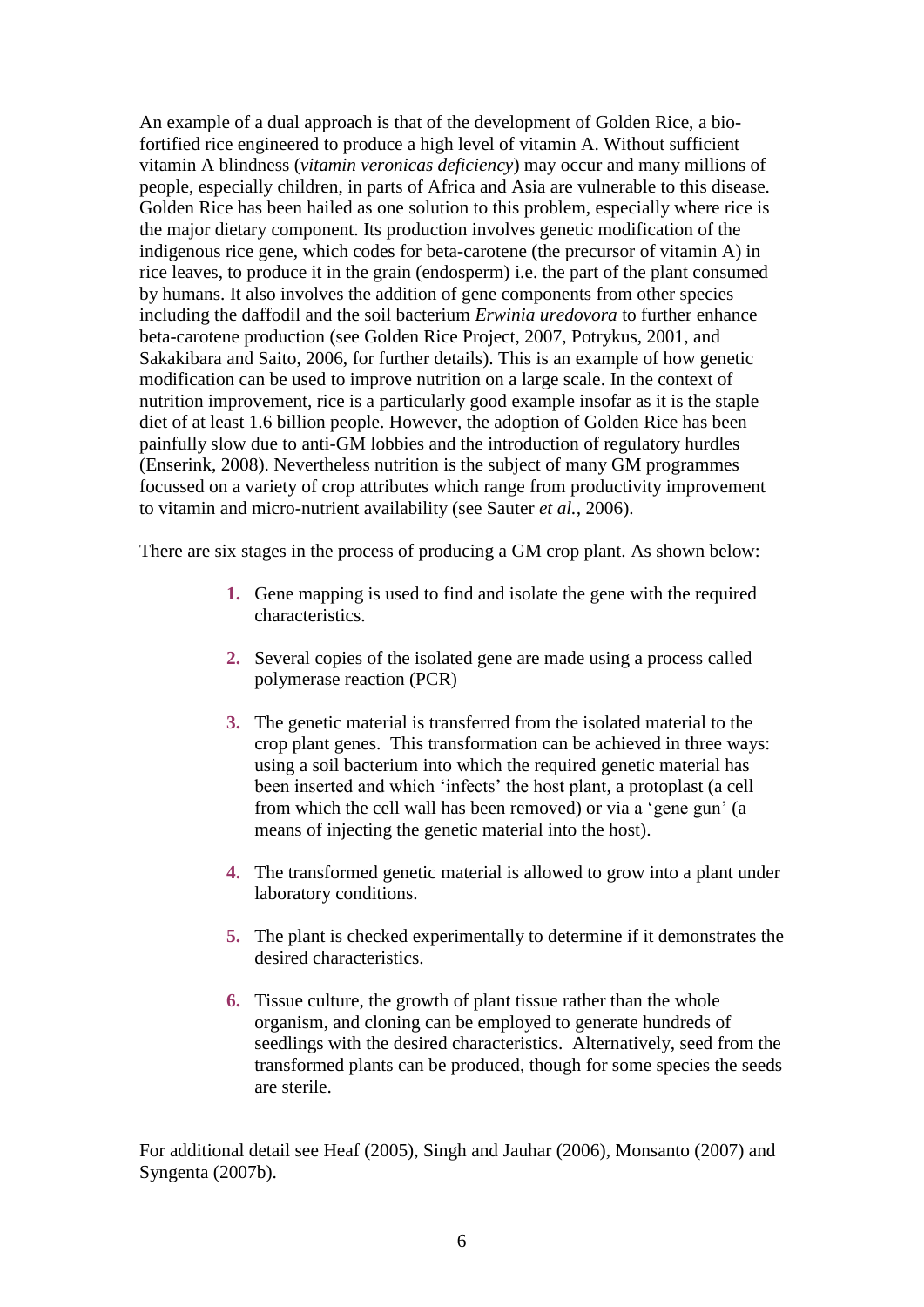#### **The case of Bt crops**

The use of the bacterium**,** *Bacillus thuringiensis* (Bt) in agriculture has been reviewed by Metz (2003). The bacterium, a rod-shaped aerobic bacterium, was first discovered by Shigetane Ishiwatari, a Japanese biologist, in 1901 when he was investigating the causes of death in silkworms. However, Ernst Berliner, a German scientist who was engaged in isolating the cause of death in a species of flour moth, rediscovered it in 1911 and gave it the name *Bacillus thuringiensis* (after the town of Thuringia) which replaced its earlier name of *Bacillus sotto.* This same scientist also found that Bt contained a crystal protein though it was to be another 50 years before the significance of the crystal protein was discovered (see Knowles, 1984 for mode of action). The ability of Bt to kill insects was quickly exploited; French farmers began to use it as an insecticide in 1920 and the first commercial preparations, known as Sporine, were produced as sprays in 1938. By 1958 it was available in the USA. Two years earlier the active component of Bt was determined to be the crystal protein and this prompted intensive research on Bt ecology and biochemistry. Originally considered to be toxic only to lepidopteran pests, in the 1970s it was discovered that there were various strains of Bt, each being toxic to particular insects. For example, the subspecies *israelensis* is toxic to mosquitoes and black flies, and the subspecies *tenebrionis* is toxic to a number of beetle species. Other subspecies, i.e. kurstaki, entomocidus, galleriae and aizawai are effective against lepidopteran larvae. By the 1980s Bt sprays had become an important tool in crop protection, especially where insects were becoming increasingly resistant to chemical pesticides and because Bt sprays do not cause environmental contamination or residue accumulation.

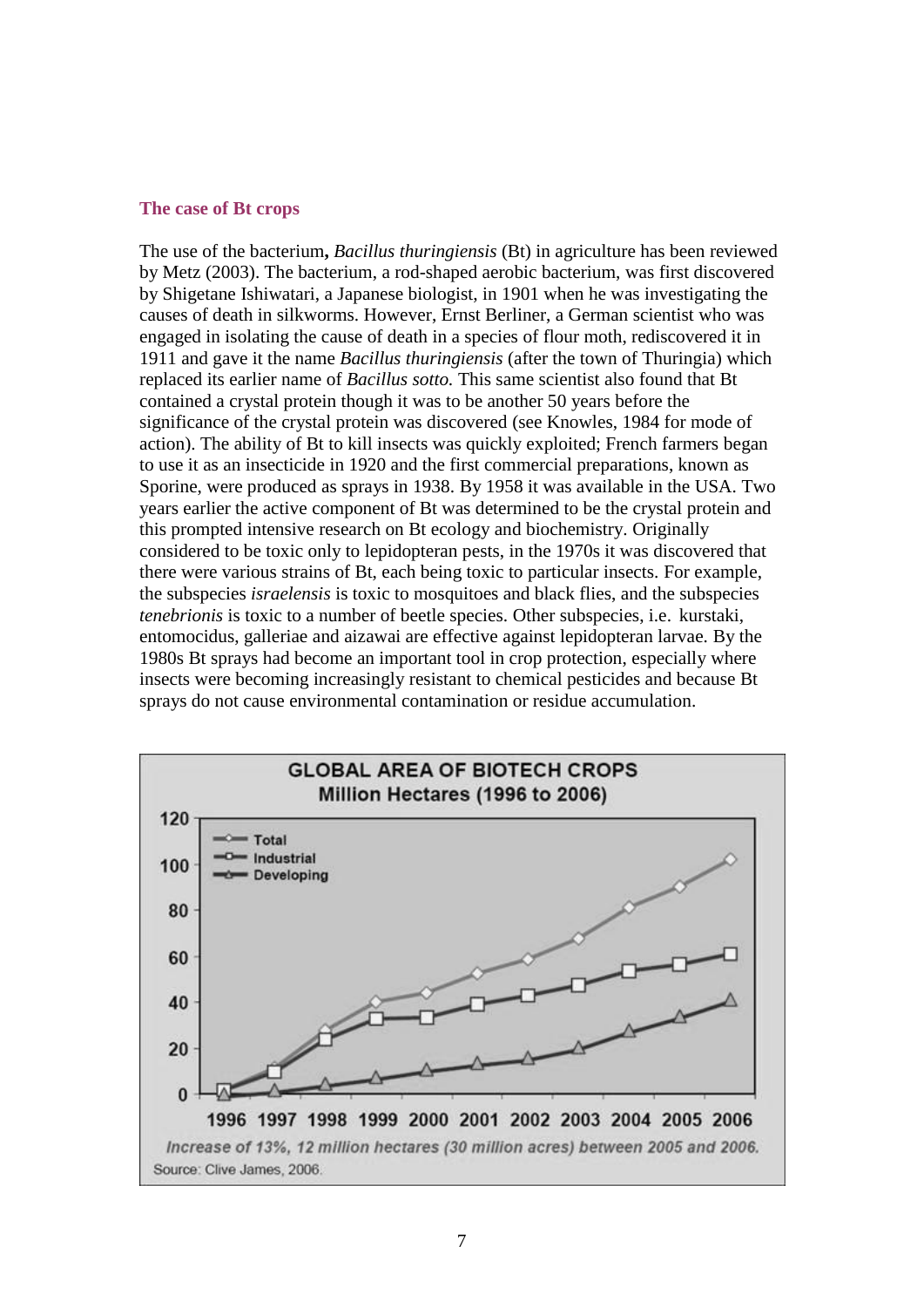#### Figure 1. Global area of biotech crops (from James, 2006)

By this time genetic engineering was beginning to emerge and attention shifted to the possibility of isolating the Bt gene for the endotoxin production and inserting it into crop plants. The gene was isolated in 1981 and the first Bt crops were field tested in the USA in the early 1990s. The first genetically engineered crop plant, maize, was registered with the Environmental Protection Agency (EPA) of the USA in 1995. One year later Bt cotton was registered. From 1986 onward, the area planted with transgenic crops in general (Figure 1) and Bt crops in particular (Figure 2) has gradually increased. Today Bt maize and cotton are widely grown; Bt canola, soybean and potato are also available and in some cases second generation products are now being marketed despite fears that such crops would have short commercial lives due to the rapid spread of insect resistance (Ferry *et al*, 2006). Data for maize are given in Figure 2 and data for cotton are given in Figure 3 in the following section. Both figures also give data on the extent of cotton with stacked genes for Bt and herbicide tolerance (HT). The tables show that GM maize and cotton have been adopted relatively rapidly since they first entered the market a decade ago. The major producing nations are the USA, Brazil, Canada, China and India. Overall, in 2006 some 22 countries grew biotech crops, comprising 11 developing countries and 11 industrial countries. Of particular note is the relative lack of adoption in Europe. In 2007 trials began in South Africa of a drought-tolerant maize produced by Monsanto, the company at the forefront of research on and the marketing of genetically modified crops.

Figure 2. Global adoption of Bt maize (Bt and Bt/Herbicide Tolerance) 1996 to 2006 (millions of Hectares). Source: James (ISAAA), 2006



**The specific case of Bt cotton**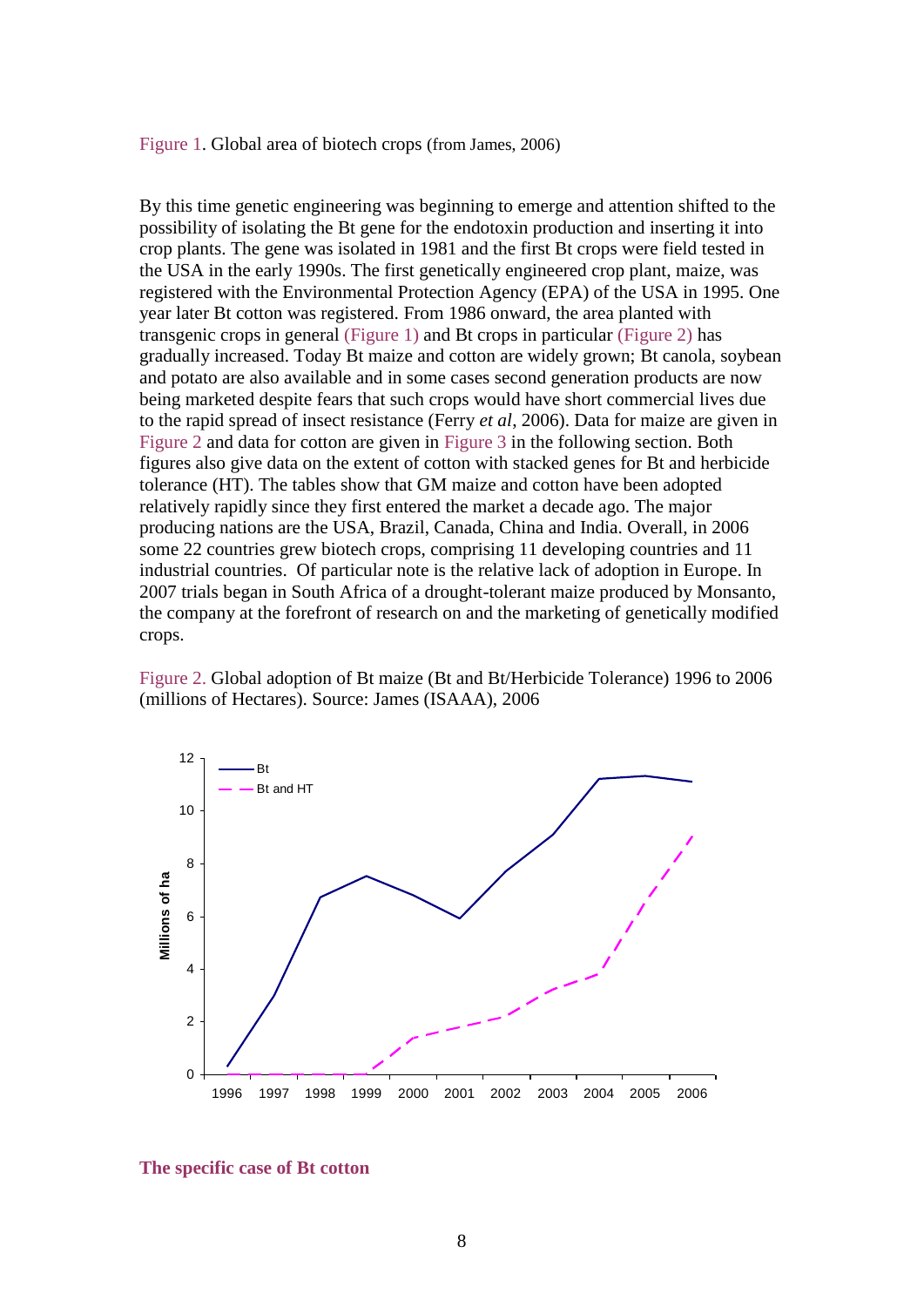Bt cotton, with engineered protection against tobacco budworm, bollworm and pink bollworm, was produced in the late 1980s by Monsanto, one of the world"s major agrochemical companies. The engineered protection comprised the insertion of a gene from Bt which controls the production of an endotoxin which is effective against certain insects by binding to the appropriate receptor on the surface of epithelial cells in the gut. It is expressed in all cells within the cotton plant, though it is particularly important in the leaves because these provide food for the bollworms etc. This Bt cotton underwent field trials in the USA in the early 1990s and following approval from the EPA cultivation of Bollgard<sup>®</sup>, the commercial name for Bt cotton, began in 1996 in the USA and in 1997 in China. Soon after a further 13 countries approved Bollgard® , including South Africa and in 2002 it was adopted, after regulatory studies which began in 1995, in India. These are the major transgenic cotton-producing countries today.

Further commercial products have been developed e.g. RoundupReady® cotton (i.e. with herbicide resistance), which has been commercially available since 1997 and which is grown only in the USA. Bollgard  $II^{\circledast}$  is an improved version of the original Bollgard® cotton; it contains two genes from *B. thuringiensis* which confer resistance to a wider range of insect pests including budworms, bollworms, armyworms and loopers, plus saltmarsh caterpillars and cotton leaf perforators. It was approved in the USA in 2002 and first planted in 2003. Subsequently stacked gene varieties of GM cotton have been develped. These comprise varieties with Bollgard® plus RoundupReady and Bollgard  $II^{\circledast}$  plus RoundupReady<sup>®</sup> Flex cotton (the latter has improved herbicide resistance) with both insect and herbicide resistance.

Figure 3. Global adoption of Bt cotton (Bt and Bt/Herbicide Tolerance) 1996 to 2006 (Millions of Hectares). Source: James (ISAAA), 2006.

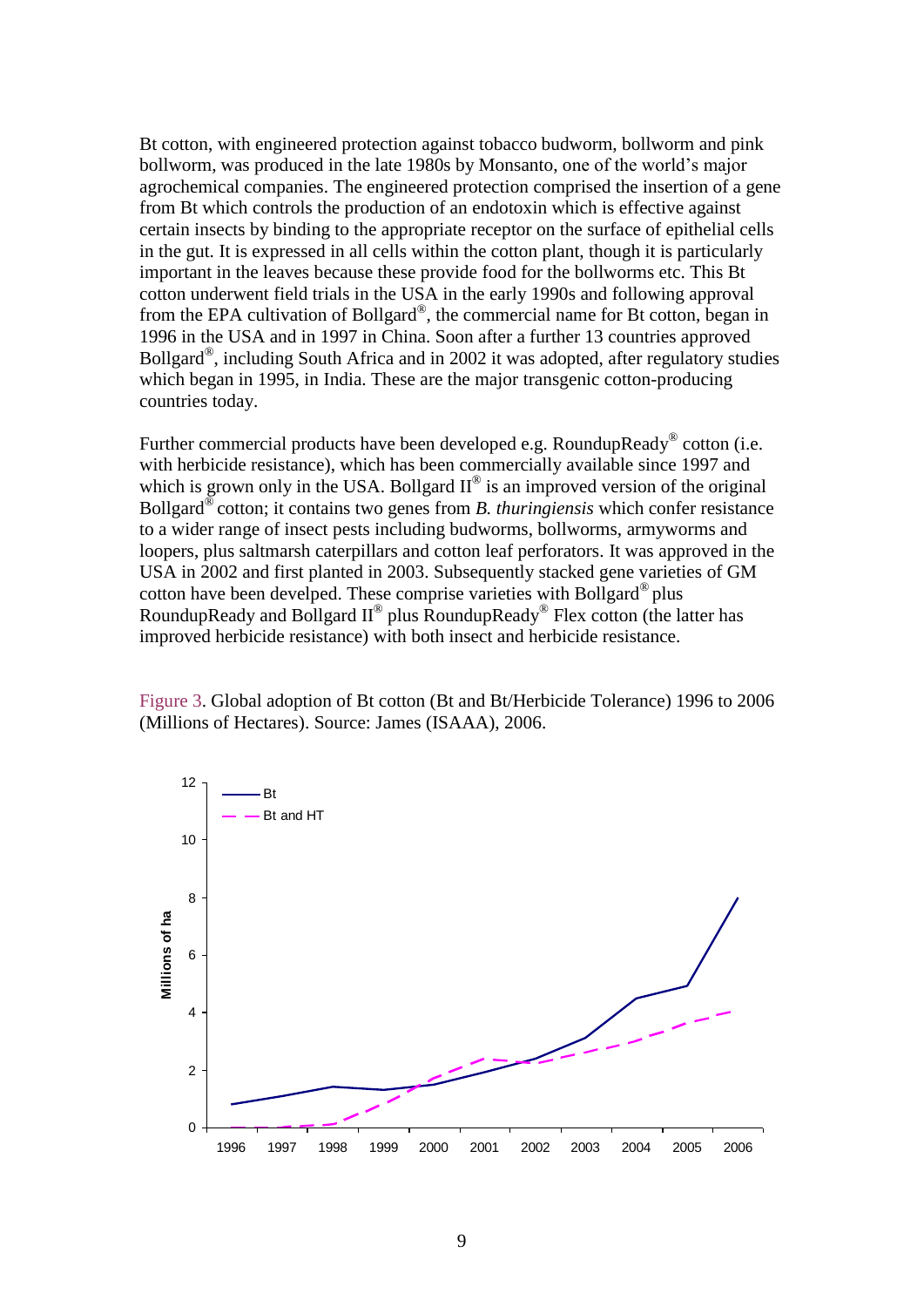Figure 3 shows that by 2006 some 12 million ha worldwide were planted with transgenic cotton (combined single gene and stacked gene). Apart from China, which has produced its own transgenic seeds and where 70% of the cotton crop is Bt GM (Kong-Ming, 2007), Monsanto controls the worldwide seed market for transgenic cotton. In terms of global area planted with GM crops, cotton occupies third position after soybean and maize. Data from James (2006) show that in 2006 it was grown on 13.4 million ha i.e. 13% of the total area planted with GM crops as compared with 58.6 million ha (57% of the GM crop area) for soybean and 25.2 million ha (25% of the GM crop area). Further data on the geographic distribution of GM cotton are given in Table 1.

| <b>Rank</b>                                                                    | <b>Country</b> | <b>Area</b> (million | <b>Biotech Crops</b>                    |  |
|--------------------------------------------------------------------------------|----------------|----------------------|-----------------------------------------|--|
|                                                                                |                | hectares)            |                                         |  |
|                                                                                |                |                      |                                         |  |
| $1*$                                                                           | <b>USA</b>     | 54.6                 | Soybean, maize, cotton, canola, squash, |  |
|                                                                                |                |                      | papaya, alfalfa                         |  |
| $2*$                                                                           | Argentina      | 18.0                 | Soybean, maize, cotton                  |  |
| $3*$                                                                           | <b>Brazil</b>  | 11.5                 | Soybean, cotton                         |  |
| $4*$                                                                           | Canada         | 6.1                  | Canola, maize, soybean                  |  |
| $5*$                                                                           | India          | 3.8                  | Cotton                                  |  |
| $6*$                                                                           | China          | 3.5                  | Cotton                                  |  |
| $7*$                                                                           | Paraguay       | 2.0                  | Soybean                                 |  |
| $8*$                                                                           | South Africa   | 1.4                  | Maize, soybean, cotton                  |  |
| $9*$                                                                           | Uruguay        | 0.4                  | Soybean, maize                          |  |
| $10*$                                                                          | Philippines    | 0.2                  | Maize                                   |  |
| $11*$                                                                          | Australia      | 0.2                  | Cotton                                  |  |
| $12*$                                                                          | Romania        | 0.1                  | Soybean                                 |  |
| $13*$                                                                          | Mexico         | 0.1                  | Cotton, soybean                         |  |
| $14*$                                                                          | Spain          | 0.1                  | Maize                                   |  |
| 15                                                                             | Colombia       | < 0.1                | Cotton                                  |  |
| * 14 biotech mega-countries growing 50,000 hectares, or more, of biotech crops |                |                      |                                         |  |

Table 1. Global Area of Biotech Crops in 2006: by Country. Source: James, 2006.

The financial value of GM crops is considerable. According to James (2006) the total value for all GM crops in 2006 was \$6.15 billion or 16 % of the global crop protection market and 21% of the global commercial seed market. Of the \$6.15 billion, GM cotton accounted for \$0.87 million or 14%.

#### **Sustainability/sustainable development**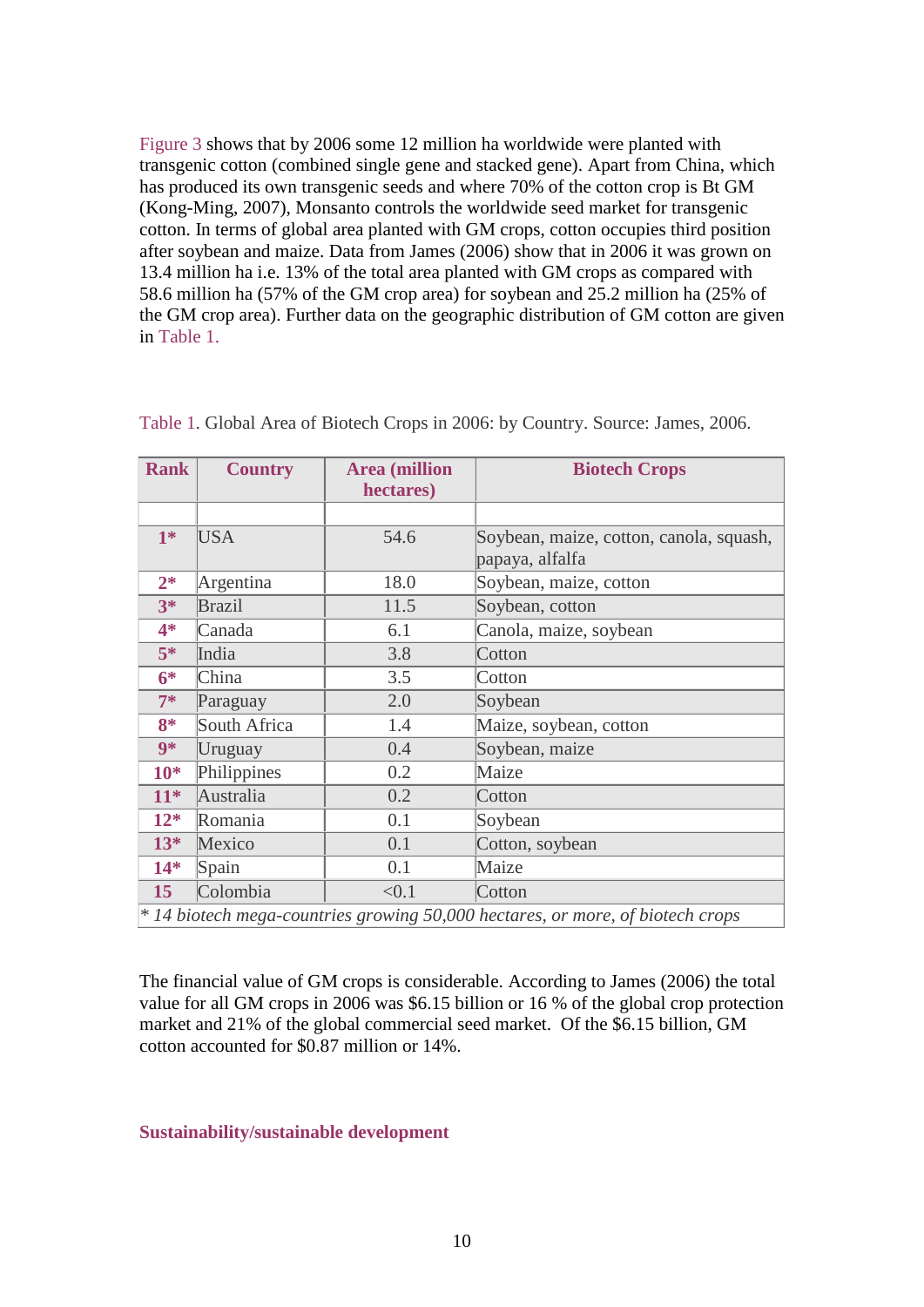While the cultivation of GM crops is increasing, what has been the experience so far in terms of the contribution they can make to sustainable development? This is not an easy question to answer for a number of reasons, not least being the somewhat vague definition of sustainability which is often employed. The concept of sustainable development was introduced by the UN in 1987 via the Brundtland Report (see introduction). It invokes the planned minimum use of resources to achieve development within a system which can support future generations. Agriculture has played and continues to play a vital role in development, not only in developing countries but also in developed nations. This is because developed nations greatly influence the economies of the developing countries through trade and through homebased agricultural subsidies. Moreover, world population is increasing by some 81 million people per year and is set to increase from the current 6.6 billion to at least 9 billion by 2050 (various estimates are reviewed by O"Neil and Balk for the Population Reference Bureau, 2001; see also United Nations, 2007). This increase plus enhanced demands for meat and meat products will place considerable pressure on existing agricultural systems and further impetus to create agricultural land from remaining natural ecosystems, especially in the tropics and sub-tropics. Neither prospect is welcome and adequate food production in the next few decades will be a challenge; sustainable food production will be an even greater challenge. A particularly significant part of this debate, especially in the context of global warming, is the maintenance of carbon storage in forest, savanna and grassland ecosystems, and their protection against any further destruction because of their vital role in biogeochemical cycling and carbon storage (see Mannion, 2002 and 2007 for further discussion).

GM crops are a significant tool in modern agriculture but they have the potential to cause further loss of natural ecosystems just as much as they may help conserve them (see Mannion, 1998 and 2006 for a discussion). The need for conservation has been set out in detail elsewhere (e.g Wilson, 2002 and 2006) and involves species conservation as well as the important role played by ecosytems in biogeochemical cycling and the regulation of atmospheric composition. Avery (2000) is a staunch advocate of the intensification of existing agricultural systems for a variety of socioeconomic and environmental reasons. Figure 4 summarises the main advantages and disadvantages of GM crops. In brief, GM can contribute to intensification by improved use of soil, nutrients, and light and by increasing yields but it may have repercussions in relation to land-cover/land-use.

In addition, insect resistant GM crops result in a decline in chemical pesticide use and thus reduced contamination of soils and water. These are amongst the positive aspects of GM crops. In relation to negative aspects, the use of GM to create drought, salt, frost tolerant crops could encourage their spread into areas currently unsuitable for agriculture and so compromise the integrity of natural ecosystems. This illustrates the fact that GM technology has potential disadvantages which may become real disadvantages through injudicious application.

Thus there are positives and negatives to be considered, and the GM-crop era is less than 20 years old, so extrapolation into the future is problematic due to unforeseeable factors. As so often occurs when applying the sustainable development concept it becomes necessary to negotiate and compromise on values, and these differ markedly between stakeholders. Thus some stakeholders are more willing to accept the potential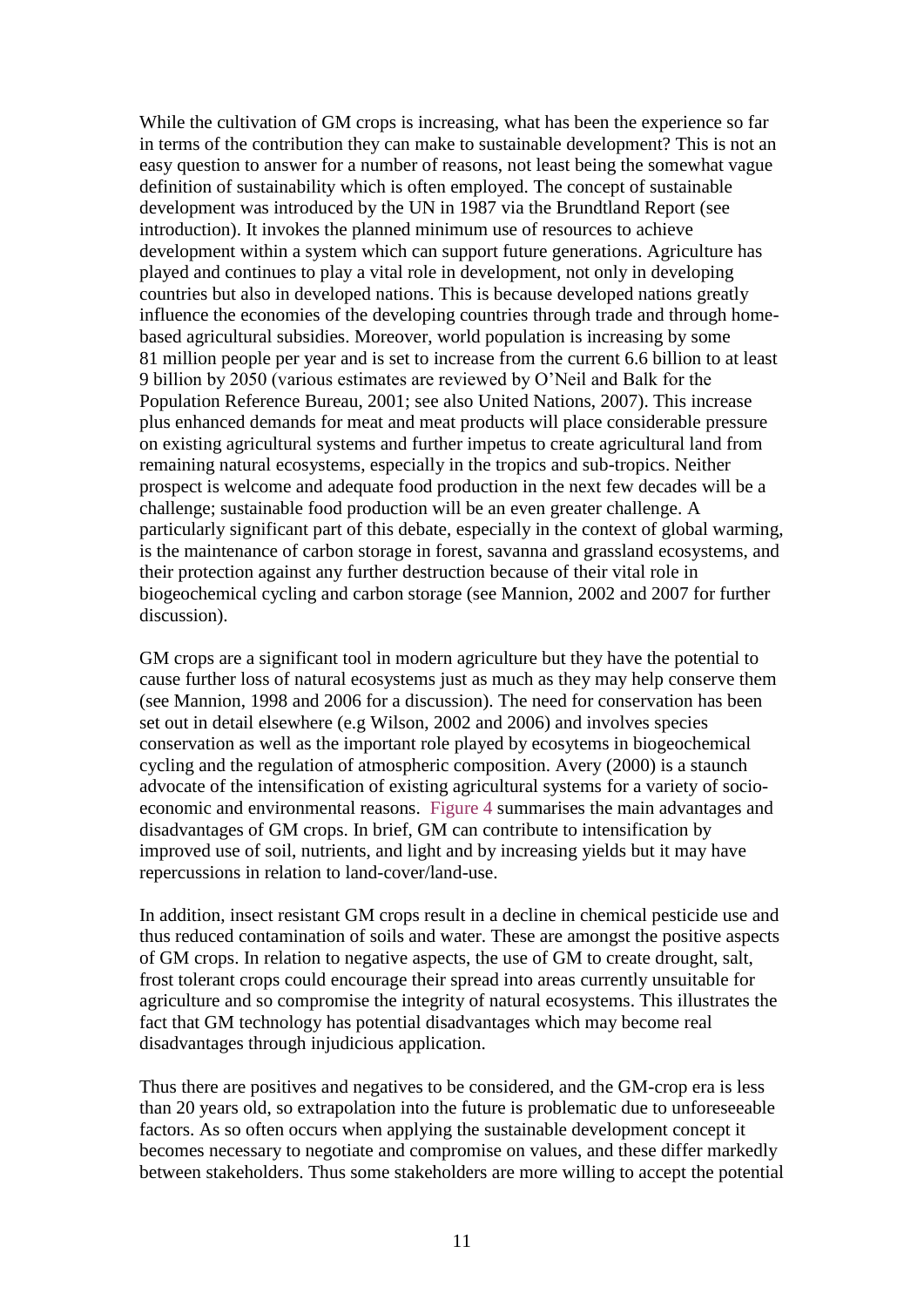risks of Bt cotton, especially if they are not likely to suffer the consequences directly when compared to others. However, what is the evidence to date from growing Bt cotton in developing countries such as South Africa? There has been much work in this area and the following sections will explore some of the results and conclusions.

Figure 4. A summary of the advantages and disadvantages of crop biotechnology (from Mannion, 2006).

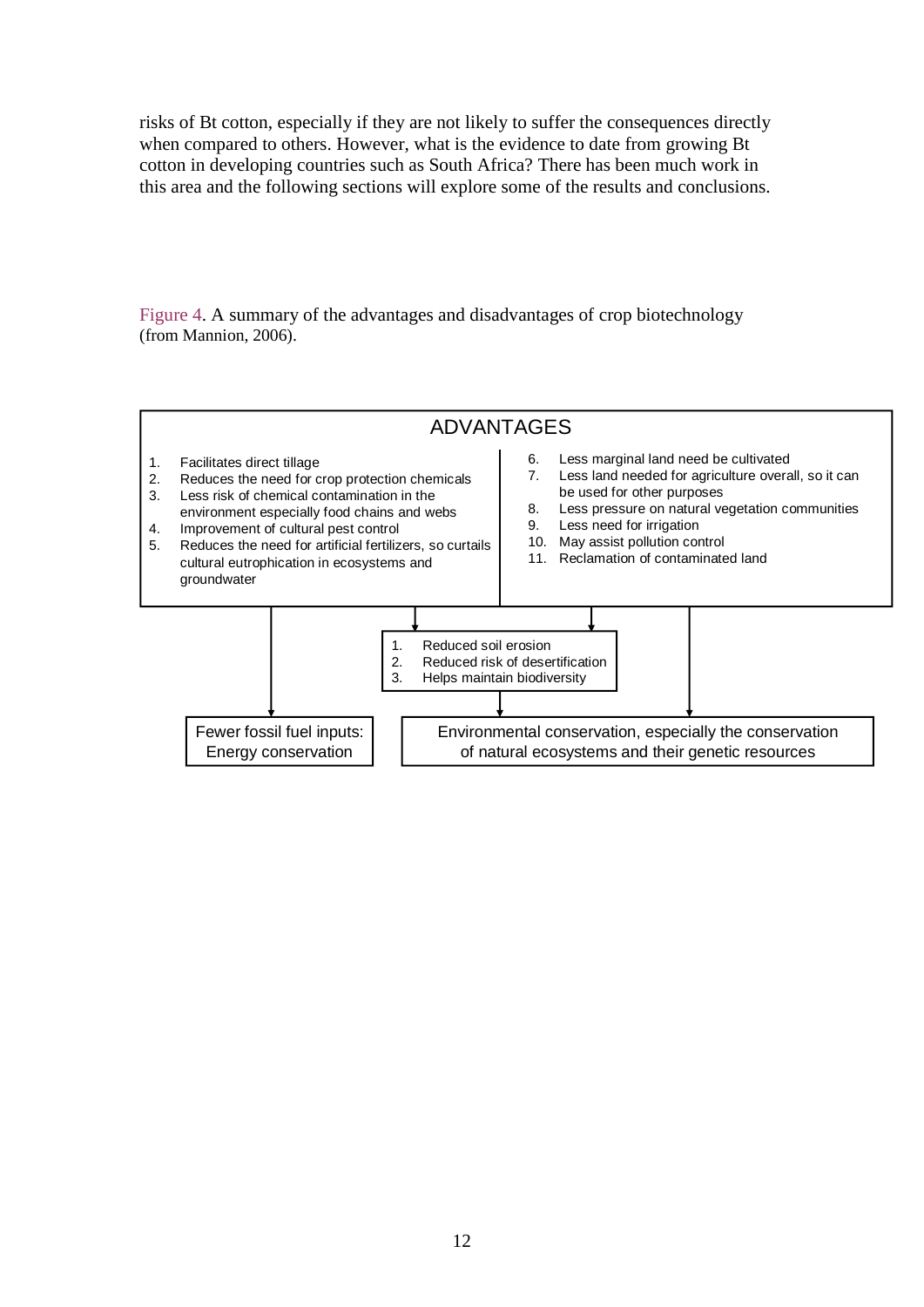

### **SOCIO-ECONOMIC IMPACTS OF BT COTTON**

The majority of evidence to date suggests that Bt cotton has generally had a positive economic impact for small-scale farmers in developing countries. A recent paper by Smale *et al* (2006) provides a review of methods and findings of 47 peer-reviewed "Bt cotton" papers published since 1996; they conclude that and the economic benefits are promising even if evidence for a sustained impact is not yet readily apparent. Figure 5 lists some of the key papers on Bt cotton in the developing world from 2002 to 2007. The geographical spread of the work is patchy, with a focus more on India, South Africa and China, but India and China are amongst the largest producers of cotton so it is not surprising that these countries should receive a great deal of attention. The studies broadly indicate an increase in yield, reduced insecticide use (insecticide product per hectare) and reduced expenditure (as less pesticide is used) and an overall increase in the gross margin for Bt varieties compared to non-Bt varieties. Gross margin is given by:

#### **Gross margin = revenue (yield X price) – all costs**

Gross margin can be negative (farmer makes a loss) or positive (farmer makes a profit). Pesticide costs are a part of "all costs"; also included are the costs of labour, fertilizer, planting material, running costs of machinery and so on. While revenue is relatively straightforward to find provided the yield and the price achieved by the farmer (price can be obtained from either the farmer or the market) are known, the problem is in calculating the cost of production. There are the obvious costs of inputs applied during the growth of the crop such as seeds, fertilizer, pesticides, water and so on, but labour is also important. These are usually referred to as variable costs as they will vary depending upon what the farmer wants to do, and he/she can choose, if they wish, to make some of them zero. The farmer does not have to spend money on pesticide or fertilizer, but the yield may suffer as a result. Thus yield tends to increase as variable costs increase; but the relationship is complex due to the law of diminishing returns. The complication with respect to a comparison is that the studies in Figure 5 employ varying measures of "costs". Some include labour, for example,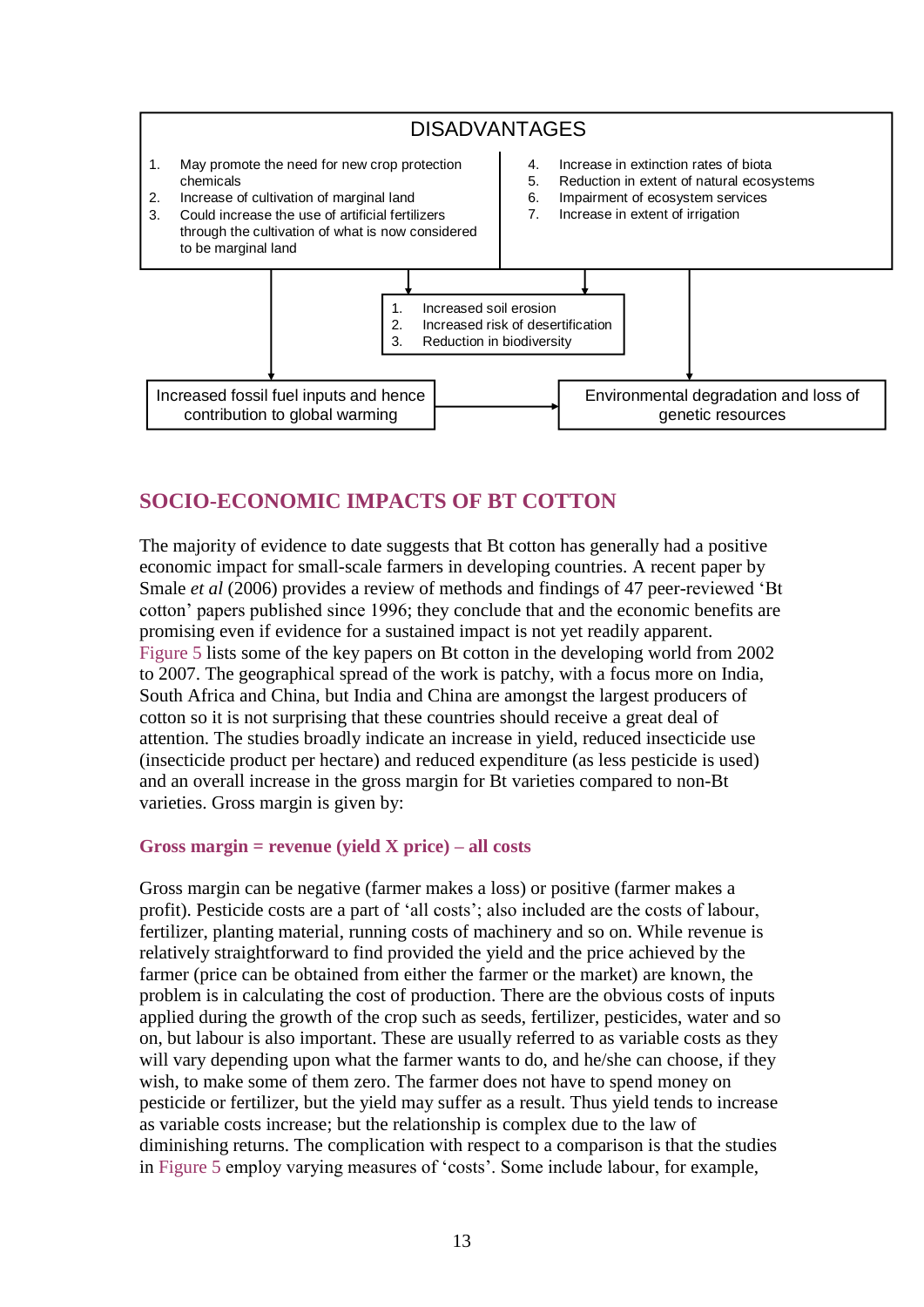while others do not, and while labour may be included for some activities it may be left out for others. Also, while hired labour can be readily costed if the rate charged per hour, how many people were hired, and the length of time worked are known, it becomes more complicated with household labour. Some discount household labour is effectively free, but this is not strictly correct as it does not take into account the opportunity cost. If household members were not working in the cotton fields then could they not be working in some other areas of income generation? As well as complications over what to include in "costs" such studies often differ in the mode of data collection. Some of the early studies relied heavily on data derived from plots which researchers established and managed on farmers land. Thus they were not "farmer managed" and were not necessarily reflective of what farmers did in practice. Critics of GM were quick to criticise such work as being unrepresentative and potentially biased. Other studies have avoided this problem by focussing instead on plots owned and managed by farmers. Nonetheless, all of these issues make comparison between studies difficult, even if the work has been carried out in the same country.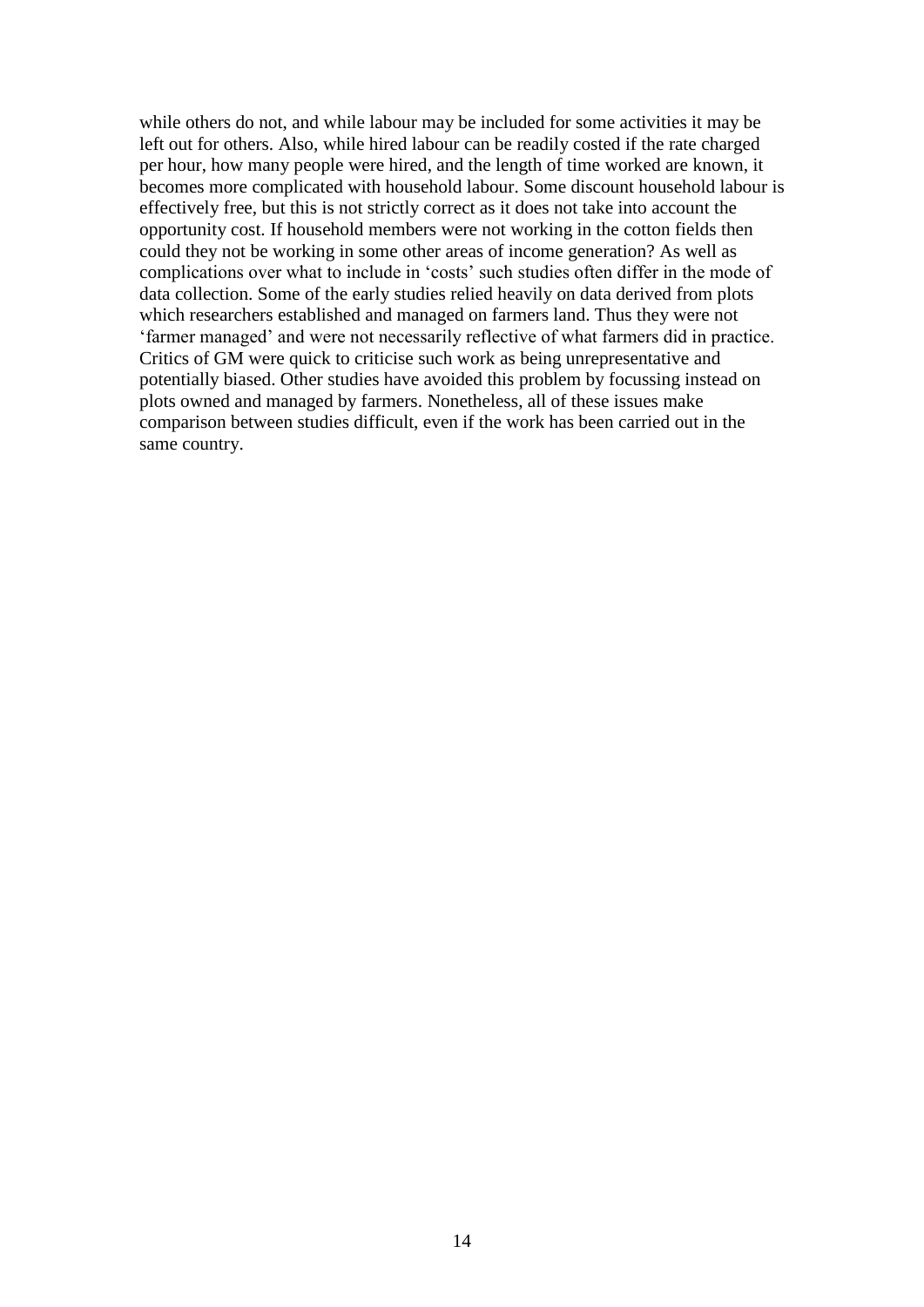

Figure 5. Example studies showing a statistically significant economic advantage from growing Bt cotton in developing countries.

Note: Hoffs *et al* (2006) have shown a raised yield and gross margin for Bt over non-Bt cotton in South Africa but difference was not statistically significant (small sample sizes)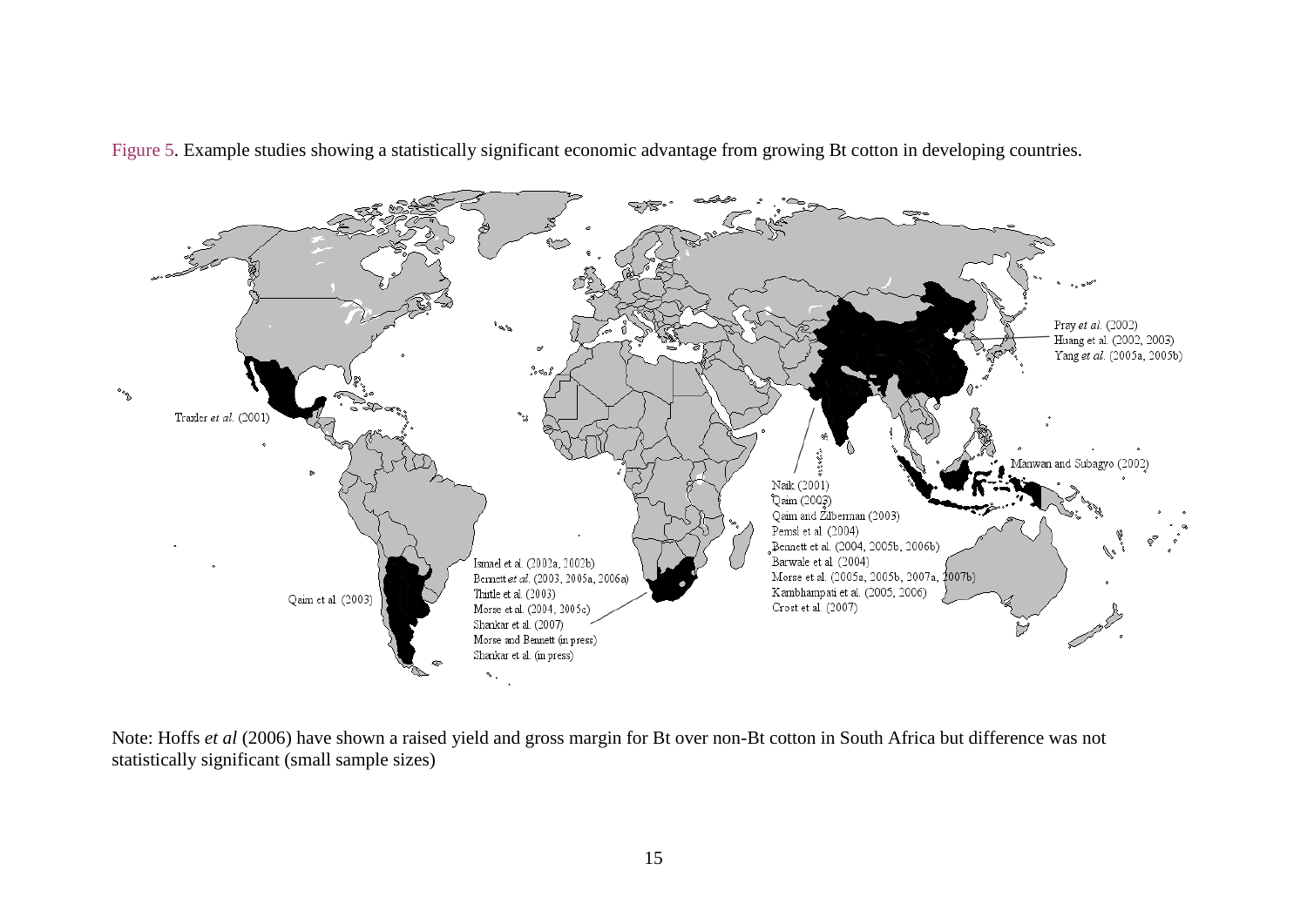The analysis of data from such studies has typically employed multiple regression, with yield as the dependent variable and the various inputs as independent variables. Thus each of the independent variables will have its own regression coefficient, standard error and significance, and the researcher can see which of them makes significant contributions to yield.In some cases interaction terms are included.

However, even if data are readily available the studies are typically focussed on gross margin assessed over a short period of time (a single or only a few growing seasons). They provide snapshots rather than a longer-term picture, and fail to answer the key question about the sustainability of an increase in gross margin. Will the gross margin benefits over non-Bt varieties continue into the future, and if not then why? Also, such studies to date have not tended to ask how any extra income has been used by farming households. What has been achieved with the additional resource? This is not simply a matter of what the extra income has been used for but also the use put to saved labour because Bt cotton requires less spraying. These two points can be combined into a consideration of sustainable livelihood, defined as:

"*A livelihood comprises the capabilities, assets and activities required for a means of living. A livelihood is sustainable when it can cope with and recover from stresses and shocks and maintain or enhance its capabilities and assets both now and in the future, while not undermining the natural resource base*." Carney (1998)

While this definition has just two sentences it hides much complexity. 'Shocks' and "stresses" can be diverse, extending beyond bio-physical features such as pest attack and drought, to market fluctuations (Carney, 1998 and 2002). In order to minimise these development workers have sought to encourage a diversification of livelihood options (Castro, 2002) founded on a thorough analysis of livelihood as set out in Figure 6. Assets (categorised for convenience under the headings of human, social, physical, natural and financial) available to households are analysed within the context of environment and institutional constraints and support, and it is only after this has been undertaken are possible interventions explored which can address problems.

The Bt cotton story provides an interesting set of dimensions to sustainable livelihood analysis (SLA), and this point will be returned to later. Of central, importance, of course, is the durability of the recorded economic and other benefits to date. Will they stand the test of time without damaging the environment? In order to provide some insights into this question the research conducted on the impacts of Bt cotton in South Africa from 1999 to 2005 will be explored. This is only for a period of six years, but it still constitutes one of the longest time frames of research available on the economic impacts of Bt cotton in the developing world. The research took place in the Makhathini Flats, KwaZulu Natal (Figure 7).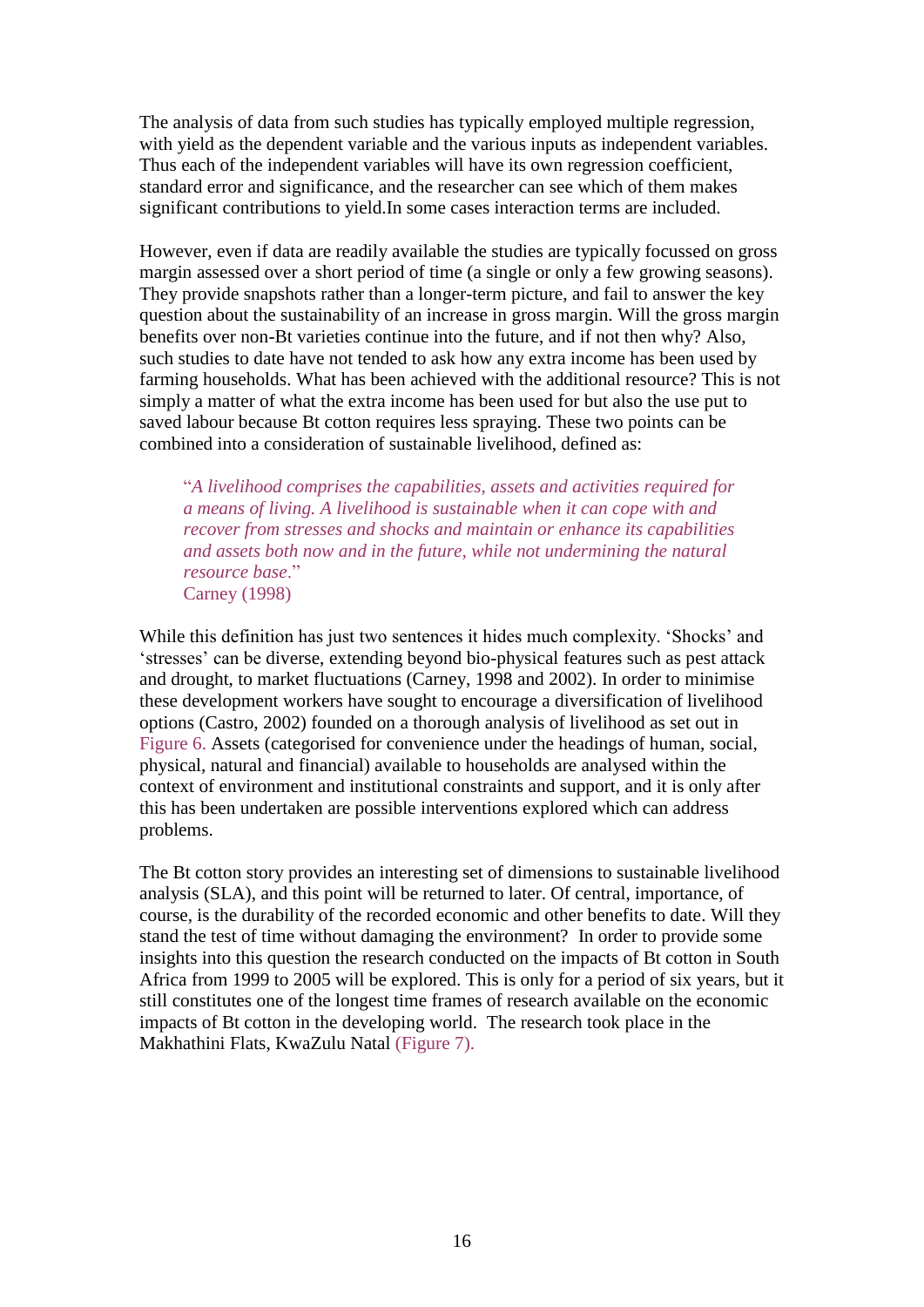Figure 6. Analysis of livelihood with a view to deigning a suitable intervention.

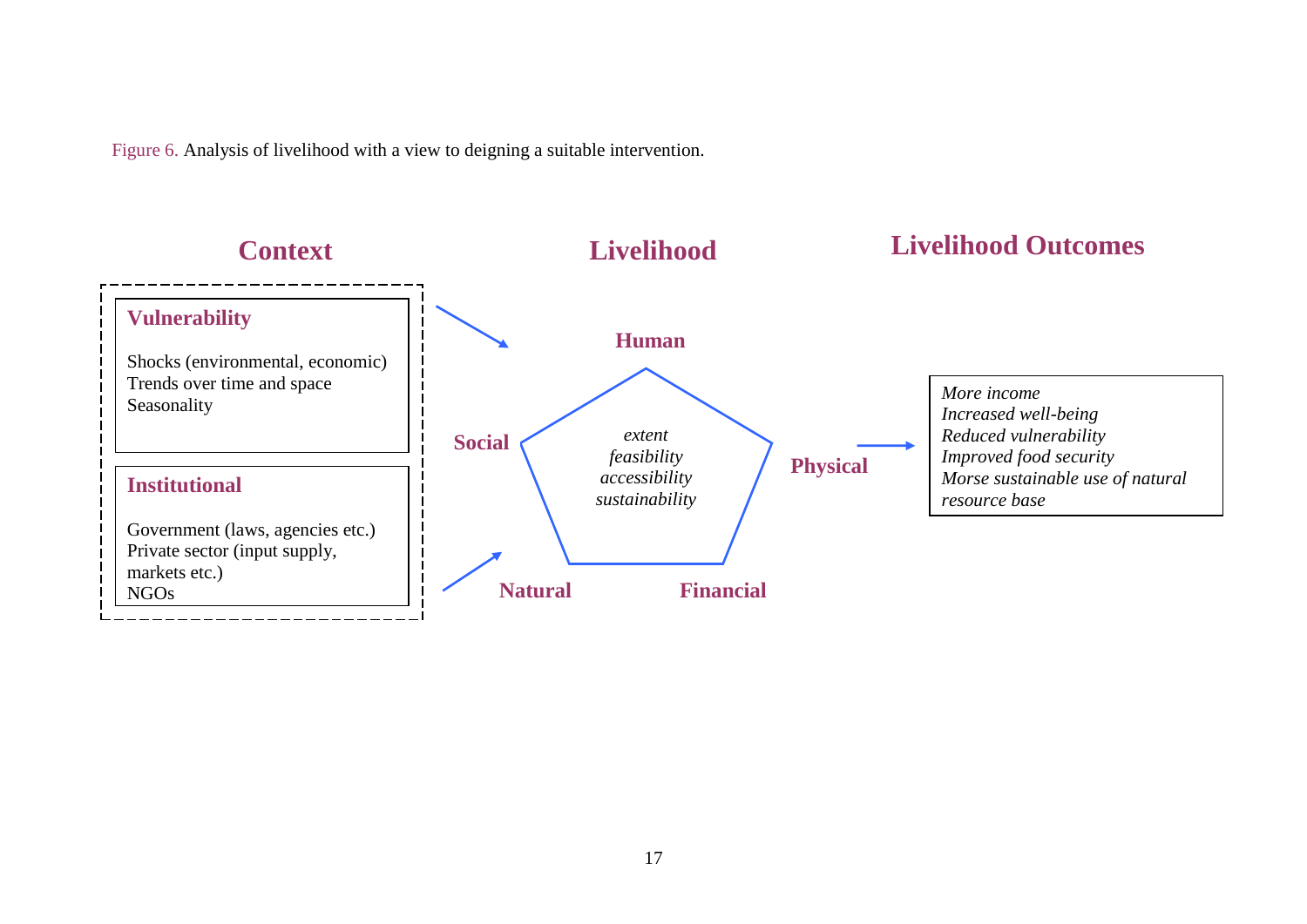



South Africa remains the only African country to grow GM crops commercially, with Bt cotton first planted in 1997 (Wilkins *et al*, 2000). Large commercial farmers began adopting Bt cotton in the 1997/1998 season followed by resource poor farmers in 1998/1999 in Makhathini Flats. The Bt cotton variety in Makhathini is called NuCOTN 37-B with Bollgard<sup>TM</sup> developed by Delta Pineland. Farmers in Makhathini first grew Bt cotton in the 1998/1999 cotton season and adoption of Bt cotton in the region has been rapid. By 2002, an estimated 92% of the smallholder cotton growers in Makhathini had adopted the Bt variety and this had increased to nearly 100% by 2004/05 as shown in Figure 8.

Kwa Zulu Natal is one of the poorest areas of South Africa and agriculture is the most important source of income in Makhathini. Rural households cultivate small plots of land (typically 1 to 3ha; one ha  $= 10,000$  square metres) allocated to them by tribal chiefs. Cotton is a cash crop which occupies most of the farm area in Makhathini, and there are potentially 5,000 smallholder farmers of which around 1,400 used to grow cotton in any one year. However, that number has fallen in recent years to around 700 farmers, and the reasons for this are discussed later. Around 60% of farmers are women as a result of men migrating to urban areas for work.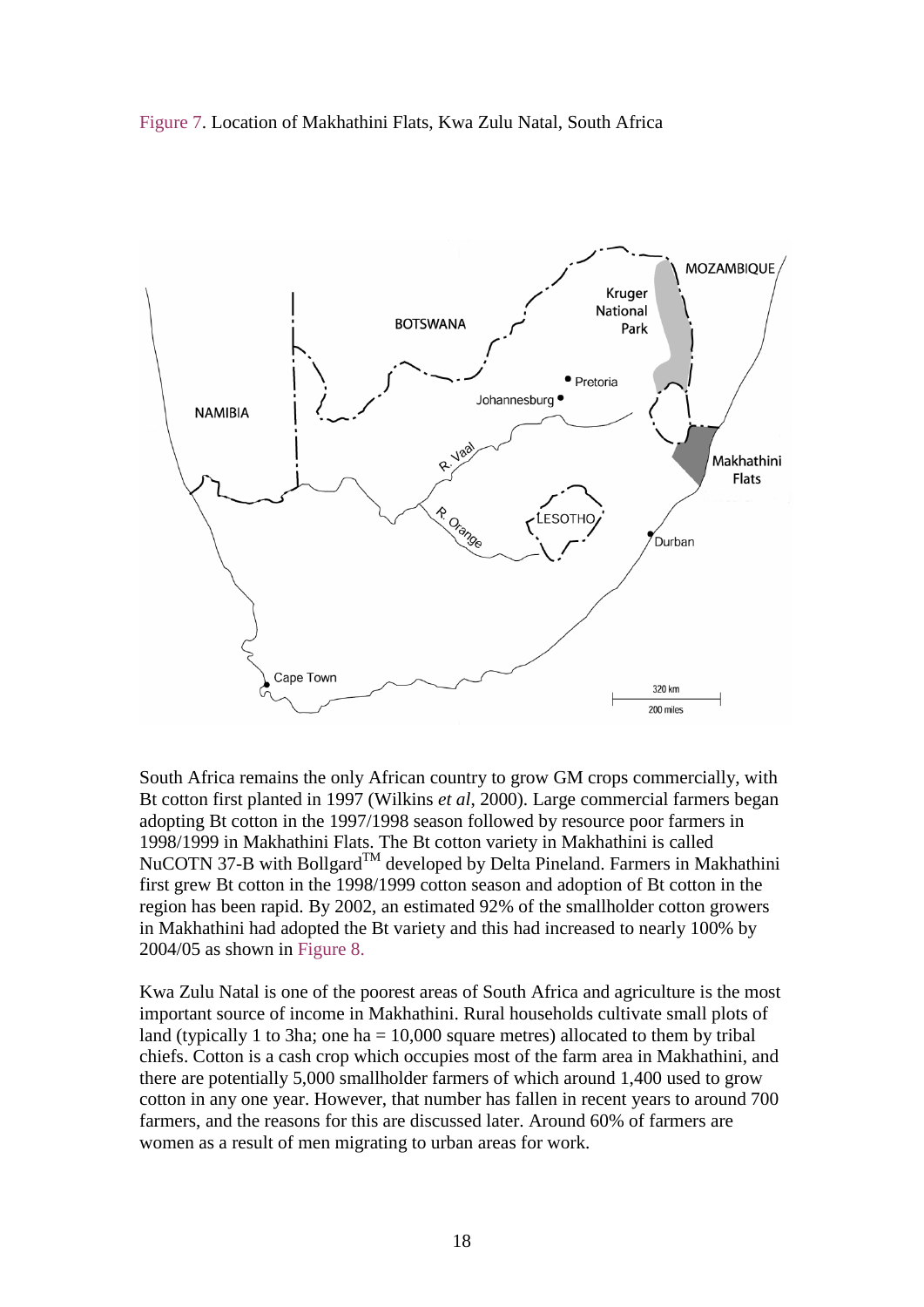Figure 8. Adoption of Bt cotton varieties in the Makhathini Flats.



One important facet of the cotton production system in Makhathini is the limited diversity of options available to farmers in terms of input supply and marketing. Up to 2002 all cotton producers in Makhathini had no choice but to use Vunisa Cotton (a private, commercial company) for purchasing inputs such as seed and pesticides and also for credit (from Land Bank; www.landbank.co.za/) to pay for these inputs. Vunisa also purchased the cotton from producers, deducting the credit owed before paying farmers. There were no other cotton supply or cotton marketing companies in the area up to 2002. The arrival of a new cotton ginnery, NSK (Noordelike Sentrale Katoen) in 2002, with a capacity to gin 10 times more cotton than is actually produced by farmers, forced Vunisa out of the region. Given the low cotton yields in Makhathini there was simply not enough production to sustain the two companies, but unlike Vunisa, NSK does not provide credit and thus only the wealthier and more efficient farmers could continue to grow cotton. The shortage of credit is the main reason for the decline in the number of cotton growers in Makhathini and would have occurred irrespective of the widespread adoption of Bt cotton. However, it should be acknowledged that Bt cotton seed is more expensive than non-Bt seed. The price of Bt cotton seed stood at SAR 1,300 per 25 kg bag in 2005 as compared with SAR 464 per 25 kg in 2002 (a difference of 180%).

Cotton cultivation in Makhathihi is marked by relatively low yields of 600 kg/ha or less prior to the introduction of Bt varieties. The lack of irrigation is a major constraining factor especially as the area is vulnerable to drought. Pest attack is also a problem, and includes bollworm, leaf-eating insects such as grasshoppers, aphids and jassids. Farmers address pest attack by using insecticide, usually applied with a knapsack sprayer, but this is both costly and arduous. As well as the actual task of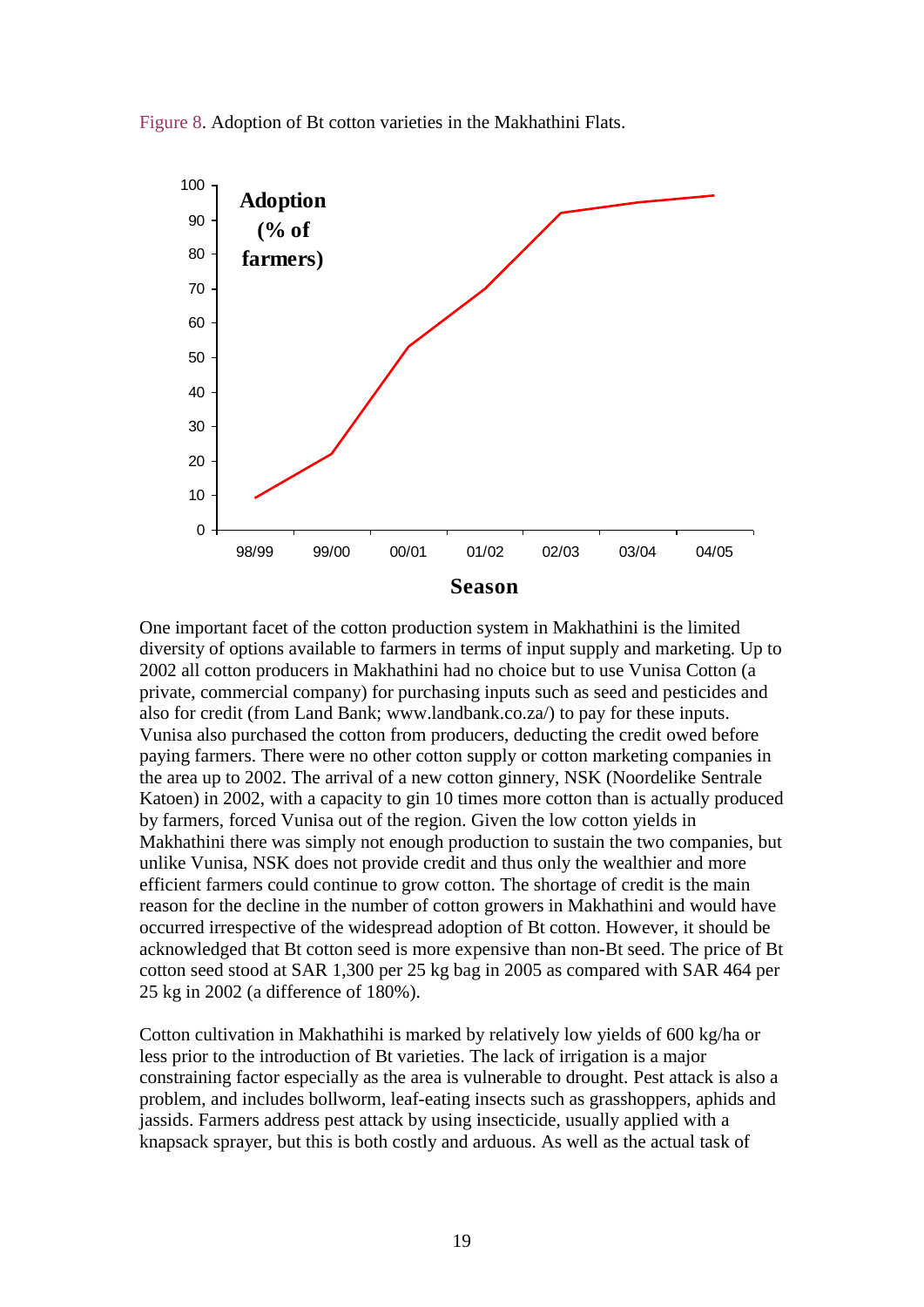spraying, the necessary water often has to be transported from a distance of up to 10 kilometres (Ismael, *et al*, 2002b).

The results presented here are based on 3 separate, but related, studies of cotton production in Makhathini which took place between November 2000 and January 2006. The first of these was conducted in November 2000, and was based on a questionnaire survey of 100 smallholder farmers (Ismael *et al*, 2002a; Thirtle *et al,* 2003). The questionnaire was completed during face-to-face interviews in the field and at Vunisa Cotton premises, and while limited in scope data on the yield, revenue, seed and insecticide costs of Bt and non-Bt plots were obtained. The survey covered two growing seasons: 1998/1999 (first year) and 1999/2000 (second year), and thus relied on memory recall for 1998/99.

The second study was designed to compliment the first by addressing a number of important limitations (Bennett *et al*, 2003, 2006a; Morse *et al,* 2004, 2005c; Shankar *et al*, 2007, in press). In this case computerised records were obtained from Vunisa which detail the area of cotton sown, the variety, inputs purchased and yield for every individual farmer growing cotton in Makhathini over the three seasons, 1998/99 (first release of Bt cotton), 1999/00 and 2000/2001. However, the number of records available did vary between seasons. Thus while some 1283 clean records representing 89% all cotton growers in the Makhathini area were obtained for the 1998/99 season only 441 (32% of all growers) were available for the 1999/2000 season and 499 (33% of all growers) for the 2000/2001 season. Therefore, the term "sample" in this context refers to the number of records that were included in the analysis once the Vunisa data had been checked and verified. The second study had a number of advantages over the first:

- sample sizes were much larger, thereby negating the obvious criticism that the first study was only based on a relatively small number of farmers.
- memory recall was not required and god quality data were available for  $\bullet$ 3 seasons.
- some limited data on labour costs were available, although it has to be admitted that the Vunisa records would only relate labour costs which had been paid for from credit. Family labour, or help from friends, for example would not be included.

The third study took place as part of the 'impact on livelihoods' research project described below (Morse and Bennett, in press). It was similar to the first in being based upon a relatively small sample (100 farmers) and an element of memory recall, but did take into account the full labour inputs (hired, family, friends etc.) required for production. The difficulty with the third study was the lack of a comparative element as by the time of the research almost all cotton growers were planting Bt varieties.

Therefore, to echo a point made earlier it should be noted that gross margin in each of these three studies is not strictly comparable (Table 2). In study 1 the gross margin did not take into account any labour costs, while in study 2 only the labour costs recorded by Vunisa were included (i.e. the labour for which farmers had taken out credit). The third study provides the more complete picture as all labour (family, help or otherwise) was costed at the equivalent daily rate for that task.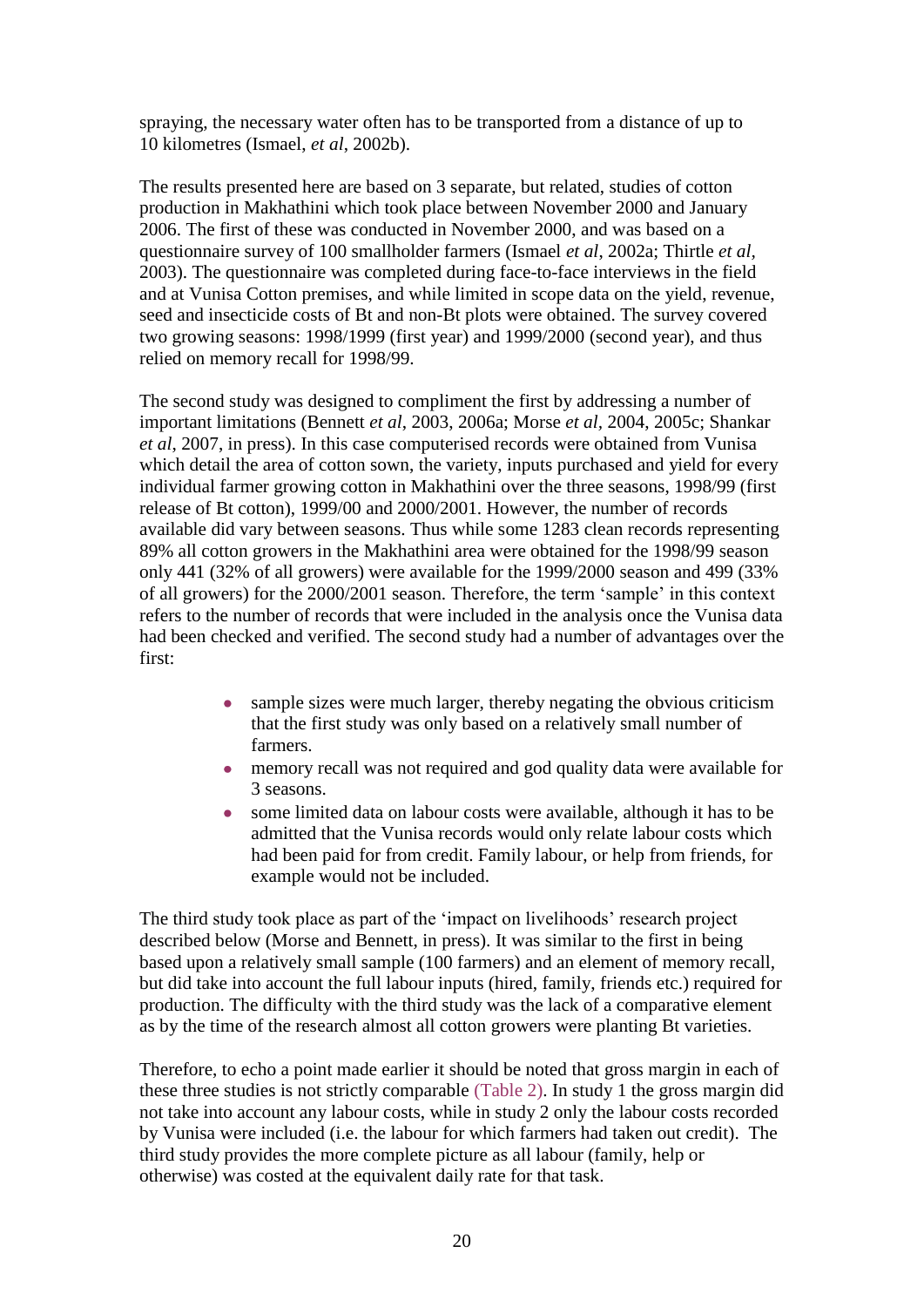Table 2. Summary of Bt cotton studies in Makhathihi

| <b>Study</b> | <b>Period</b>                                     | <b>Non-Bt adopters :</b><br><b>Bt Adopters</b>           | <b>Costs included</b>                      | <b>References</b>                                                                                 |
|--------------|---------------------------------------------------|----------------------------------------------------------|--------------------------------------------|---------------------------------------------------------------------------------------------------|
|              | November 2000<br>Memory recall                    | 1998/99: 74:17<br>1999/00: 32:59                         | Seed and insecticide<br>only               | Ismael <i>et al</i> $(2002a)$ Thirtle <i>et al</i> $(2003)$                                       |
| $\mathbf{2}$ | 2000 to 2003<br>Vunisa records (no memory recall) | 1998/99: 1196:87<br>1999/00: 329:112<br>2000/01: 254:245 | Seed, insecticide and<br>some labour costs | Bennett et al (2003, 2006a)<br>Morse <i>et al</i> (2004, 2005c)<br>Shankar et al (2007, in press) |
| 3            | 2005/06<br>Household survey                       | Adopters only (100)                                      | Seed, insecticide and<br>all labour        | Morse and Bennett (in press)                                                                      |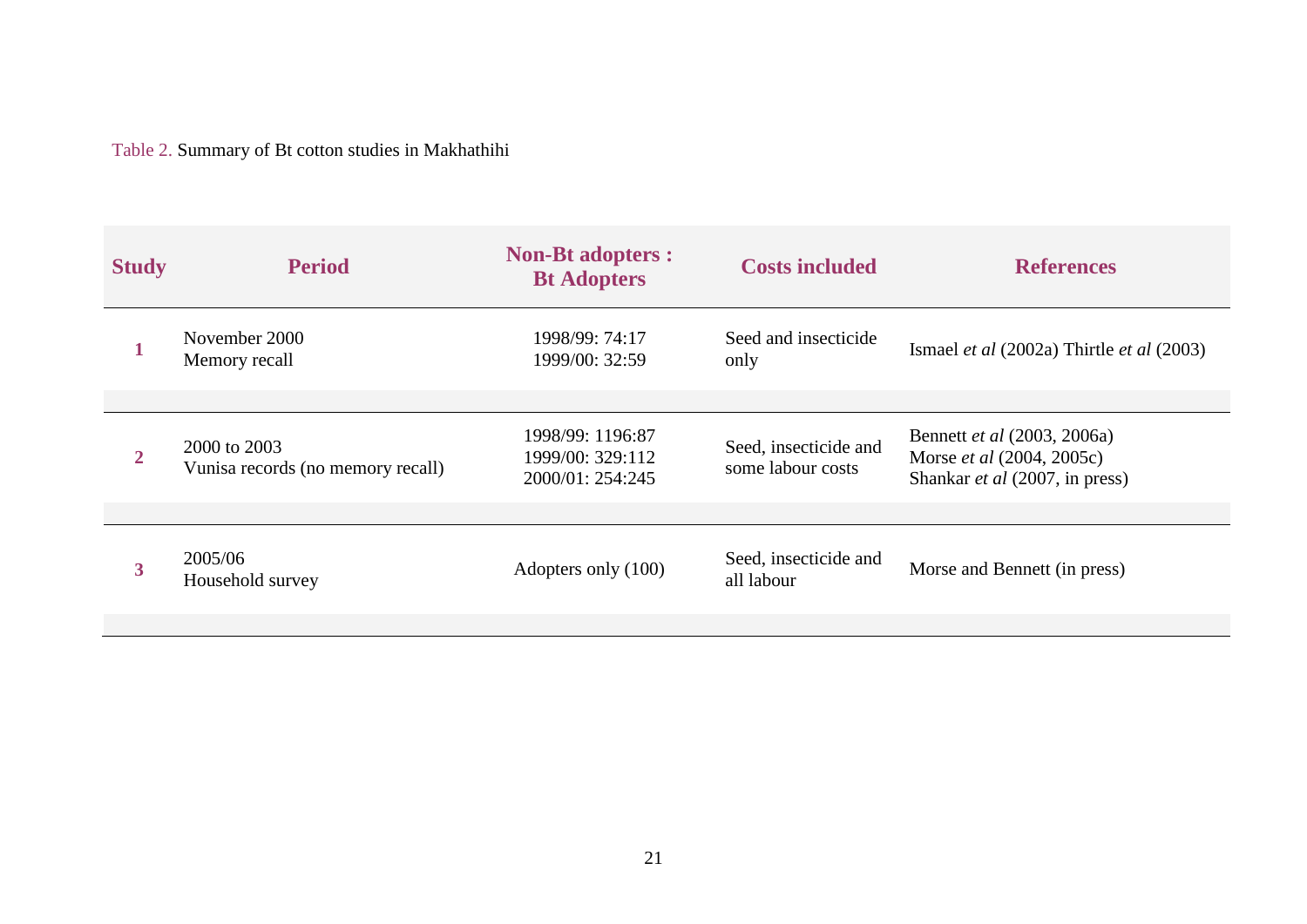Some of the findings (mean and 95% confidence intervals) of the three studies exploring economic impact of Bt cotton are shown in Figures 8 to 10. The first of these graphs, Figure 8, shows the yield and revenue (yield X price) data. In all two seasons of study 1 and the three seasons of study 2 the yields were significantly higher for Bt plots relative to non-Bt and this resulted in a significant increase in revenue. In both of these studies the relative decline in yields for season 1999/2000 relative to the others is due to that season being very wet. Thus the smaller sample of study 1 does mirror quite well the picture obtained from the much larger Vunisa dataset. The average yields for Bt cotton in 03/04 and 04/05 are higher than in the previous seasons and this is probably due to the elimination of more marginal cotton farmers (NSK no longer provided credit) plus the availability of more complete records for fewer farmers compared to the Vunisa dataset. As would be expected the revenue data mirrors the yield data.

Figure 9 presents some of the main costs for growing Bt and non-Bt cotton. These are seed, insecticide and labour (spraying, weeding and harvesting where available). Not all labour activities are presented here (e.g. land preparation and planting), but these are the ones where differences were noted. For both studies 1 and 2 the cost of Bt seed is higher than non-Bt, and seed cost is a significant proportion of overall cost, but insecticide costs are lower for Bt plots. The labour picture is a mixed one. In study 2 the Bt plots clearly have less labour for spraying than non-Bt, for the obvious reason that less insecticide is required, but do have a greater harvesting labour cost as yields are higher. Weeding labour costs are much the same for Bt and non-Bt, as perhaps might be expected. In general the extra cost of the seed and harvest labour is reclaimed through less expenditure on insecticide and spraying. Overall the costs of growing Bt and non-Bt are comparable.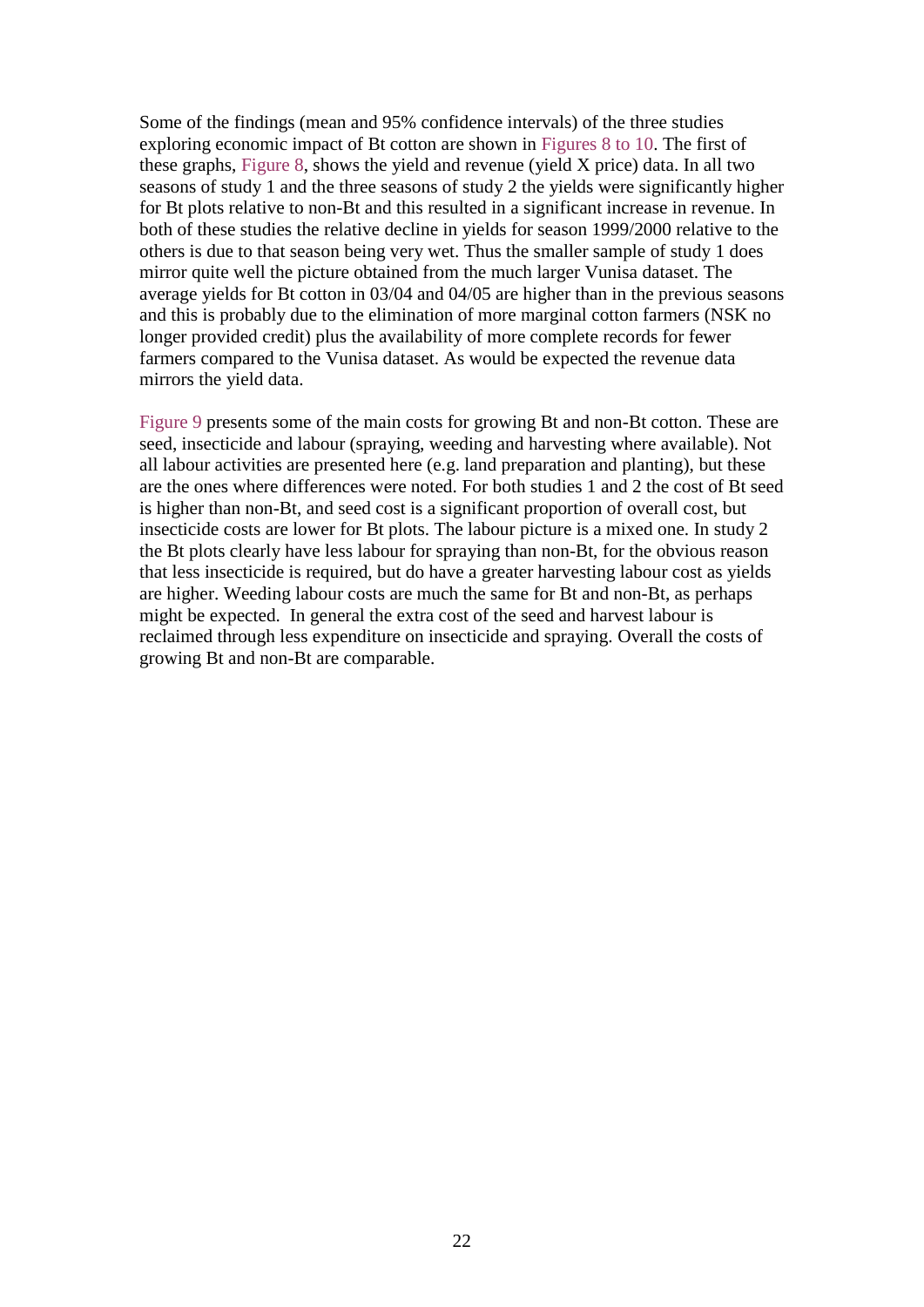Figure 8. Mean (plus 95% confidence limits) yield and revenue from Bt and non–Bt plots for the 3 studies in Makhathini.

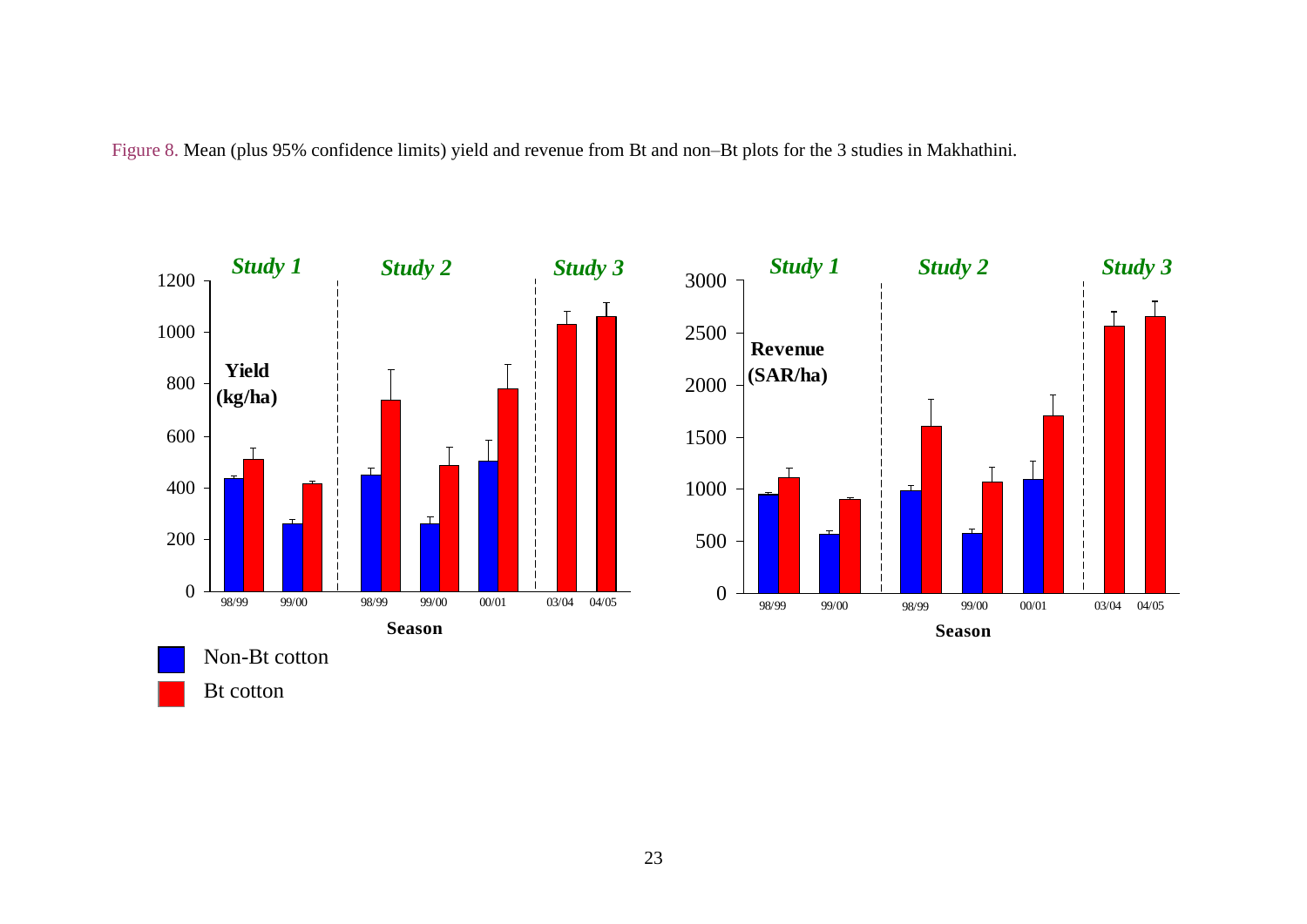Figure 9. Comparison of seed and pesticide costs of growing cotton between Bt and non-Bt plot.

Figures are means and 95% confidence limits



Bt cotton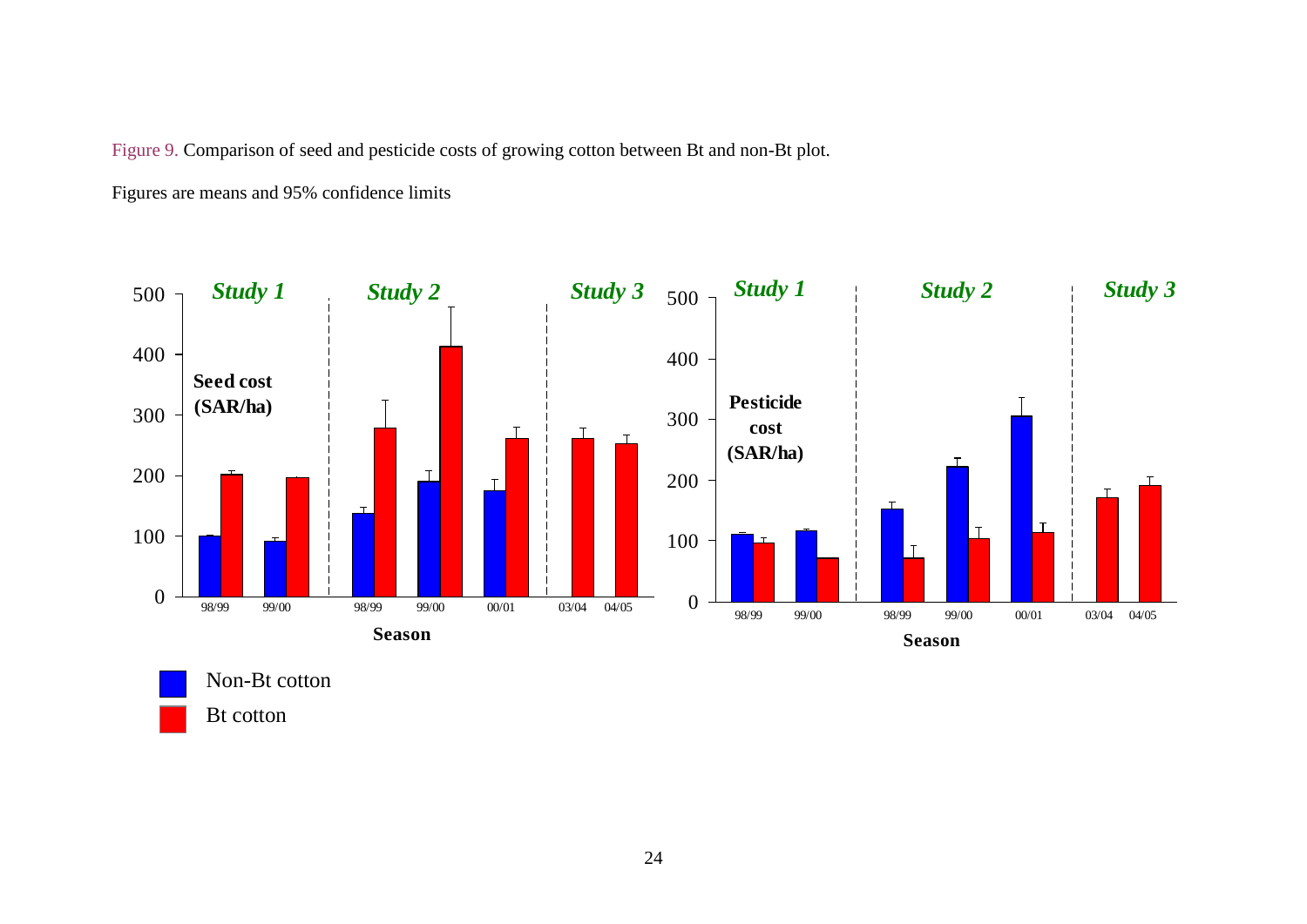Figure 10. Comparison of some labour costs of growing cotton between Bt and non-Bt plot. Figures are means and 95% confidence limits







Bt cotton Non-Bt cotton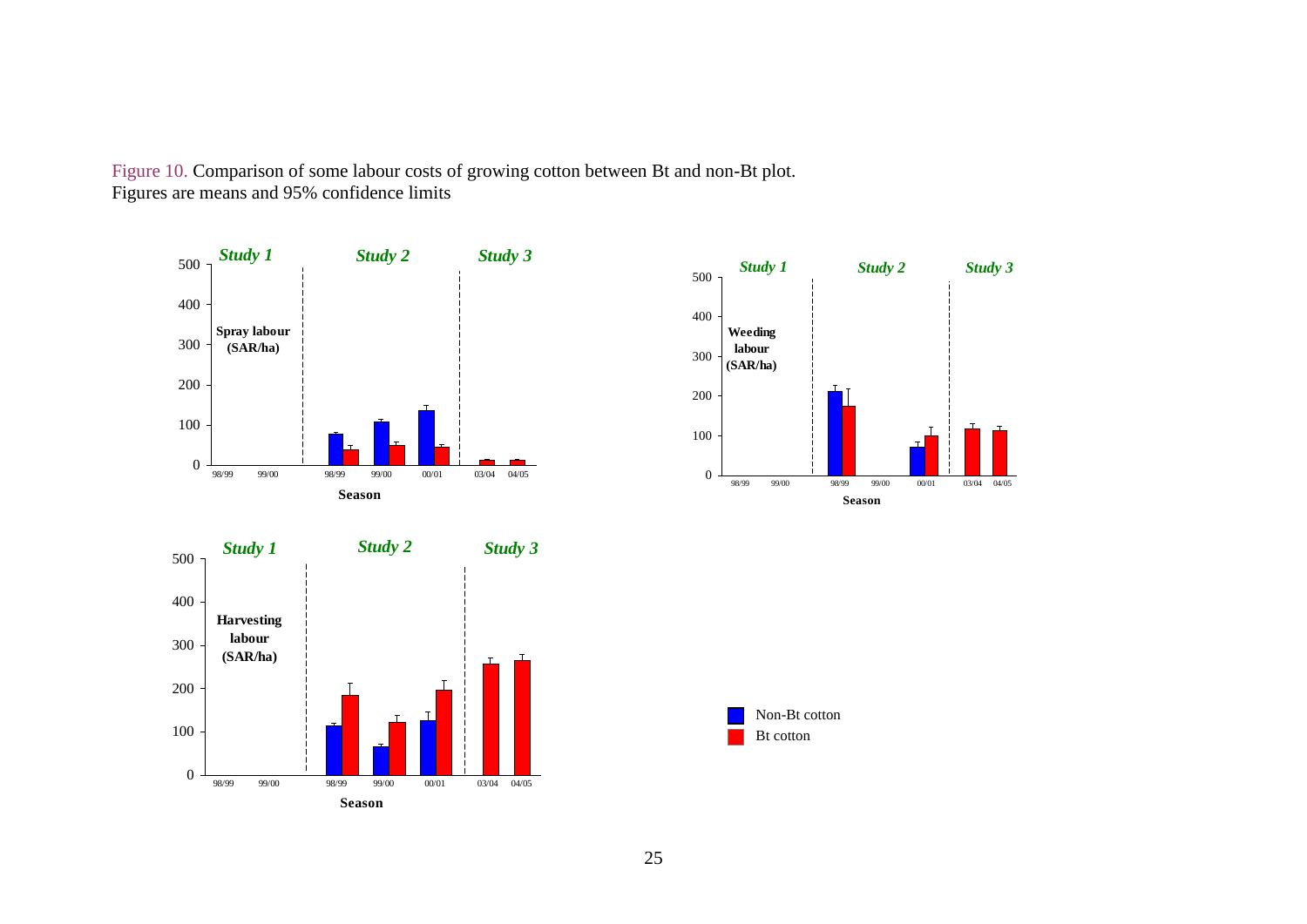One interesting feature of Figure 9 is the suggestion that insecticide costs per hectare for both Bt and non-Bt cotton have increased between 1998/99 and 2004/05. This hypothesis is tested in Table 3. Taking a dummy variable (values of 1 to 5) to represent season it is apparent that insecticide costs have increased between 1998/99 and 2004/05, with an  $\overline{R}^2$  of 34%. Much of this, of course, will be due to inflation and this explanation is supported by the data for spraying labour which suggest, if anything, that this expenditure has declined over the same period reflecting the need for less pesticide as a result of growing Bt. An increase in price could also be linked to a change of product away from bollworm products towards those which target pests attacking vegetative plant parts.

|           | <b>Coefficient (SE)</b> | t-value | <b>P-value</b> |
|-----------|-------------------------|---------|----------------|
| Intercept | 35.11 (10.98)           | 3.2     | $< \!\! 0.01$  |
| Season    | 30.27(3.4)              | 8.91    | < 0.001        |

Table 3. Results of regressing insecticide cost (SAR/ha) against season

 $R<sup>2</sup>$  (adjusted) = 34%  $F = 79.36$  (df = 1, 628) P < 0.001 Seasons are 1998/99, 1999/00, 2000/01, 2003/04 and 2004/05.

In terms of gross margin (revenue – costs) the clear benefits of a greater yield for Bt cotton with costs that are more or less the same as growing non-Bt results in Bt plots having a higher gross margin than non-Bt (Figure 11). This gross margin differential of between 387 SAR/ha (1999/00) and 1,090 SAR/ha (2000/01) was statistically significant for each of the two studies and season, but in both studies should be seen as an overestimate as not all labour was included. In the third study no comparison between Bt and non-Bt plots was possible, and it should also be noted that the farmers included here could arguably be better off considering that none of them required credit. However, it is clear that the gross margin of Bt cotton has held at around SAR 1,200 per hectare; much higher than that recorded for any of the non-Bt plots in studies 1 and 2.

Therefore the evidence does point to a clear economic advantage in growing Bt cotton compared to non-Bt. In the seasons where comparisons were possible the two studies, using quite different methodologies, point to this advantage. Each of the studies has its own limitations, but together the picture is convincing. The increase in gross margin is a result of higher yields rather than lower costs. Plant resistance, be it based on GM or not, is efficient in the sense that there is less dependence upon farmers making the right decisions over what, how and when to spray. The technology reduces the chance of error. Even one of the most critical studies of the impact of Bt cotton in Makhathini which was based on a very limited sample size (just 10 farmers growing Bt and 10 growing non-Bt), much smaller than any of the studies reported here, still pointed to a marginal economic benefit from growing Bt cotton (Hofs *et al,* 2006). Their mean yield for Bt cotton was  $760 \pm 301$  kg/ha and  $671 \pm 209$  kg/ha for non-Bt.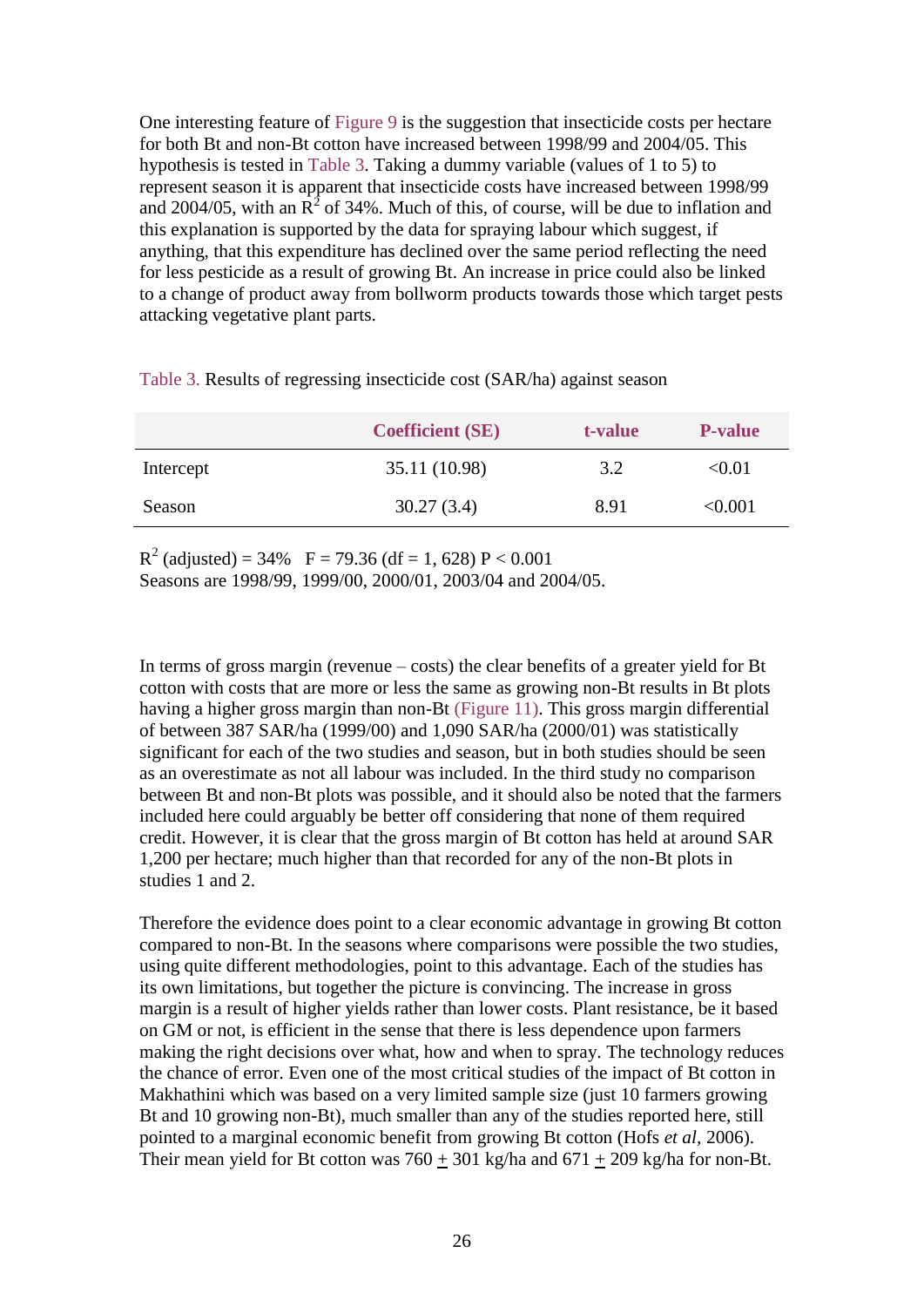

Figure 11. Gross margin of Bt and non-Bt plots.

#### **Bt COTTON AND LIVELIHOODS**

In a survey conducted in Makhathini from October 2005 to January 2006 a total of 100 farmers were interviewed about the impacts of the additional income from Bt cotton on their households (Morse and Bennett, in press). Selection was structured on the basis of ensuring a representative sample of male and female household heads, and random within those categories. The process was based upon the list of members supplied by the Hlokoloko Chairman, and farmers were interviewed using semistructured questionnaires. The aim of the questionnaire was to gain an understanding of what had changed in the region since the introduction of Bt cotton, farmer"s perceptions (positive and negative) of Bt cotton, how any income or time benefits were used and other economic data to quantify costs and benefits of Bt adoption. The questionnaire focused on two cotton seasons, 2003/2004 and 2004/2005, and thus did rely to some extent on memory plus the analysis of any records the farmers may have had. The Hlokoloko Chairman does encourage the keeping of records and indeed that was one of the main reasons for selecting this association. However, by the time of the research almost all of the farmers had adopted Bt cotton and thus it was not possible to include a comparative element by interviewing non-Bt growers. Some descriptive statistics for the sample of 100 respondents are provided as Table 4.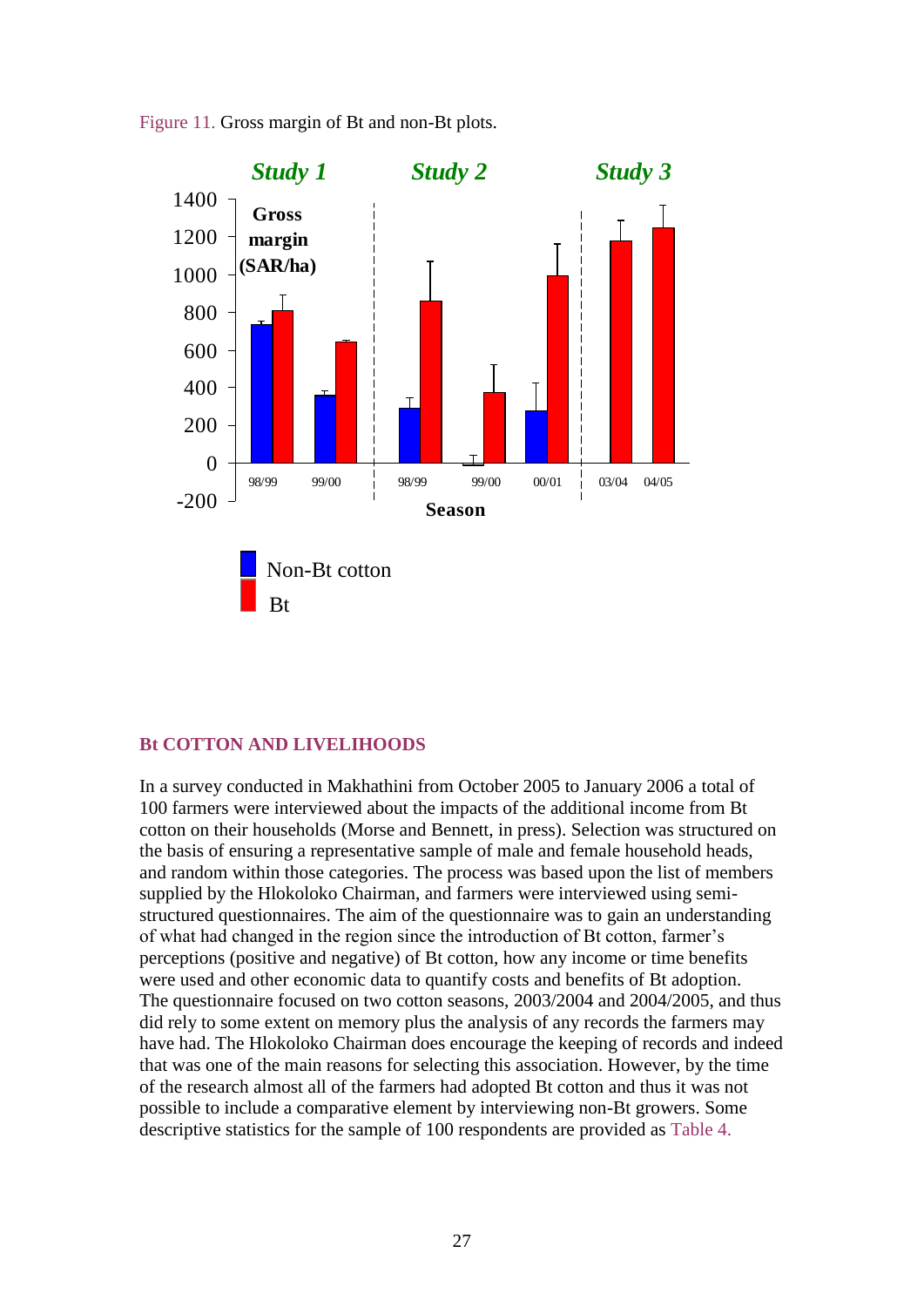| <b>Parameter</b>                  | <b>Mean (SD)</b> |
|-----------------------------------|------------------|
| Average age of respondent         | 47.57 (10.32)    |
|                                   |                  |
| Household size (persons)          | 8.62 (3.86)      |
| Male adults in household          | 2.47(1.72)       |
| Female adults in household        | 2.73(1.49)       |
| Children $(\leq 12)$ in household | 3.72(2.47)       |
|                                   |                  |
| Number of years farming cotton    | 7.2(5.98)        |
|                                   |                  |
| Total area owned (ha)             | 3.87(2.93)       |
| Total area under cotton (ha)      | 2.88(1.6)        |

Table 4. Descriptive statistics for the 100 respondents growing Bt cotton. (after Morse and Bennett, in press)

The 37% male and 63% female structure of the sample reflects the gender proportion in the area, and the average age of respondents was 47.6 years. Each household had an average of 8.6 members, of which 2.5 were male adults and 2.7 female adults. Respondents had on average 7.2 years of cotton farming experience, and some 74% of the total land owned by a household was under cotton cultivation. This crop is clearly a major contributor to household livelihood.

When asked about the main constraints to growing cotton (Figure 12) it is perhaps not surprising that most of the respondents cited drought. More surprising, given the absence of credit provision since Vunisa had left Makhathini, is that only seven respondents cited lack of finance, but there is something of a circular argument here as this group were arguably the better off and thus did not need credit. Other problems mentioned included crop diseases and scarcity of labour. No respondent mentioned insect pests as a main problem, but this may be because their use of Bt cotton had greatly reduced the impact of bollworm, the main cotton pest.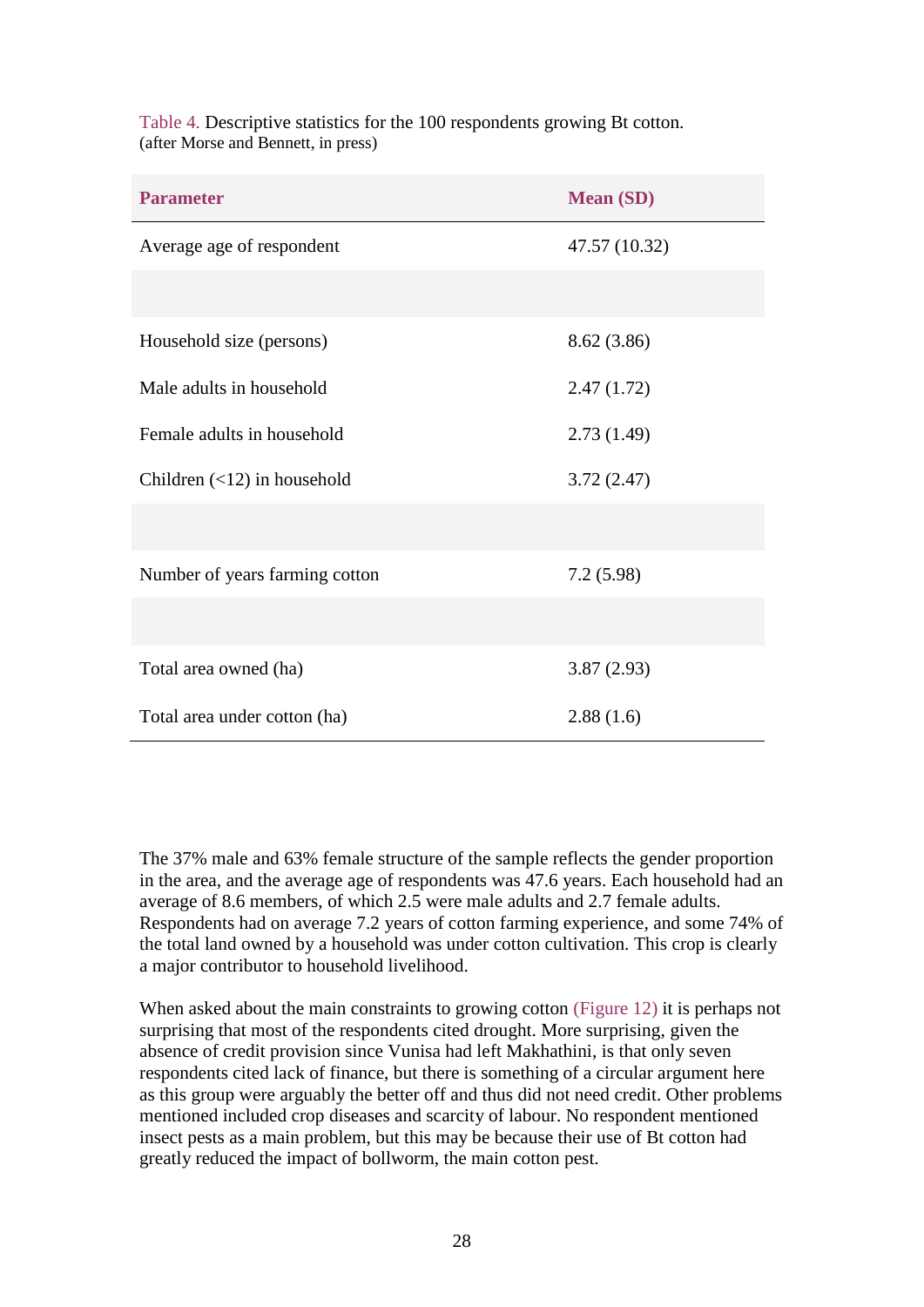Figure 12. Main constraints to growing cotton as perceived by the respondents. (after Morse and Bennett, in press)



When asked about the main benefits of growing Bt cotton, most respondents listed income (Figure 13). Other responses included 'less credit', 'less risk' and 'less labour'.



Figure 13. Perceived benefits from growing Bt cotton. (after Morse and Bennett, in press)

This finding certainly chimes with an analysis of the economics of growing non-Bt and Bt cotton outlined above. When asked what they did with the additional income (Figure 14) the largest number of responses involved investment in their children"s education with the next most popular category being investment in cotton.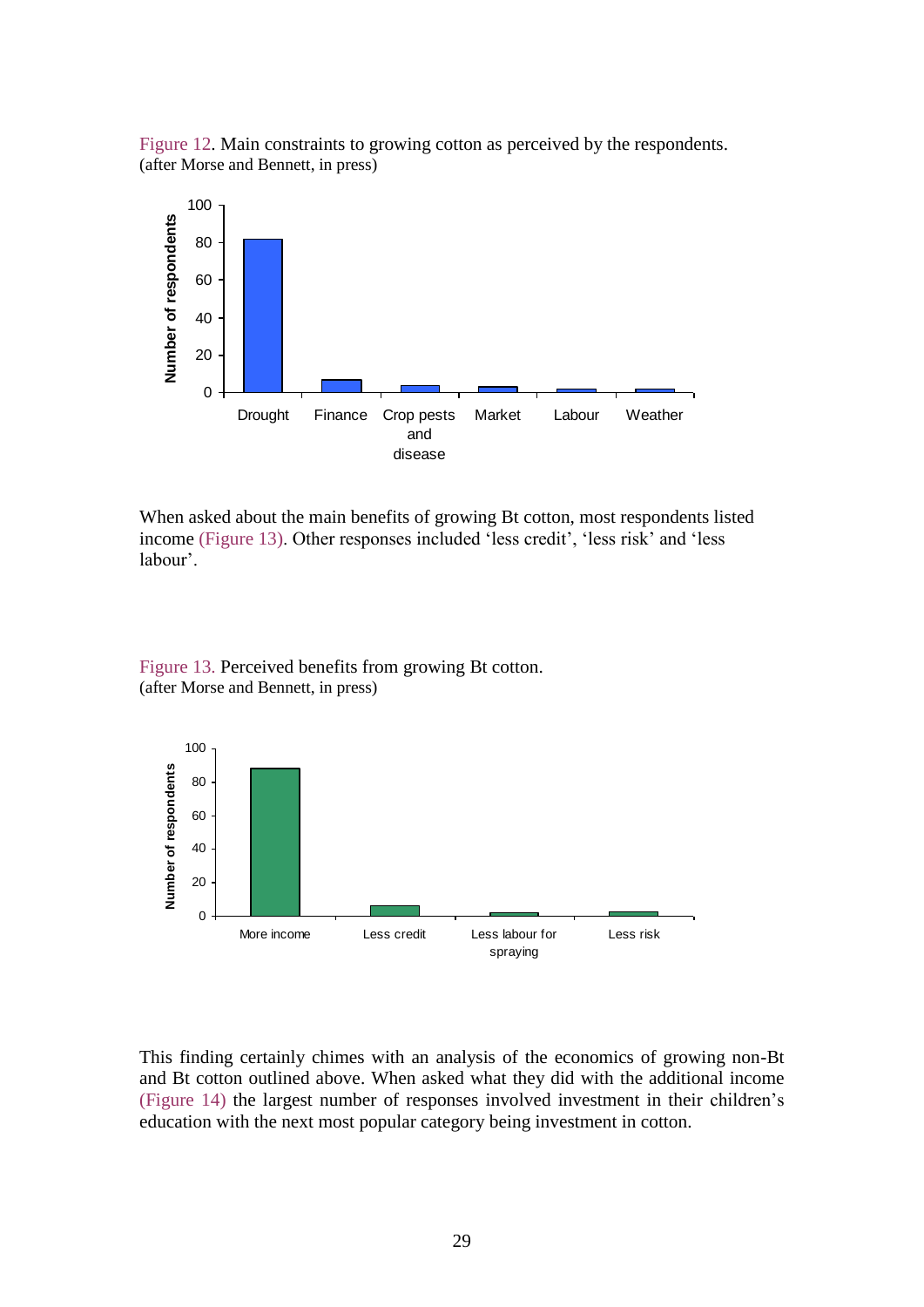Figure 14. Uses made of the additional income from growing Bt cotton. (after Morse and Bennett, in press)



Other responses included repaying debt, investment in crops other than cotton and expenditure on themselves (entertainment, electronic goods and clothes). Thus it is apparent that most of the responses suggest that the extra income is being used for investment, either in people (education) or for income generation. The increased investment in education is an especially interesting finding, and in order to check this conclusion children"s attendance for two schools, Esiphondweni High School and Hkloloko Primary School, were analysed from 2002 to 2005and are shown in Figure 15.

Figure 15. Attendance at Esiphondweni High School and Hkloloko Primary School between 2002 and 2005 ((after Morse and Bennett, in press)

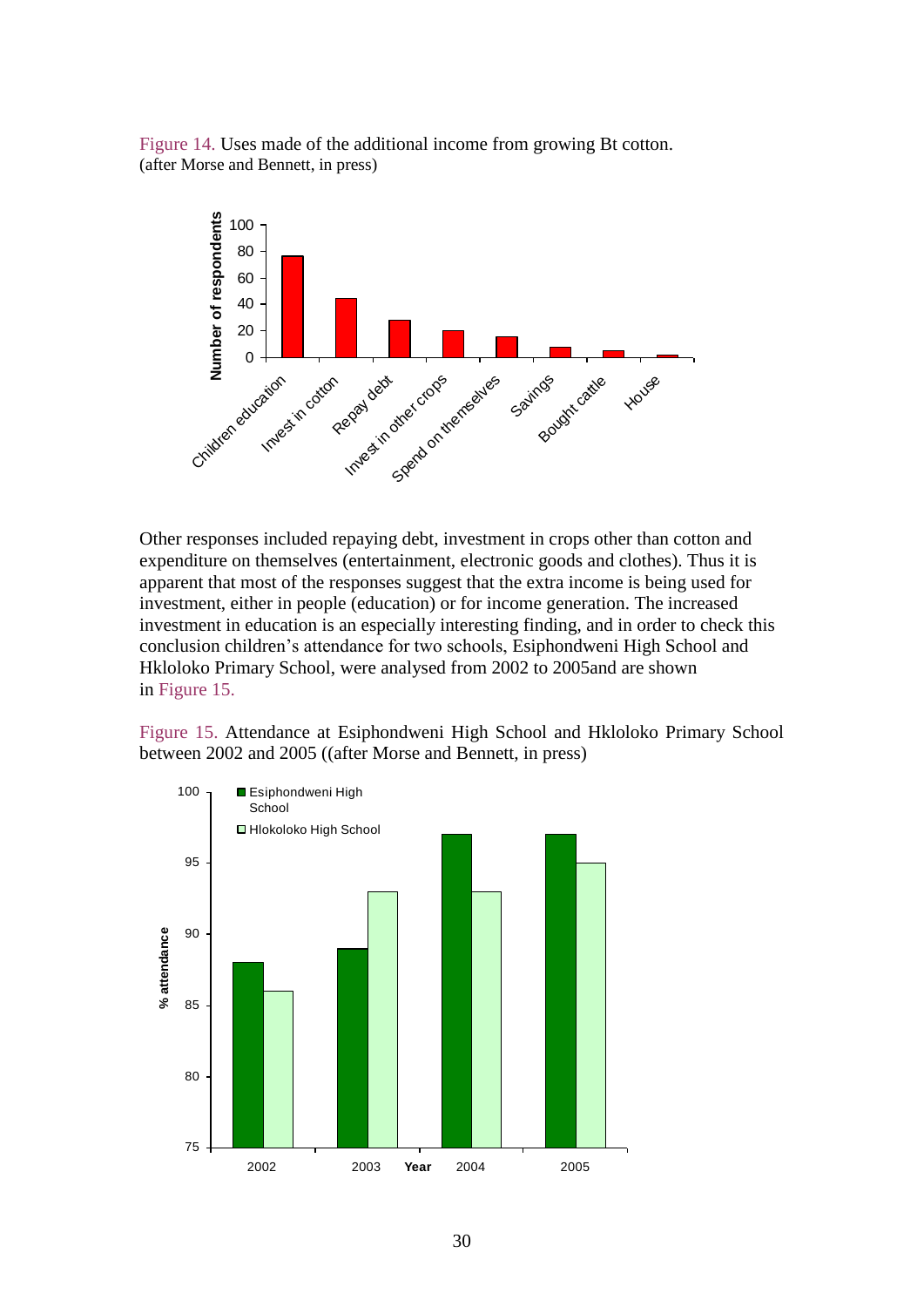According to the school masters from Hlokoloko Primary School and Esiphondweni High School the increased ability of Bt growers to pay school fees meant that children attended school more frequently. Hence between 2002 and 2005 percentage attendance had risen from 86% to 97% for Esiphondweni and 86% to 93% for Hlokoloko. However, there is a downside to this story as the increased yields of Bt do mean that children are more likely to be away from school at the harvesting time. According to the schoolmaster at the Mboza Primary School:

*"Bt cotton has caused a boom among farmers… pupils buy new uniforms from their cotton picking earnings and school fee payment is more regular and has improved dramatically…. In the past 2-3 years involvement in cotton picking has increased… cotton picking is a favourite for pupils because it is fun, they earn money and it is less drudgery…. Some, however, end up sacrificing their education for money, but generally the effects are positive…*.."

Interview with schoolmaster Hlokoloko 20/09/05

The other "good news" dimension to the Bt story in Makhathini is the use to which farmers claim to make of the additional income. Top of the list is clearly investment in their children"s education. This is followed by increased investment in cotton, other crops and the repayment of debt. Investment in non-cotton crops would help to diversify livelihoods. There is less emphasis on investment in physical assets but there is evidence that farmers are investing in more land and structures such as houses. There is no evidence to suggest that farmers are disposing of the additional income in less productive pursuits. An increased investment in education can only be seen as a positive development in Makhathini, and is born out by data from schools which show a trend of increased attendance. However, on the more negative side there is some circumstantial evidence that higher yields from Bt cotton do mean that children are kept out of school more often during July to September (the harvest period).

Is the livelihood impact of Bt cotton any different from the impact of any other technology that would enhance agricultural income? There was no evidence to suggest a qualitative difference and the same benefits would have presumably accrued if a new "conventionally bred" variety of cotton had been introduced with resistance to bollworm. The Bt gene reduces the need for insecticide but any resistance to bollworm would have done the same although the efficiency of the resistance is obviously important. Frankly whether the resistance has come from a bacterial source or conventional breeding utilising cotton germplasm would not be an immediate issue for Makhathini farmers. What is readily apparent to them is the gains from growing Bt cotton and the support structure in terms of credit availability and the price they obtain for their produce. The rapid adoption of Bt cotton is testament to its popularity.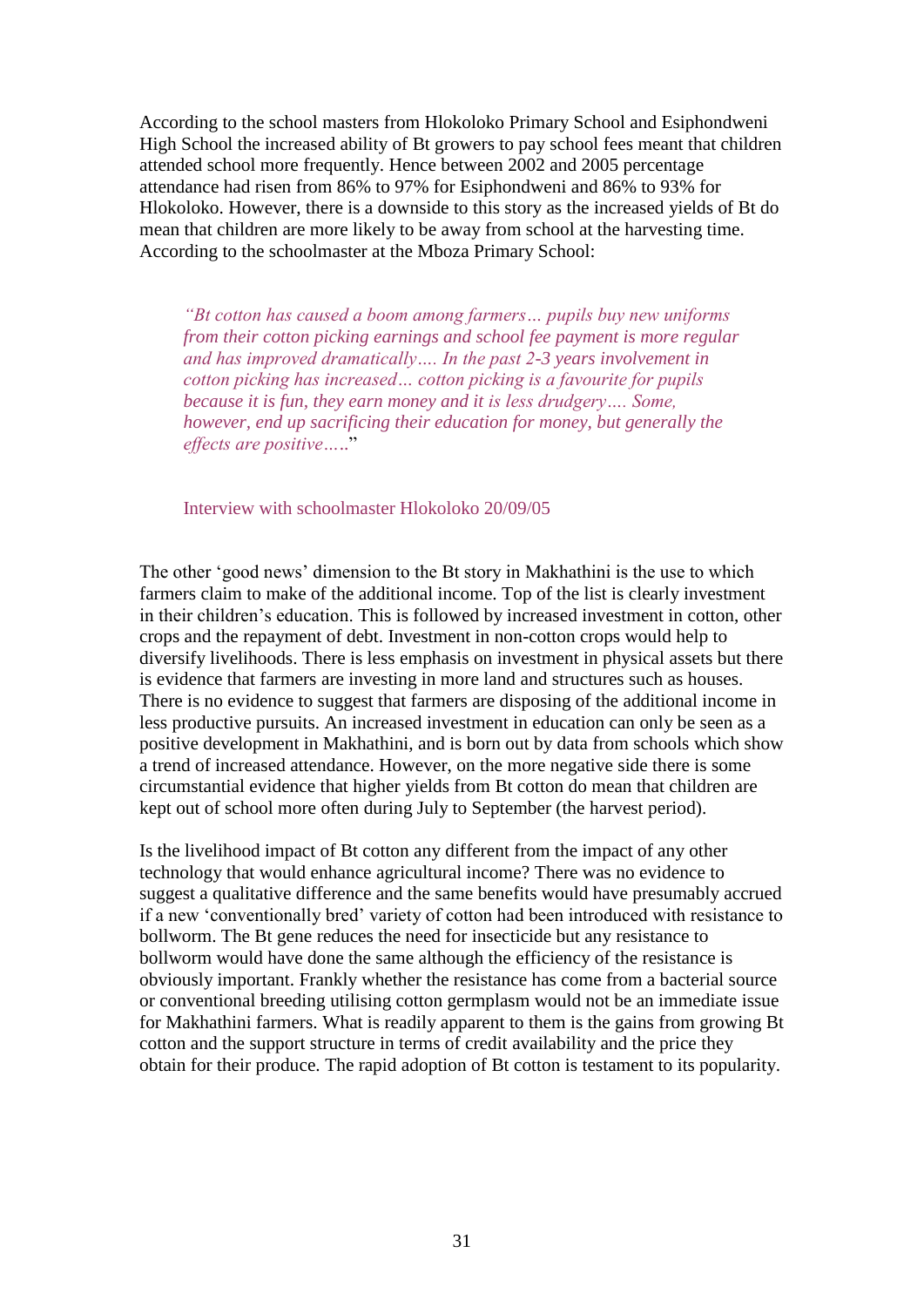#### **Bt COTTON AND SUSTAINABILITY**

Is there any evidence to suggest that growing Bt cotton is unsustainable? Gains in income are certainly positive, and it appears as if the households use the income constructively by investing in physical and human assets. Could this be just a shortterm benefit? Much depends here upon the meaning of sustainability and there are many definitions. In order to provide a flavour of this diversity a few comments spanning six years between 1989 and 1995 (the period just before and after the influential 1992 Rio Earth Summit) are shown as Figure 16. All manner of factors are included, from the central importance of maintaining profitability and production to the need to reduce or eliminate inputs such as pesticide. The latter point in particular is often employed to link sustainable agriculture with organic farming (Rigby and Cáceres, 2001). However, some of the comments in Figure 16 stress that sustainable agriculture does not necessarily mean that pesticides are not used. Yet Bt cotton would appear to satisfy both the need fro profitability and a reduction in pesticide. Indeed profitability was enhanced with Bt cotton and the technology undoubtedly reduced the need for insecticide. However, critics would point to a further key point stressed in some of the quotations i.e.futurity, the need to ensure that production/profitability continue into the future, and it"s here, they argue, that Bt cotton and indeed GM crops in general are problematic as it is not possible to determine what the effects may be at some point in the future. Will genes escape and produce "super weeds", or will GM crops turn out to be carcinogenic? A more recent definition of sustainable agriculture is:

"*a sustainable agriculture must be economically viable, environmentally sound, and socially acceptable…….it must also be politically achievable*." Zimdahl (2005)

In this context GM crops fail at least in some places such as Europe as they are not yet "*socially acceptable*". However, GM crops are presumably "*socially acceptable*" in a number of countries and thus, by definition, sustainable provided they remain economically viable and environmentally sound.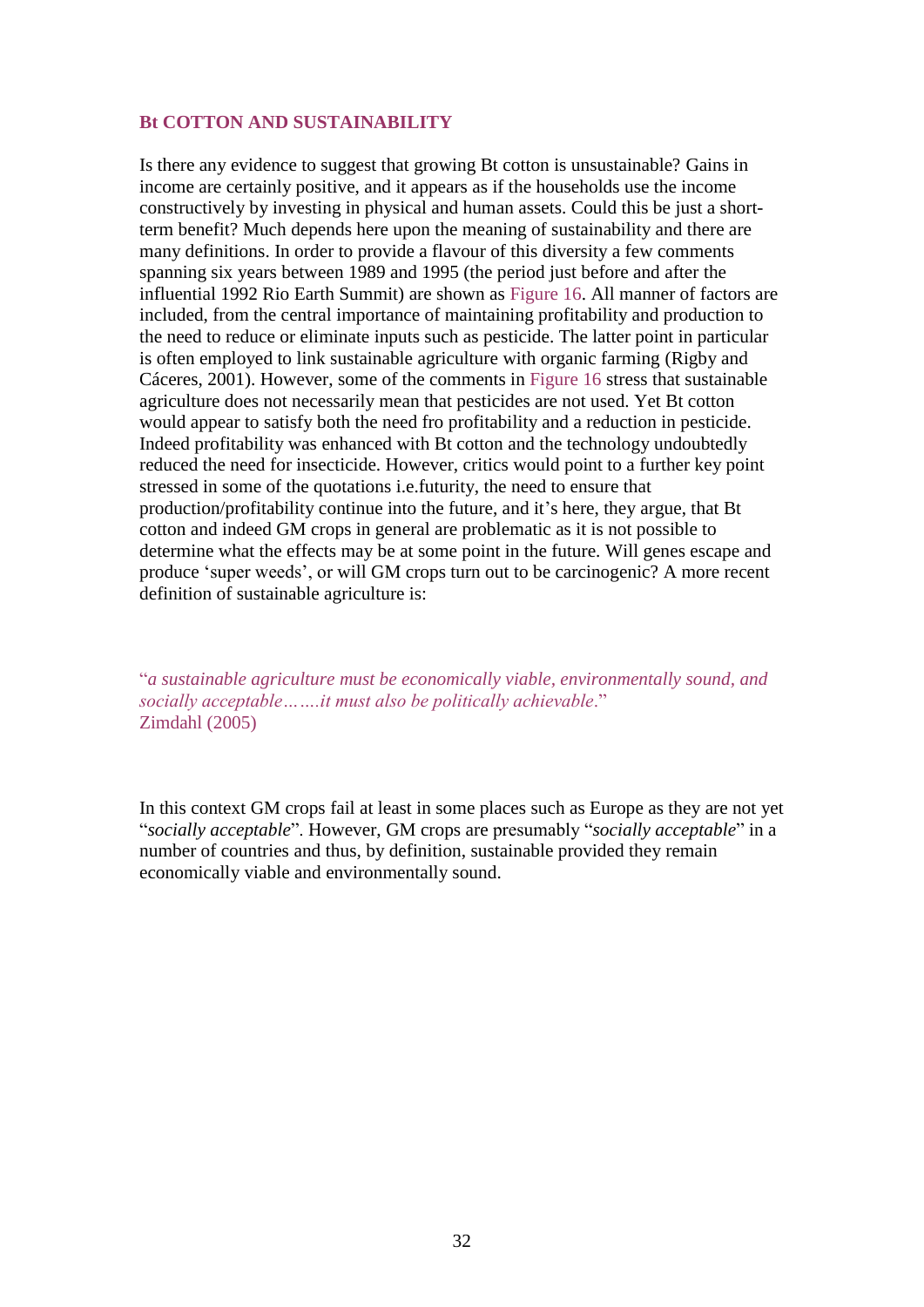Figure 16. Some definitions of sustainable agriculture.

| "profitability, consumer safety, resource<br>protection, and viability of rural America."<br>Kelling and Klemme (1989)<br>"What is sustainable agriculture after all? The only<br>sustainable agriculture is profitable agriculture.<br>Short and sweet."<br>Ainsworth (1989)<br>"the concept of sustainable agriculture does not exclude the<br>use of fossil fuels and chemicals: it only requires that the criteria<br>of appropriateness and sustainability be applied to the whole<br>system."<br>Wilken (1991): quoted in Frans (1993)<br>Allen et al (1991)<br>"Sustainable agriculture refers to the use of agricultural land in such a<br>way to ensure that over time no net quantitative or qualitative loss of<br>natural resources occurs."<br>Fresco and Kroonenberg (1992) |  | 'Sustainable' means the capability to continue producing food and fibre<br>indefinitely and profitably without damaging the natural resources and<br>environmental quality on which all of us depend.<br>Schaller (1989)<br>"For a farm to be sustainable, it must produce adequate amounts of high-quality food, protect its<br>resources and be both environmentally safe and profitable. Instead of depending on purchased<br>materials such as fertilizers, a sustainable farm relies as much as possible on beneficial natural<br>processes and renewable resources drawn from the farm itself."<br>Reganold et al. (1990)<br>"A sustainable agriculture is one that equitably balances concerns of environmental<br>soundness, economic viability, and social justice among all sectors of society." |  |                                                                                                                                                  |
|-------------------------------------------------------------------------------------------------------------------------------------------------------------------------------------------------------------------------------------------------------------------------------------------------------------------------------------------------------------------------------------------------------------------------------------------------------------------------------------------------------------------------------------------------------------------------------------------------------------------------------------------------------------------------------------------------------------------------------------------------------------------------------------------|--|------------------------------------------------------------------------------------------------------------------------------------------------------------------------------------------------------------------------------------------------------------------------------------------------------------------------------------------------------------------------------------------------------------------------------------------------------------------------------------------------------------------------------------------------------------------------------------------------------------------------------------------------------------------------------------------------------------------------------------------------------------------------------------------------------------|--|--------------------------------------------------------------------------------------------------------------------------------------------------|
|                                                                                                                                                                                                                                                                                                                                                                                                                                                                                                                                                                                                                                                                                                                                                                                           |  |                                                                                                                                                                                                                                                                                                                                                                                                                                                                                                                                                                                                                                                                                                                                                                                                            |  |                                                                                                                                                  |
|                                                                                                                                                                                                                                                                                                                                                                                                                                                                                                                                                                                                                                                                                                                                                                                           |  | "Only the most hard-bitten of intensive commercial farmers<br>would now accept that conventional agriculture is<br>sustainable."<br>Gibbon et al (1995)                                                                                                                                                                                                                                                                                                                                                                                                                                                                                                                                                                                                                                                    |  | resources and the quality of the environment."<br>Science Council of Canada (1991): Cited in Lehman et al (1993)<br>the future."<br>Avery (1995) |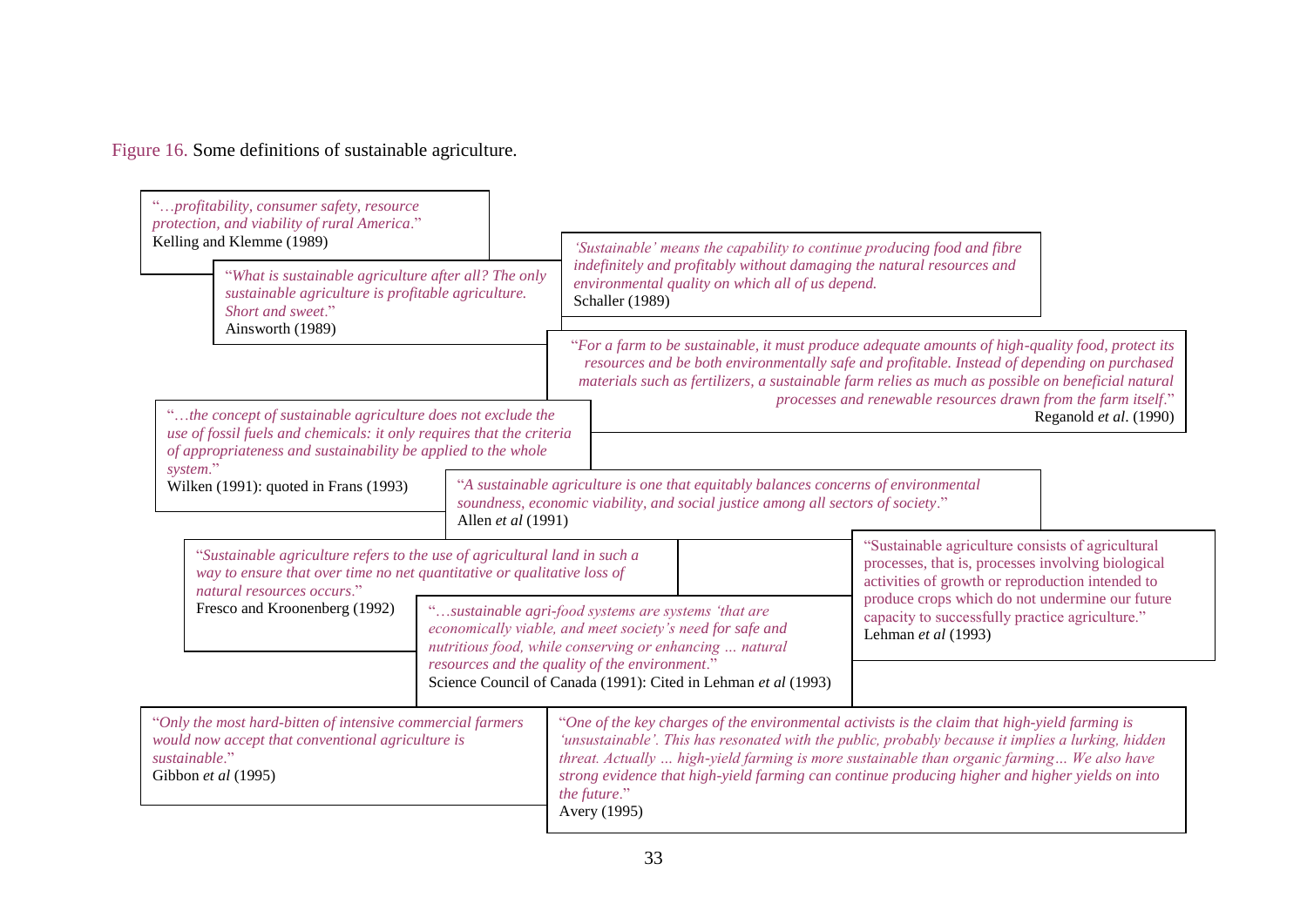Putting social acceptability aside for one moment what does the Makhathini work say about sustainability of Bt cotton? Unfortunately given the time period of but 5 years it is impossible to make a definitive statement one way or the other. Cotton is a nonfood crop, with the notable exception of cottonseed oil extracted from the seeds, and so for the purposes of this discussion issues that could arise from human consumption of Bt cotton products will be ignored.

There is certainly no evidence as yet for gene escape into wild relatives of cotton and neither is there any evidence that the Bt-based resistance is any more or less sustainable to breakdown than resistance bred through conventional means. Plant resistance to insect pests can break down if the selection pressure is strong enough, but to date and despite more than 500,000 squares miles of Bt-engineered crops worldwide there has yet to be a breakdown of Bt-based resistance (Gujar *et al,* 2007) with the one exception of the diamondback moth (*Plutella xylostella*). Li *et al* (2007) suggest that based upon measured incidence of bollworm resistance genes this could happen in China in 11 to 15 years if no preventative measures are taken. Why the Bt resistance is so durable given the extent of the selection pressure placed on the pest remains something of a mystery (Biello, 2006).

Perhaps the biggest threat to livelihood sustainability in Makhathini is the reliance on income from cotton. In effect the companies (Vunisa and more recently NSK) have a monopoly and farmers relying on cotton have little choice. However, it should be stressed that this was the case before the introduction of Bt cotton and has not been caused or necessarily exacerbated by that technology. Bt seed does cost significantly more than non-Bt and critics have pointed to an increase in debt as crop or market failure makes Bt growers more vulnerable (Biowatch, 2004; Grain, 2005). A complication with this simple picture is that Vunisa did not begin offering credit when Bt cotton was introduced. Nevertheless while the Biowatch/Grain point is valid it is important to note that this vulnerability would equally apply to an increase in cost of any input. For example, in the 2005/06 study the detailed costs for all inputs, including labour were determined and the ratio of seed cost to all other costs (land preparation, insecticide and labour) was 1:4.3 in 2003/04 and 1:4.6 in 2004/05. An increase in land preparation or labour costs would equally make farmers more vulnerable. The deeper issue alluded to in the Biowatch/Grain critique is the narrowness of the livelihood base – a reliance on just one crop. If the livelihood base was wider then households would be able to cope with failure of one component.

A summary of the livelihood impact of Bt cotton is shown as Figure 17, with key points shaded. Bt will help address an important shock, e.g. pest attack, and enhances human life (through education) and financial capital. This can result in a suite of benefits such as more income and increased well being, but the whole system is predicated upon input supply (including credit for many farmers) and the market. The asset base available to farmers prevents them from widening their livelihood options.

What of the future? Predictions are invariably dangerous, but concerns can always be raised. Will the yield advantage of Bt cotton continue and if it does will the farmers perhaps see in reduction if price for their cotton as a consequence of the law of supply and demand? More yield resulting from almost all farmers growing Bt means more cotton for NSK to purchase and will they not compensate by lowering price? It hasn"t happened yet but will it? Who can say?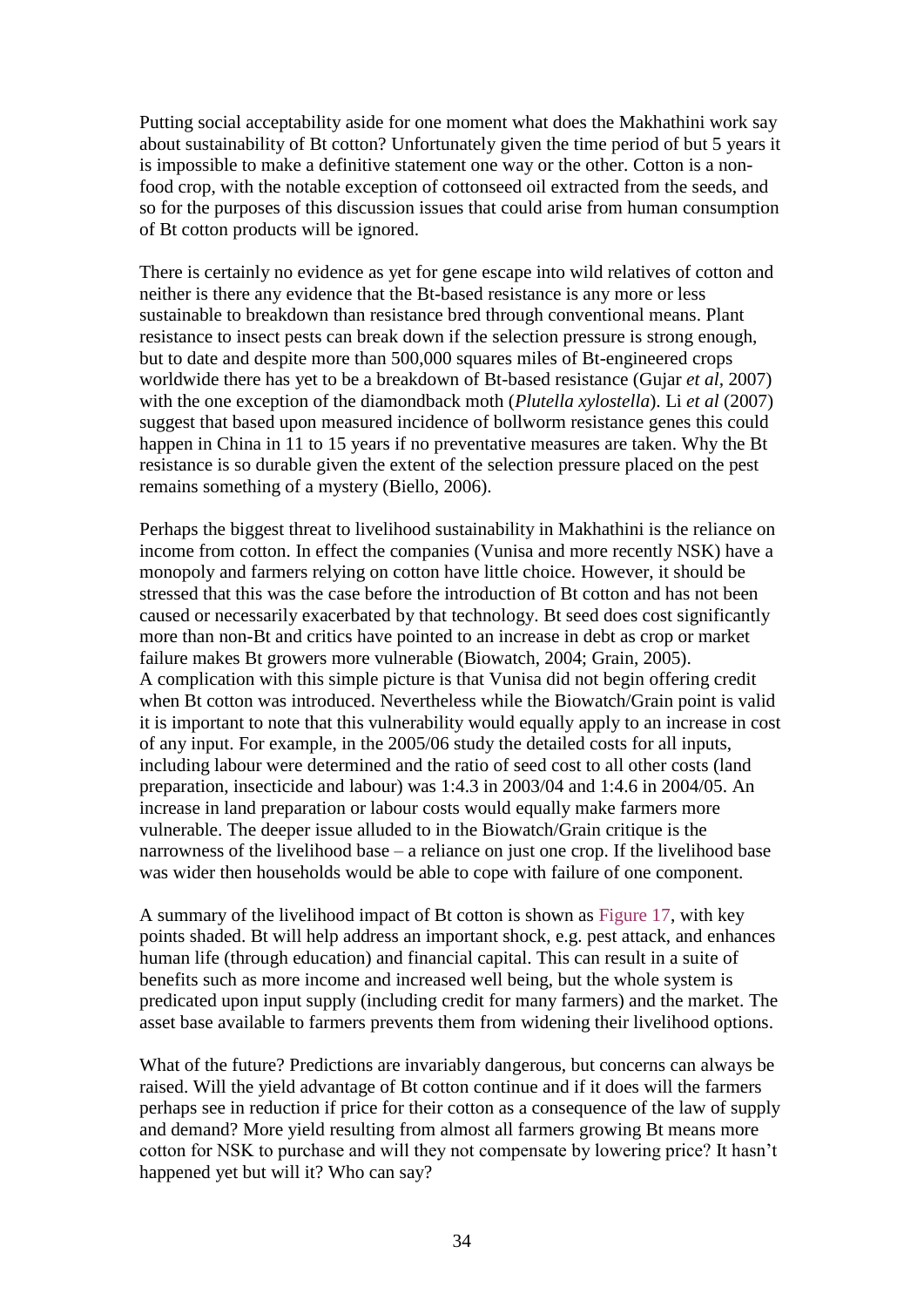Figure 17. Analysis of livelihood with respect to Bt cotton.

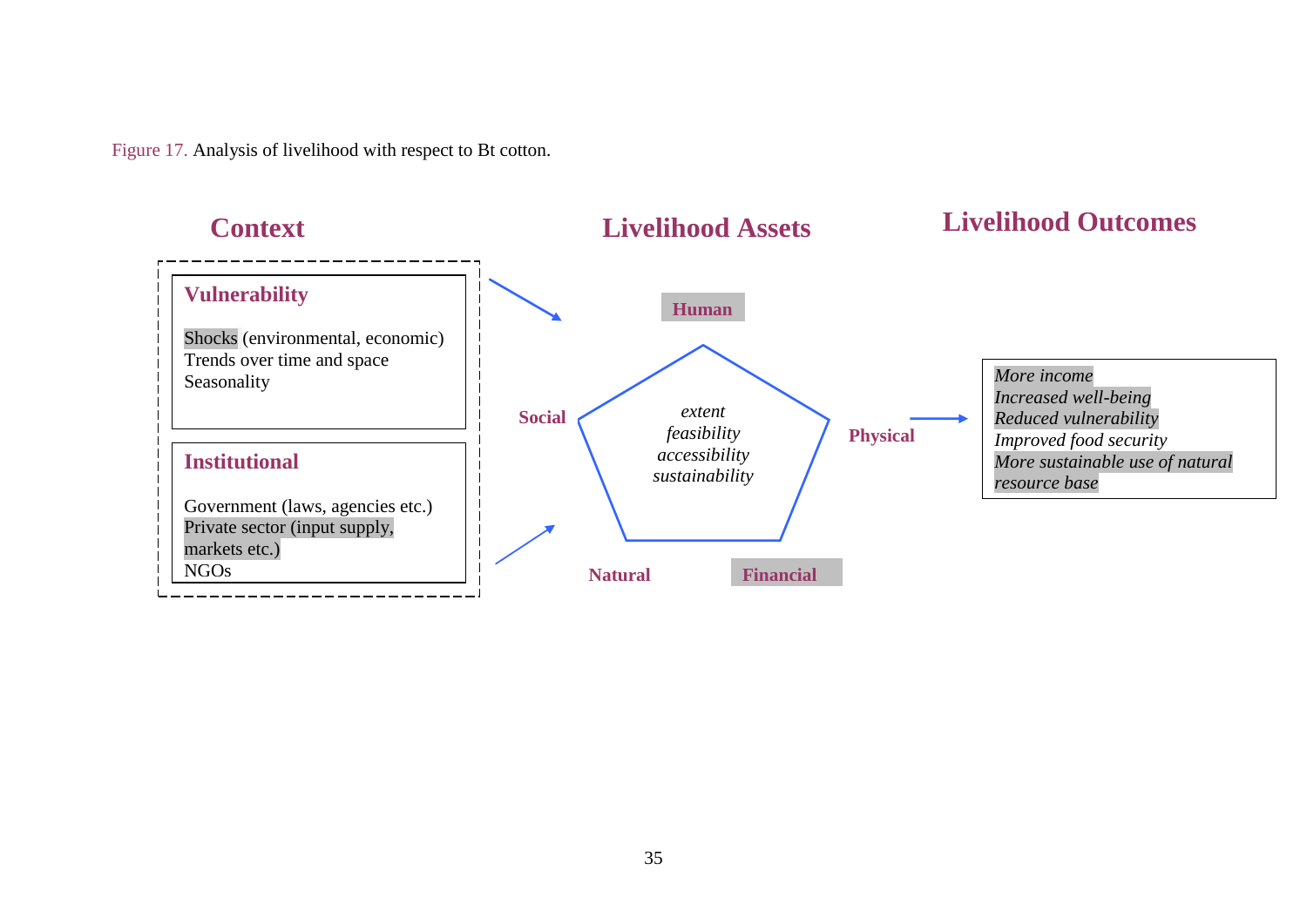#### **PROSPECTS**

Development as it is known today is generally regarded as born in the early postsecond World War period. Rightly or wrongly its birth is often taken to be President Truman"s programme for peace and freedom (1949) which stresses four major courses of action that his presidency pursued. The fourth of these states:

"*Fourth, we must embark on a bold new program for making the benefits of our scientific advances and industrial progress available for the improvement and growth of underdeveloped areas.* 

*More than half the people of the world are living in conditions approaching misery. Their food is inadequate. They are victims of disease. Their economic life is primitive and stagnant. Their poverty is a handicap and a threat both to them and to more prosperous areas.* 

*For the first time in history, humanity possesses the knowledge and skill to relieve the suffering of these people.* 

*The United States is pre-eminent among nations in the development of industrial and scientific techniques. The material resources which we can afford to use for assistance of other peoples are limited. But our imponderable resources in technical knowledge are constantly growing and are inexhaustible.* 

*I believe that we should make available to peace-loving peoples the benefits of our store of technical knowledge in order to help them realize their aspirations for a better life. And, in cooperation with other nations, we should foster capital investment in areas needing development.*"

Here there is a strong sense of a Western-led trusteeship – "*help them realize their aspirations*" – as well as a clear emphasis on the application of technical knowledge and capital investment (modernization) coming from the west as means of meeting peoples aspirations "*for a better life*". Some have seen Bt cotton as one such technology with the capacity to catalyse a progression to a "*better life*", and while it can make a positive contribution, at least in the short to medium term as evidenced in Makhathihi, the reasons for under-development in Makhathihi are far deeper than can be addressed by just one agricultural technology. Development is replete with claims that a single technology or "package" of technologies can radically transform the lives of the urban and rural poor. However, the reverse of this argument is that Bt cotton cannot be dismissed as being irrelevant. When compared to crop varieties bred for resistance to pests and disease through conventional means, Bt cotton has performed well and has proven to be popular with farmers in many countries. Whether the gains are sustainable in the long term has yet to be seen, but the trends so far are positive. The Makhathihi case study indicates that quality of life for individual poor farmers is improved by a GM crop. It also shows that there is a generational element insofar as the younger generation are benefiting through education.

However Bt cotton can be regarded as a special-case in the GM debate. It is (mostly) a non-food crop, and the basis of the technology is to reduce insecticide use which is a key goal of many in the attainment of sustainable agriculture. Bt achieves this goal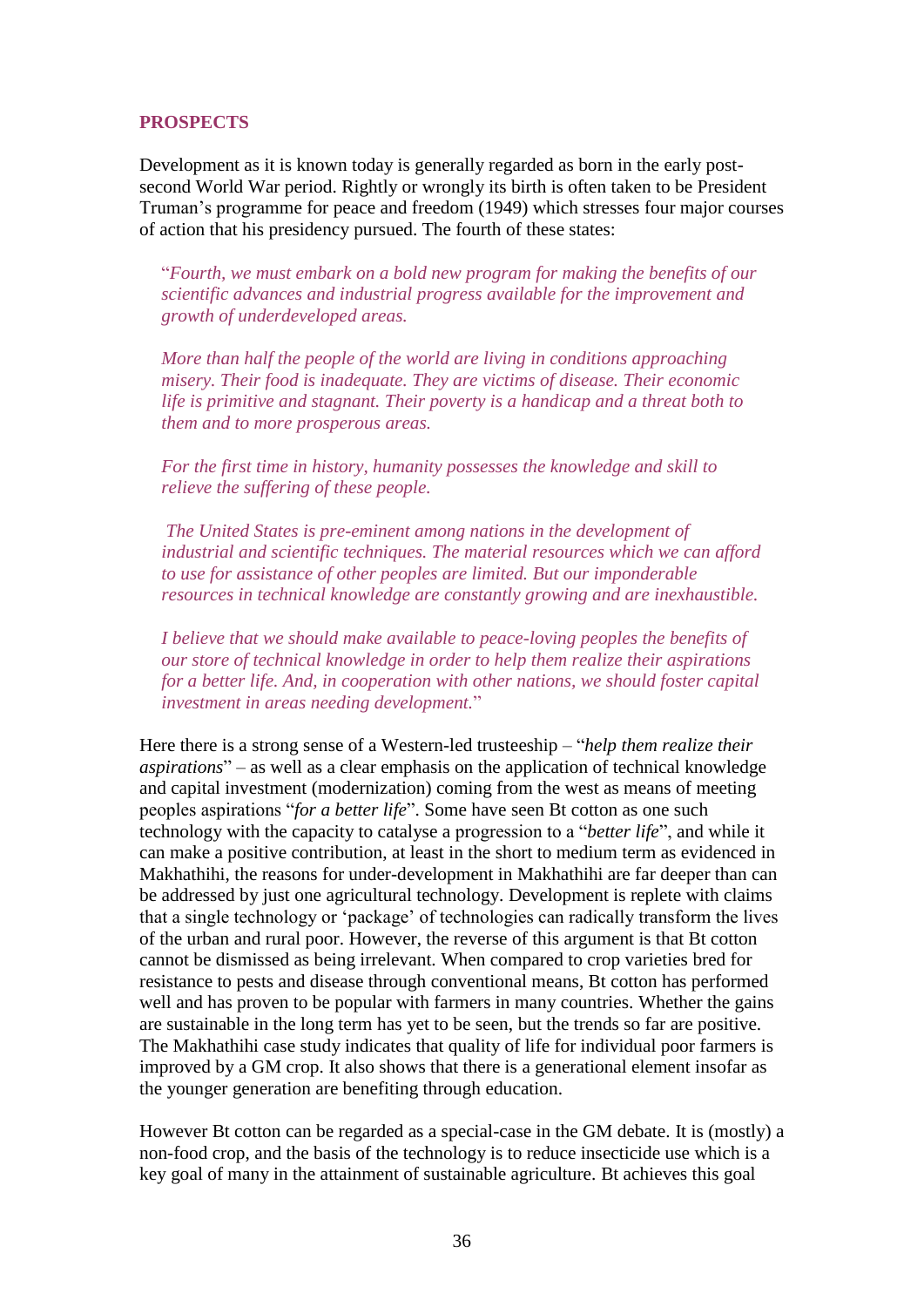and enhances profitability. It would seem to be a technology that provides benefits for farmers in both the developed and developing worlds. Nevertheless extrapolation to other forms of GM in agriculture is not possible. GM crops which have resistance to herbicides (e.g. Liberty link and Roundup Ready crops) are of quite a different nature to Bt. In this case the technology replaces other, more expensive, herbicides and possibly human labour. Thus farmers who may not have used any herbicide and employed people to weed their fields may be encouraged to replace that input with herbicide and thereby reduce income for people hiring themselves out as labourers. This could be both socially and environmentally damaging, even if farmers enhance their gross margin. For farmers who already use herbicides the technology replaces one type of selective and expensive herbicide with another which is not selective and/or cheaper. Also, given the selective herbicides do require some skill in application to ensure that the application rate and timing are correct, perhaps also involving "tank mixes" of different products, the use of a general non-selective product requires less thought and the scope for accidents is reduced.

#### **CONCLUSION**

GM crops elicit a wide range of responses, from claims of miracle products which will alleviate poverty at a single stroke at one end of the spectrum through to a view that they will devastate agriculture and the environment. As with many similar debates, especially in relation to technology, the reality lies somewhere in between these extremes. GM crops cannot alleviate poverty at a stroke and neither is there evidence that by themselves they will cause the same scale of damage that has occurred with the indiscriminate use of pesticides and fertilizer or with the removal of hedgerows and woodlands to allow larger field sizes. Evidence to date suggests that Bt cotton can generate an increase in gross margin for resource-poor farmers and does reduce insecticide use, and these gains have been sustained over relatively short periods such as 5 years. However, the jury is still out. Will these benefits continue or will the pests overcome the resistance? Will the markets maintain the price of cotton as production increases? There are no answers, but these issues are no different from those linked with other non-GM technologies. Fertilizer and irrigation increase yields, and so do hybrid varieties. Farmers have to buy non-Bt cotton seed at the start of each season, so even if Bt cotton was banned in Makhathini this would not change. Conventionally-bred resistant crop varieties have existed for years, and some have shown a breakdown of resistance to pathogens. What is so different about Bt cotton? Why do GM crops generate such heated debates?

#### "*Every advance in civilization has been denounced as unnatural while it was recent*" Bertrand Russell

One issue is the transfer of genes between widely-separated species. For some this is simply unnatural and unethical and thus GM crops will never be acceptable no matter what the evidence for their benefits. Will this change? Time will tell. The issue of an adverse environmental impact is problematic. The creation of super weeds is not impossible but the greater problem concerns the possibility of expanding GM crop agriculture into areas of wilderness, such as forests and grasslands, and thus compromise further the Earth"s capacity to cycle and store carbon and other elements.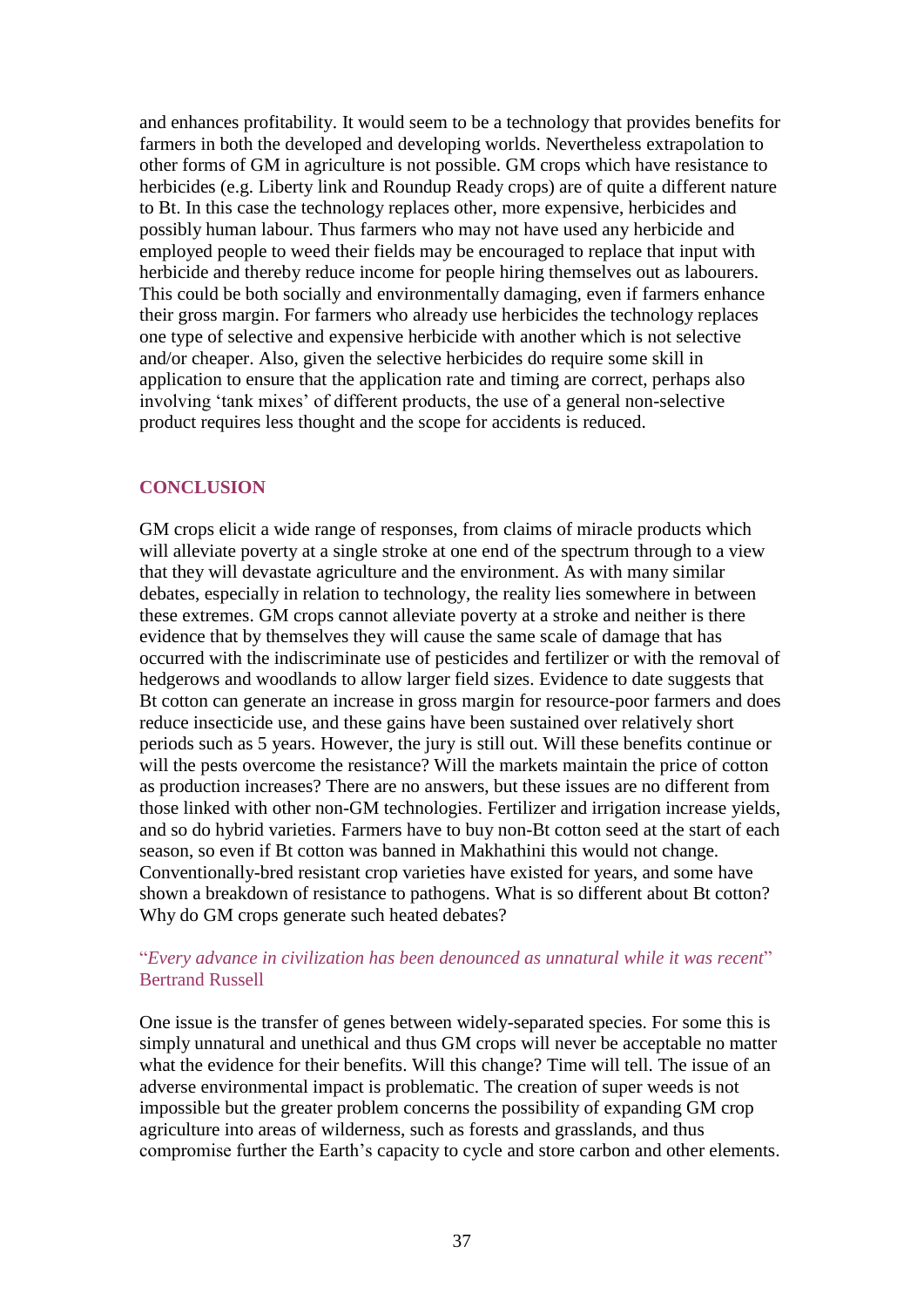In the case of Bt cotton, the major change has been its replacement of conventional cotton in many cotton-producing countries rather than an expansion of cultivation.

Other issues of significance also require further investigation. Of particular significance is the effect of Bt crops on food chains and on human health. This is especially relevant to Bt crops which are directly consumed. Bt cotton does, however, have some impact on food chains because cottonseed is fed to animals, is used as a substrate/mulch for growing mushrooms and is processed to produce cottonseed oil. There is no evidence to date for related animal or human health impairment but critics would argue that problems may ensue with long term consumption.

Bt crops including Bt cotton continue to be controversial. The debate continues.

#### **REFERENCES**

Ainsworth, E. 1989. LISA men have called you. *Farm Journal*, 113 (February), p 1.

Allen, P., Van Dusen, D., Lundy, L. and Gliessman, S. 1991. Integrating social, environmental and economic issues in sustainable agriculture. *American Journal of Alternative Agriculture* 6, 34–39

Avery, D. 2000. *Saving the Planet with Pesticides and Plastic: The Environmental Triumph of High-Yield Farming.* Hudson Institute: Washington D.C.

Barwale, R.B., Gadwal, V.R., Zehr, U., and Zehr, B. 2004. Prospects for Bt cotton technology in India. *AgBioForum 7*(1&2), 23-26.

Bennett, R., Buthelezi, T. J., Ismael, Y. and Morse, S. 2003. Bt cotton, pesticides, labour and health. A case study of smallholder farmers in the Makhathini Flats, Republic of South Africa. *Outlook on Agriculture* **32**, 123-128.

Bennett, R.M., Ismael, Y., Kambhampati, U. and Morse. S. 2004. Economic impact of genetically-modified cotton in India. *AgBioforum* **7**(3), 1-5.

Bennett, R.M., Ismael, Y., Morse, S. and Shankar, B. 2005a. Reductions in insecticide use from adoption of Bt cotton in South Africa: Impacts on economic performance and toxic load to the environment. *Journal of Agricultural Science* **142**, 1-10.

Bennett, R.M., Ismael, Y. and Morse, S. 2005b. Explaining contradictory evidence regarding impacts of genetically modified crops in developing countries. Varietal performance of transgenic cotton in India. *Journal of Agricultural Science* **143**, 35-41.

Bennett, R., Morse, S. and Ismael, Y. 2006a. The economic impact of genetically modified cotton on South African smallholders: yield, profit and health effects. *Journal of Development Studies* **42**, 662-677.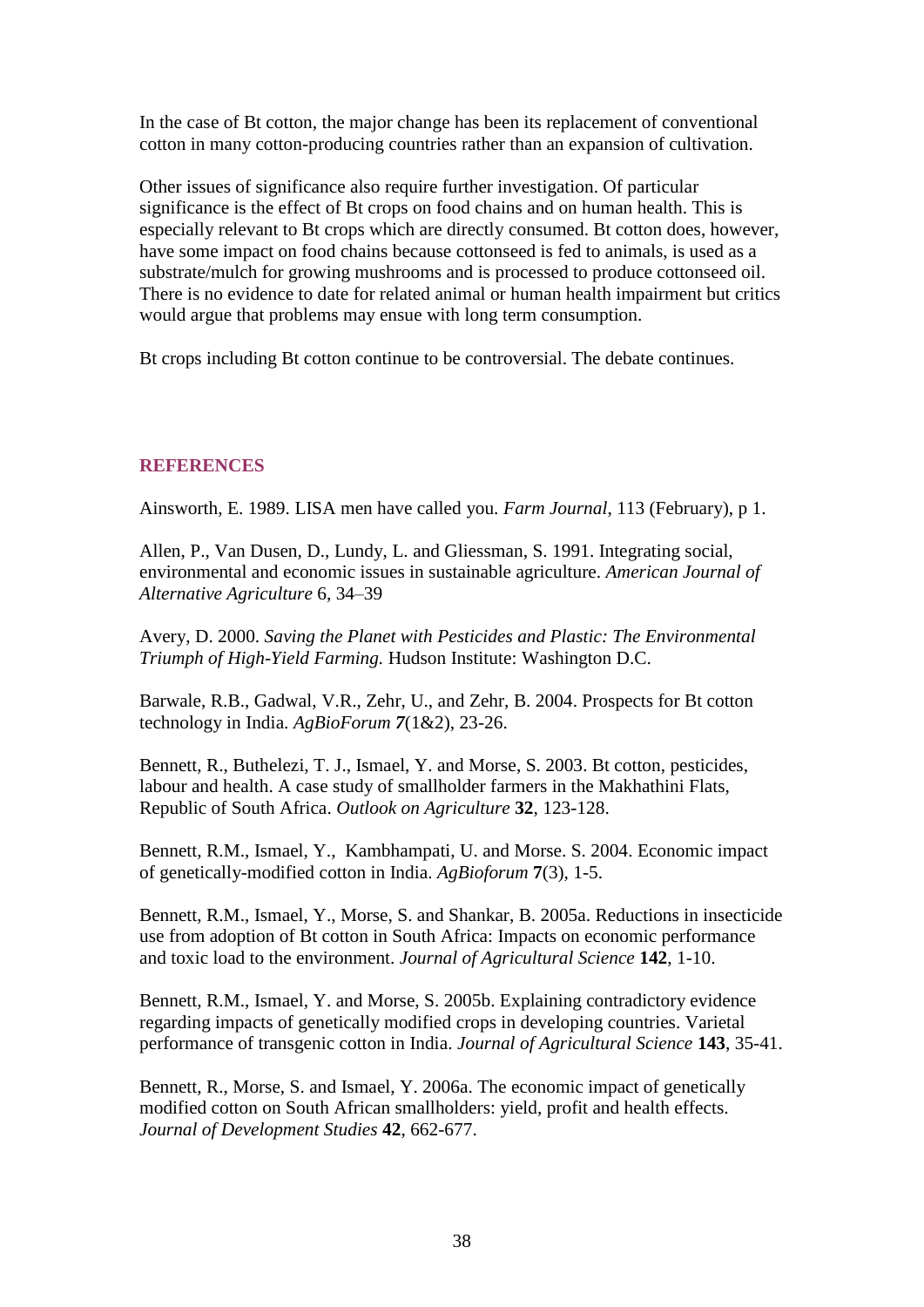Bennett, R.M., Kambhampati, U., Morse, S. and Ismael, Y. 2006b. Farm-level economic performance of genetically-modified cotton in India. *Review of Agricultural Economics* **28**, 59-71.

Biello, D. 2006. Organic mystery. *Scientific American* **295**, 30-33.

Biowatch (2004). Genetically engineered cotton. High risks, low returns. Biowatch Briefing no 3.

Block M.D., Botterman, J., Vandewiele, M., Dockx, J., Thoen, C., Gosselé, V., Movva, N.R., Thompson, C., Montagu, M.V., and Leemans, J. 1987. Engineering herbicide resistance in plants by expression of a detoxifying enzyme. *Journal of the European Molecular Biology Organization (EMBO)* 6, 2513-2518.

Brundtland, G. 1987. *Our Common Future: The World Commission on Environment and Development.* Oxford University Press: Oxford.

Carney, D. (ed.) 1998. *Sustainable rural livelihood: what contribution can we make?* DFID: London.

Carney, D. 2002. *Sustainable livelihoods approaches: progress and possibilities for change*. DFID: London.

Castro, P. A. 2002. *Sustainable Livelihoods Analysis: An introduction*. Syracuse University: New York.

Charles, D. 2001. *Lords of the Harvest.* Perseus Books: New York.

Chrispeels, M.J. 2003. *Plants, Genes and Biotechnology 2nd Ed.* Jones and Bartlett: Boston.

Crost, B., Shankar, B., Bennett, R. and Morse, S. 2007. Bias from farmer selfselection in GM crop productivity estimates: Evidence from Indian Data. *Journal of Agricultural Economics* **58**, 24-36.

Curtis, I.S. Ed. 2004. *Transgenic Crops of the World.* Springer: Berlin.

Enserink, M. 2008. Tough lessons from Golden Rice. *Science* **320**, 468-471.

Ferry, N.; Edwards, M.; Gatehouse, J., Capell, T.; Christou, P. and Gatehouse, A. 2006. *[Transgenic Research](http://www.ingentaconnect.com/content/klu/trag)* 15, 13-19

Frans, R. 1993 "Sustainability of high-input cropping systems: the role of IPM". *FAO Plant Protection Bulletin* 41, 161–170.

Fresco, L.O.and Kroonenberg, S. B.1992 Time and spatial scales in ecological sustainability, *Land Use Policy* 9 155–168.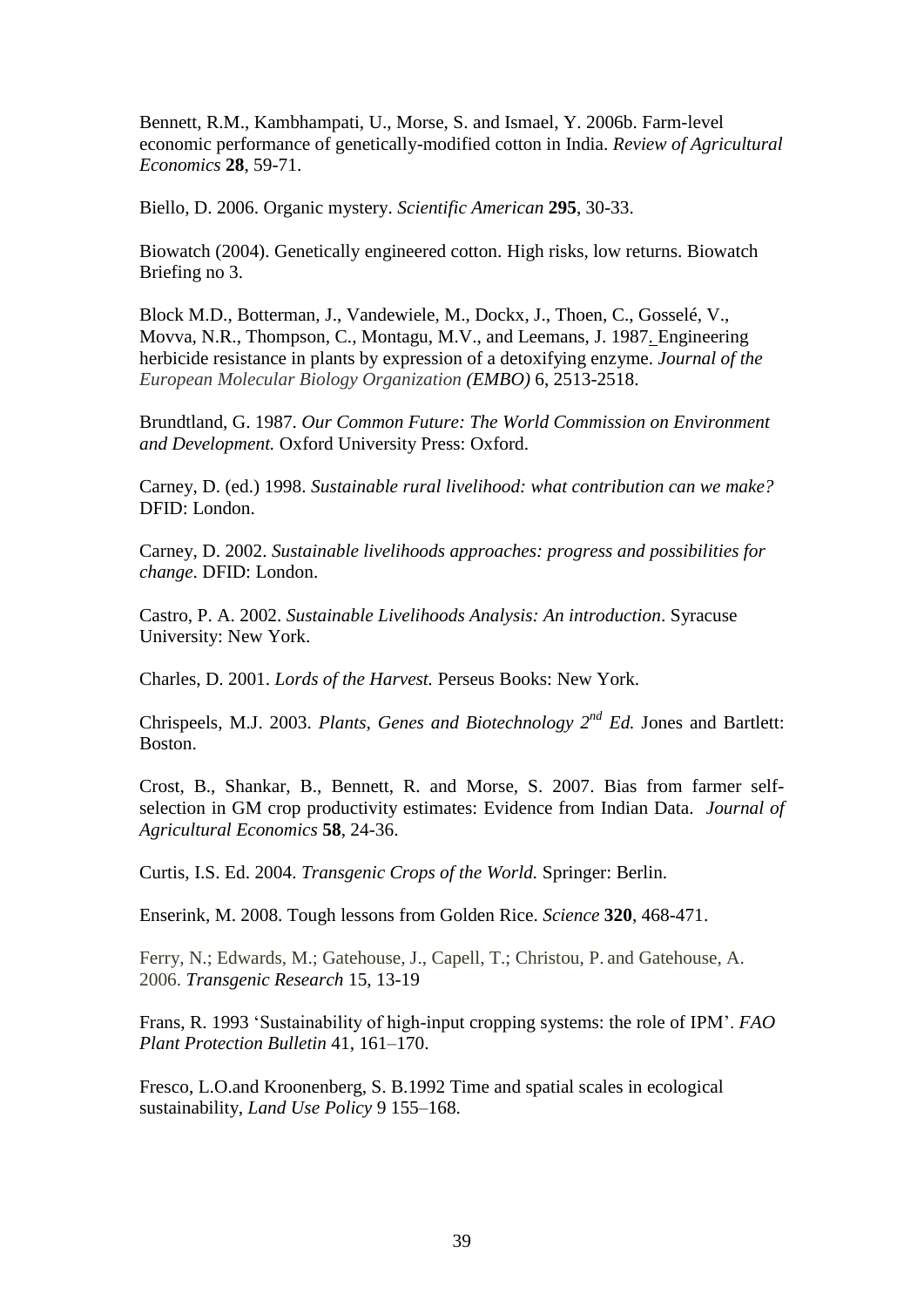Funke, T., Han, H., Healy-Fried, M.L., Fischer, M. and Schönbrunn, E. 2006. Molecular basis for the herbicide resistance of Roundup Ready crops. *Proceedings of the National Academy of Science* USA 103, 13010-13015.

Gibbon, D., Lake, A. and Stocking, M. 1995. "Sustainable development: a challenge for agriculture" in Morse, S and Stocking, M A (eds) *People and Environment*, pp 31– 68, UCL Press, London.

Golden Rice Project. 2007. Golden Rice is part of the solution. [www.goldenrice.org/](http://www.goldenrice.org/)

Grain. 2005. Bt cotton in Makhathini, South Africa: the success story that never was. *Grain News Release* 26<sup>th</sup> May 2005. Available at [www.grain.org](http://www.grain.org/)

Gujar, G.T., Kalia, V., Kumari, A., Singh, B P., Mittal, A., Nair, R., Mohan, M. 2007. *Helicoverpa armigera* baseline susceptibility to *Bacillus thuringiensis* Cry toxins and resistance management for Bt cotton in India. *Journal of Invertebrate Pathology* **95**, 214-219.

Heaf, D. 2005. A beginner's guide to genetic engineering*.*  [www.ifgene.org/beginner.htm](http://www.ifgene.org/beginner.htm)

Hofs, J.L., Fok, M. and Vaissayre, M. 2006. Impact of Bt cotton adoption on pesticide use by smallholders: A 2-year survey in Makhatini Flats (South Africa). *Crop Protection* **25**, 984-988.

Huang, J.K., Hu, R.F., Rozelle, S., Qiao, F.B. and Pray, C.E. 2002. Transgenic varieties and productivity for smallholder cotton farmers in China. *Australian Journal of Agriculture and Resource Economics* **46**, 367-387.

Huang, J.K., Hu, R.F., Pray, C., Qiao, F.B. and Rozelle, S. 2003. Biotechnology as an alternative to chemical pesticides: A case study of Bt cotton in China. *Agricultural Economics* **29**, 55-67.

Ismael, Y., Bennett, R. and Morse, S. 2002a. Farm-level economic impact of biotechnology: smallholder Bt cotton farmers in South Africa. *Outlook on Agriculture* **31**, 107-111.

Ismael, Y., Bennett, R. and Morse, S. 2002b. Benefits from Bt cotton use by smallholder farmers in South Africa. *AgBioForum* **5**, 1-5.

James, C. 2006. Global status of commercialized biotech/GM crops: 2006. (ISAAA Briefs No. 35). International Service for the Aquisition of Agri-Biotech Applications (ISAAA): New York.

Jones, S. and Walker, R. 2003. *Genes and DNA*. Kingfisher Knowledge: London.

Kambhampati, U., Morse, S., Bennett, R. and Ismael, Y. 2005. Perceptions of the impacts of genetically modified cotton varieties: A case study of the cotton industry in Gujarat, India. *AgBioForum*, **8**, 161-171.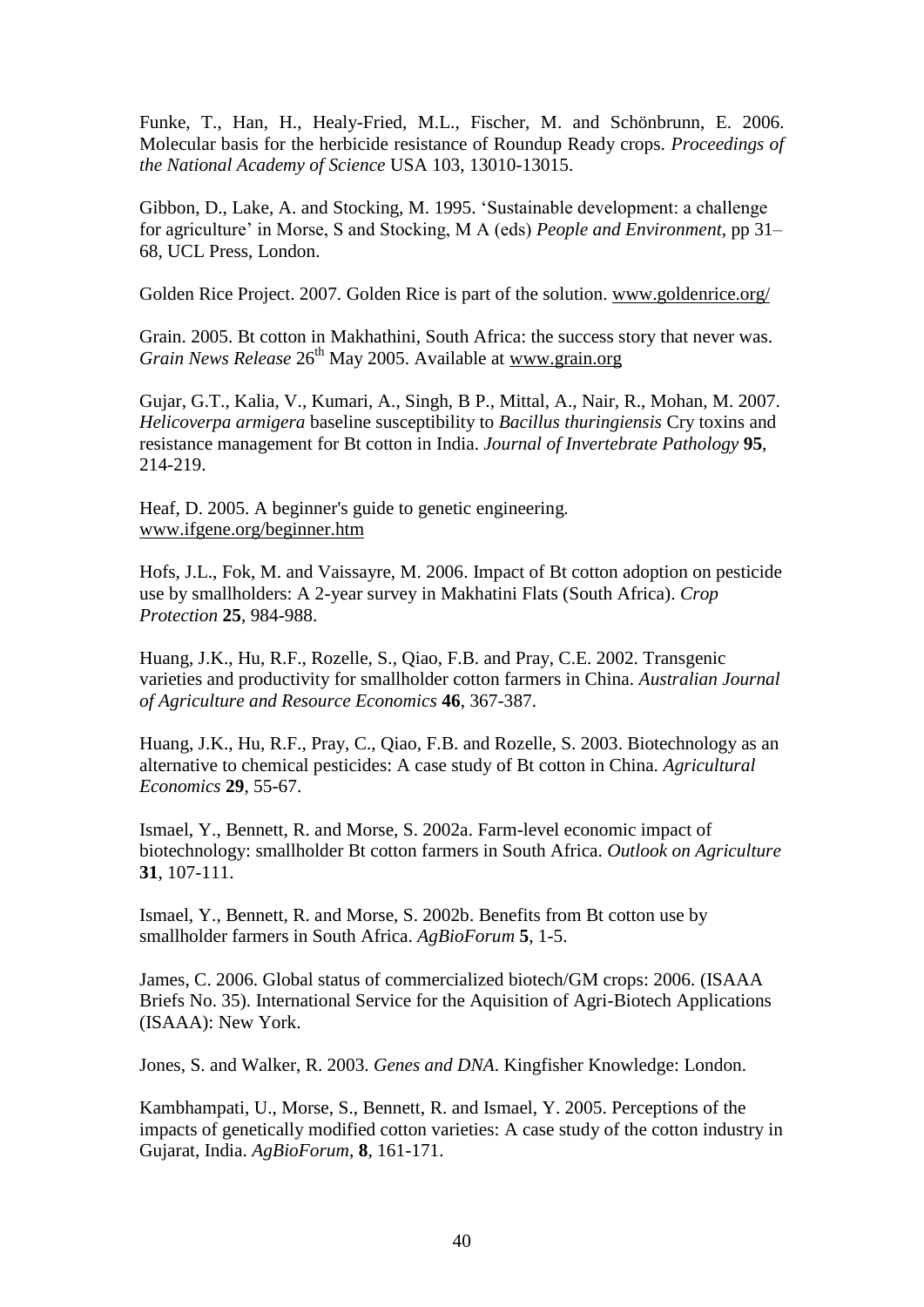Kambhampati, U., Morse, S. and Bennett, R. 2006. Farm-level performance of genetically-modified cotton: A Frontier Analysis of cotton production in Maharashtra. *Outlook on Agriculture* **35**, 291-297.

Kelling, K.A. and Klemme, R.M. 1989. "Defining "sustainable"". *Agrichemical Age* (May), p 32.

Knowles, B.H. 1994. Mechanism of action of *Bacillus thuringiensis* insecticidal deltaendotoxins. *Advances in Insect Physiology* 24: 275-308.

Kong-Ming, W. 2007. Environmental impact and risk management strategies. *[Chinese](http://journals.cambridge.org/action/displayAbstract;jsessionid=44D5A7D2F292F9591BFA7A9092DC418D.tomcat1?fromPage=online&aid=1278148##)  [Journal of Agricultural Biotechnology](http://journals.cambridge.org/action/displayAbstract;jsessionid=44D5A7D2F292F9591BFA7A9092DC418D.tomcat1?fromPage=online&aid=1278148##)* 4: 93-97*.*

Lehman, H., Clark, E. A. and Weise, S.F. 1993. "Clarifying the definition of sustainable agriculture. *Journal of Agricultural and Environmental Ethics* 6, 127–143.

Li, [G.P.](http://apps.isiknowledge.com/WoS/CIW.cgi?SID=T1iloL6D9cFDLemNeNk&Func=OneClickSearch&field=AU&val=Li+GP&ut=000248886100005&auloc=1&fullauth=%20(Li,%20Guo-Ping)&curr_doc=1/8&Form=FullRecordPage&doc=1/8), [Wu, K.M.](http://apps.isiknowledge.com/WoS/CIW.cgi?SID=T1iloL6D9cFDLemNeNk&Func=OneClickSearch&field=AU&val=Wu+KM&ut=000248886100005&auloc=2&fullauth=%20(Wu,%20Kong-Ming)&curr_doc=1/8&Form=FullRecordPage&doc=1/8), [Gould,](http://apps.isiknowledge.com/WoS/CIW.cgi?SID=T1iloL6D9cFDLemNeNk&Func=OneClickSearch&field=AU&val=Gould+F&ut=000248886100005&auloc=3&fullauth=%20(Gould,%20Fred)&curr_doc=1/8&Form=FullRecordPage&doc=1/8) F., [Wang,](http://apps.isiknowledge.com/WoS/CIW.cgi?SID=T1iloL6D9cFDLemNeNk&Func=OneClickSearch&field=AU&val=Wang+JK&ut=000248886100005&auloc=4&fullauth=%20(Wang,%20Jian-Kang)&curr_doc=1/8&Form=FullRecordPage&doc=1/8) J.K., [Miaoi,](http://apps.isiknowledge.com/WoS/CIW.cgi?SID=T1iloL6D9cFDLemNeNk&Func=OneClickSearch&field=AU&val=Miaoi+J&ut=000248886100005&auloc=5&fullauth=%20(Miaoi,%20Jin)&curr_doc=1/8&Form=FullRecordPage&doc=1/8) J., [Gao,](http://apps.isiknowledge.com/WoS/CIW.cgi?SID=T1iloL6D9cFDLemNeNk&Func=OneClickSearch&field=AU&val=Gao+XW&ut=000248886100005&auloc=6&fullauth=%20(Gao,%20Xi-Wu)&curr_doc=1/8&Form=FullRecordPage&doc=1/8) X.W. and [Guo Y.Y.](http://apps.isiknowledge.com/WoS/CIW.cgi?SID=T1iloL6D9cFDLemNeNk&Func=OneClickSearch&field=AU&val=Guo+YY&ut=000248886100005&auloc=7&fullauth=%20(Guo,%20Yu-Yuan)&curr_doc=1/8&Form=FullRecordPage&doc=1/8) 2007. Increasing tolerance to Cry1Ac cotton from cotton bollworm, *Helicoverpa armigera*, was confirmed in Bt cotton farming area of China. *Ecological Entomology* **32**(4), 366- 375.

Mannion, A.M. 1998. Can biotechnology contribute to sustainable agriculture? *Journal of Sustainable Agriculture*, 11, 51-75.

Mannion, A.M. 2002. *Dynamic World: Land-cover and Land-use Change.* Arnold: London.

Mannion, A.M. 2006. *Carbon and Its Domestication.* Springer: Dordrecht.

Mannion, A.M. 2007. Biotechnolgy. In Douglas, I., Huggett, R. and Perkins, C. Eds. 2007. *Companion Encylopedia of Geography Vol. 1, 2nd Ed.* Routledge, London, pp. 263-277.

Manwan, I. and Subagyo, T. 2002. *Transgenic cotton in Indonesia: Challenges and opportunities.* Paper presented at the regional workshop for the South East Asian Biotechnology Information Centers, Philippines.

Metz, M. 2003. *Baccillus Thuringiensis: A Cornerstone of Modern Agriculture.*  Haworth Press: Binghampton.

Monsanto. 2007a. How biotechnology works. [www.biotechknowledge.monsanto.com/biotech/bbasics.nsf/gene](http://www.biotechknowledge.monsanto.com/biotech/bbasics.nsf/gene-trans.html?OpenPage)[trans.html?OpenPage](http://www.biotechknowledge.monsanto.com/biotech/bbasics.nsf/gene-trans.html?OpenPage)

Morse, S., Bennett, R. and Ismael, Y. 2004. Bt cotton boosts the gross margin of small-scale cotton producers in South Africa. *Nature Biotechnology* **22**, 379-380.

Morse, S., Bennett, R.M. and Ismael, Y. 2005a. Comparing the performance of official and unofficial genetically modified cotton in India. *AgBioforum* **8**, 1-6.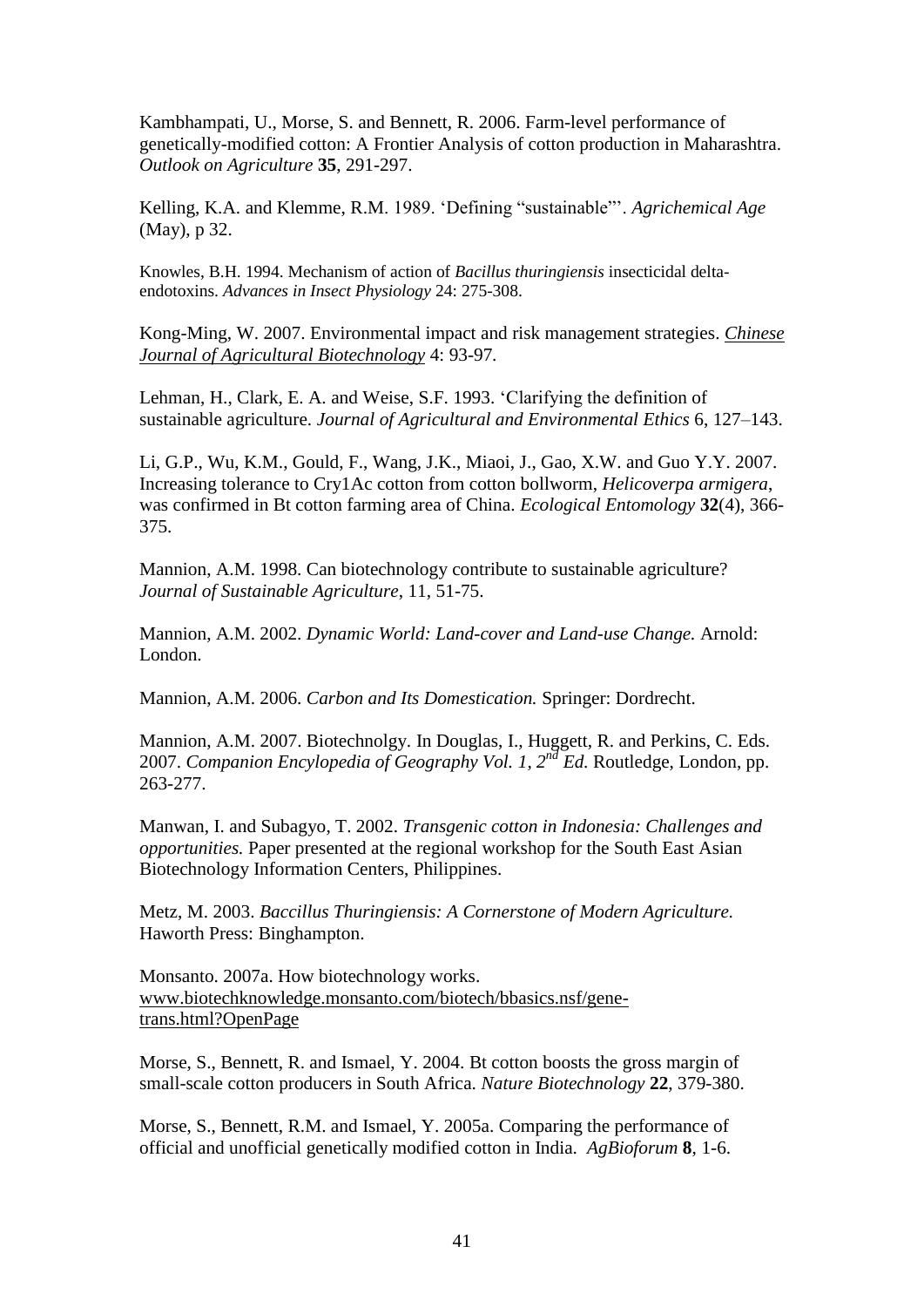Morse, S., Bennett, R.M. and Ismael, Y. 2005b. Genetically modified insect resistance in cotton: Some economic impacts in India. *Crop Protection* **24**, 433-440.

Morse, S., Bennett, R. and Ismael, Y. 2005c. Bt-cotton boosts the gross margin of small-scale cotton producers in South Africa. *International Journal of Biotechnology*  **17**, 72-83*.*

Morse, S., Bennett, R.M. and Ismael, Y. 2007a. Isolating the 'farmer' effect as a component of the advantage of growing genetically modified varieties in developing countries: A Bt cotton case study from Jalgaon, India. *Journal of Agricultural Science* **145**, 491-500.

Morse, S., Bennett, R.M. and Ismael, Y. 2007b. GM crops: Real benefits for resourcepoor farmers in developing countries or greater inequality? *AgBioforum* **10**, 44-50.

Morse, S**.** and Bennett, R.M. (in press). Impact of Bt cotton on farmer livelihoods in South Africa. *International Journal of Biotechnology*.

Naik, G. 2001. *An Analysis of Socio-Economic Impact of Bt Technology on Indian Cotton Farmers*. Ahmedabad, India, Centre for Management in Agriculture, Indian Institute of Management.

O"Neil, B. and Balk, D. 2001. World population futures. [www.prb.org/Source/ACFAC56.pdf](http://www.prb.org/Source/ACFAC56.pdf)

Pemsl, D., Waibel, H. and Orphal, J. 2004. A methodology to assess the profitability of Bt cotton: Case study results from the state of Karnataka, India. *Crop Protection* **23**, 1249-1257.

Potrykus, I. 2001. Golden rice and beyond. *Plant Physiology* 125, 1157-1161.

Pray, C.E., Huang, J.K., Hu, R.F. and Rozelle, S. 2002. Five years of Bt cotton in China – the benefits continue. *Plant Journal* **31**(4), 423-430.

Pringle, P. 2003. *Food Inc.: Mendel to Monsanto: The promises and Perils of the Biotech Harvest.* Simon and Schuster: London.

Pua, E.-C. and Davey, M.R. Eds. 2007. *Transgenic Crops: v.6.* Springer: Berlin.

Sakakibara, K.; and Saito, K. 2006. Review: genetically modified plants for the promotion of human health. *Biotechnology Letters* 28, 1983-1991.

Qaim, M. 2003. Bt cotton in India: Field trial results and economic projections. *World Development* **31**, 2115-2127.

Qaim M., Cap, E.J., and de Janvry, A. 2003. Agronomics and sustainability of transgenic cotton in Argentina. *AgBioForum*, 6, 41-47.

Qaim, M. and Zilberman, D. 2003. Yield effects of genetically modified crops in developing countries. *Science* **299**, 900-902.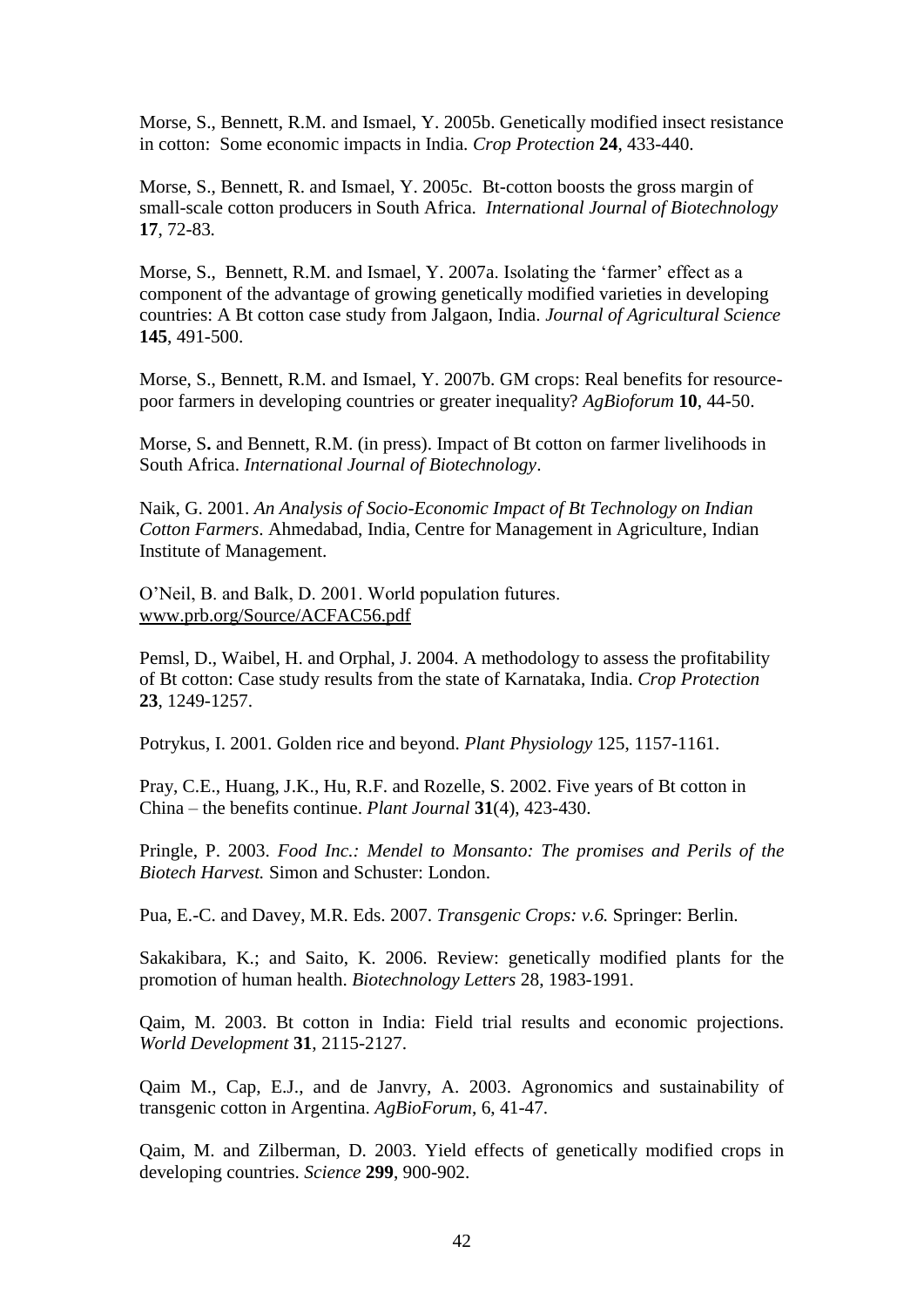Reganold, J., Papendick, R., and Parr, J. 1990. Sustainable agriculture. *Scientific American* 262, pp 112.

Rigby, D. and Cáceres, D. 2001. Organic farming and the sustainability of agricultural systems. *Agricultural Systems* **66**, 21-40.

Sanderson, c.J. 2007. *Understanding genes and GMOs*. World Scientific: New Jersey

Sauter, C., Poletti, S., Zhang, P. and Gruissem, W. 2006. Biofortification of essential nutritional compounds and trace elements in rice and cassava. *[Proceedings of the](http://www.ingentaconnect.com/content/cabi/pns)  [Nutrition Society](http://www.ingentaconnect.com/content/cabi/pns)* 65, 153-159.

Schaller, N. 1989. Low input sustainable agriculture in Smith, D T (ed) 1989 Yearbook of Agriculture: farm management, pp 216–219, US Department of Agriculture, Washington, DC.

Shankar, B., Bennett, R.M and Morse, S. 2007. Output risk aspects of genetically modified crop technology in South Africa. *Economics of Innovation and New Technology* **16**, 277-291.

Shankar, B., Bennett, R.M and Morse, S. (in press). Production Risk, Pesticide Use and GM Crop Technology in South Africa. *Applied Economics.*

Singh, R.J. and Jauhar, P.P Eds. 2006. *[Genetic Resources, Chromosome Engineering,](http://books.google.com/books?hl=en&lr=&id=H_bypDZAX5QC&oi=fnd&pg=PA1&dq=Genetic+Resources,+Chromosome+Engineering,+and+Crop+Improvement:+Cereals:+2+(Genetic+Resources+Chromosome+Engineering+%26+Crop+Improvement)+(Hardcover)+&ots=gPR54e6Mwz&sig=uEwEGR2QSK39-DEyNusJKdK4JCs)  [and Crop Improvement: Cereals.](http://books.google.com/books?hl=en&lr=&id=H_bypDZAX5QC&oi=fnd&pg=PA1&dq=Genetic+Resources,+Chromosome+Engineering,+and+Crop+Improvement:+Cereals:+2+(Genetic+Resources+Chromosome+Engineering+%26+Crop+Improvement)+(Hardcover)+&ots=gPR54e6Mwz&sig=uEwEGR2QSK39-DEyNusJKdK4JCs)* CRC Press: Boca Raton.

Slater, A., Scott, N. and Fowler, M. 2007. *Plant Biotechnology: The Genetic Manipulation of Plants.* 2nd Edition. Oxford University Press: Oxford.

Smale, M., Zambrano, P., & Cartel, M. 2006. Bales and balance: A review of the methods used to assess the economic impact of Bt cotton on farmers in developing economies. *AgBioForum 9*, 195-212.

Syngenta. 2007a. About Syngenta biotechnology: pipline. [www.syngenta.com/en/about\\_syngenta/biotech\\_pipeline.aspx](http://www.syngenta.com/en/about_syngenta/biotech_pipeline.aspx)

Syngenta. 2007b. The basics of agricultural biotechnology. [www.syngenta.com/en/about\\_syngenta/biotech\\_basics.aspx](http://www.syngenta.com/en/about_syngenta/biotech_basics.aspx)

Thirtle, C., Beyers, L., Ismael, Y. and Piesse, J. 2003. Can GM technologies help the poor? The impact of Bt cotton in Makhathini Flats, KwaZulu-Natal. *World Development* **31**, 717-732.

Thomson, J. 2006. *GM Crops: Unlocking the Potential.* CSIRO Publishing: Canberra. Thompson, C.J., Movva, N.R. Tizard, R., Crameri, J.E., Davies, M., Lauwereys, J. and J. Botterman. 1987. Characterization of the herbicide-resistance gene bar from *Streptomyces hygroscopicus*. *Journal of the European Molecular Biology Organization (EMBO)*. 6, 2519-2523.